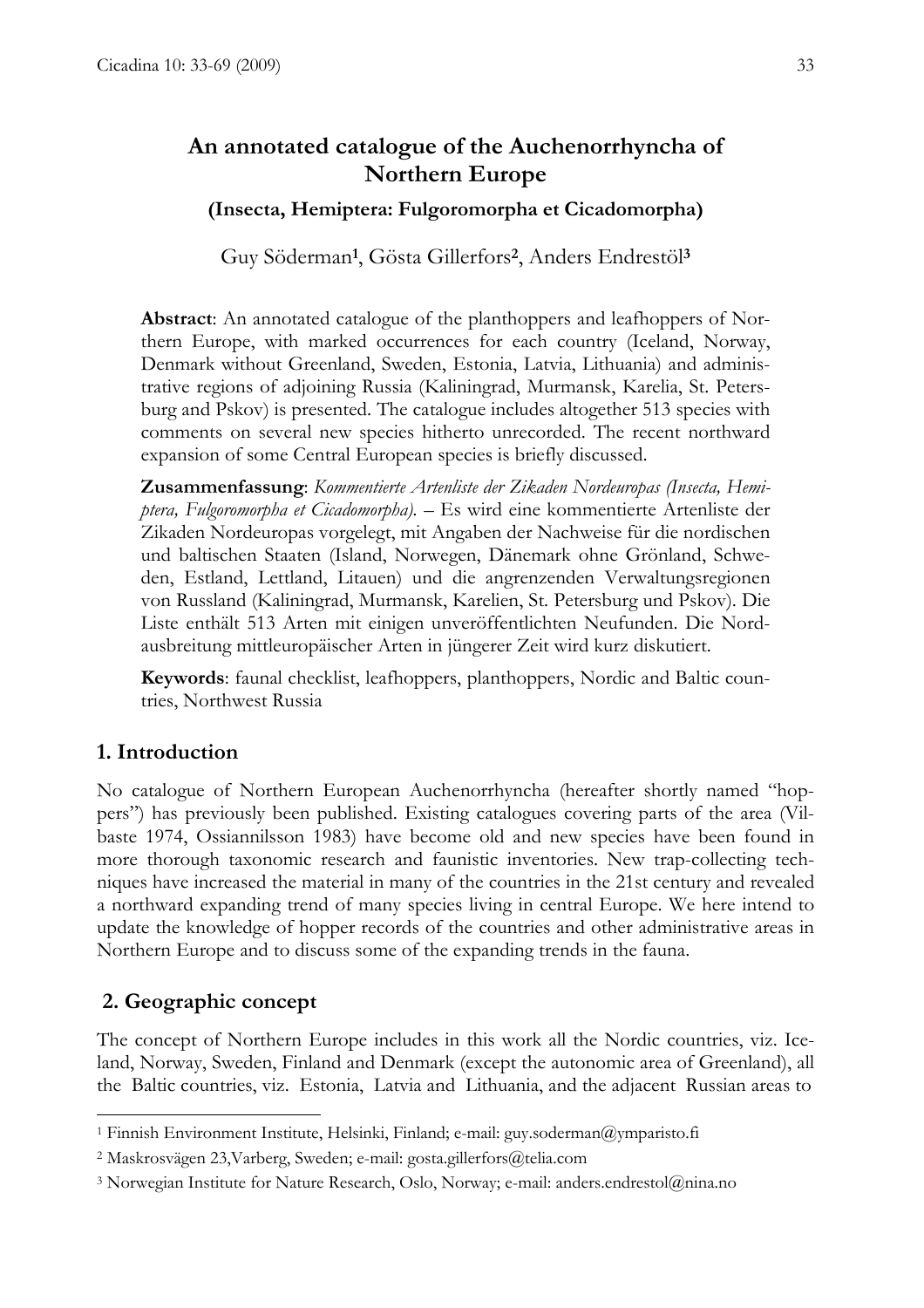

Fig. 1: Administrative areas of the catalogue, Iceland omitted. For abbreviations of geographic regions see chapter 4.1.

these previously mentioned countries, viz. the Murmansk region (oblast), Russian Karelia (autonomous republic), the Leningrad region (incl. St. Petersburg and the Isthmus of Karelia), the Pskov region (oblast) and the enclave of Kaliningrad (see Fig. 1). Byelorussia, bordering in the west to Lithuania, has been left out, because a checklist including 331 hopper species recorded in this country has quite recently been published by Borodin 2004).

# 3. Present knowledgebase

#### Iceland

No national collecting activity of hoppers has developed (Erling Olafsson, pers. comm.). Most data stem from two sources, the collecting of the Swedish entomologist C.H. Lindroth (reported by Ossiannilsson 1947b) and the German entomologist M. v. Tschirnhaus in 2001 (reported by Remane, 2005). The total known species number from Iceland thus sums only to 8.

## **Norway**

The bulk of previous hopper information has been compiled by H. Holgersen (1944a, 1944b, 1945, 1946, 1954) and F. Ossiannilsson (1943, 1962, 1974, 1977, 1978, 1981, 1983). Recent collecting activities in Norway are relatively high including collecting with different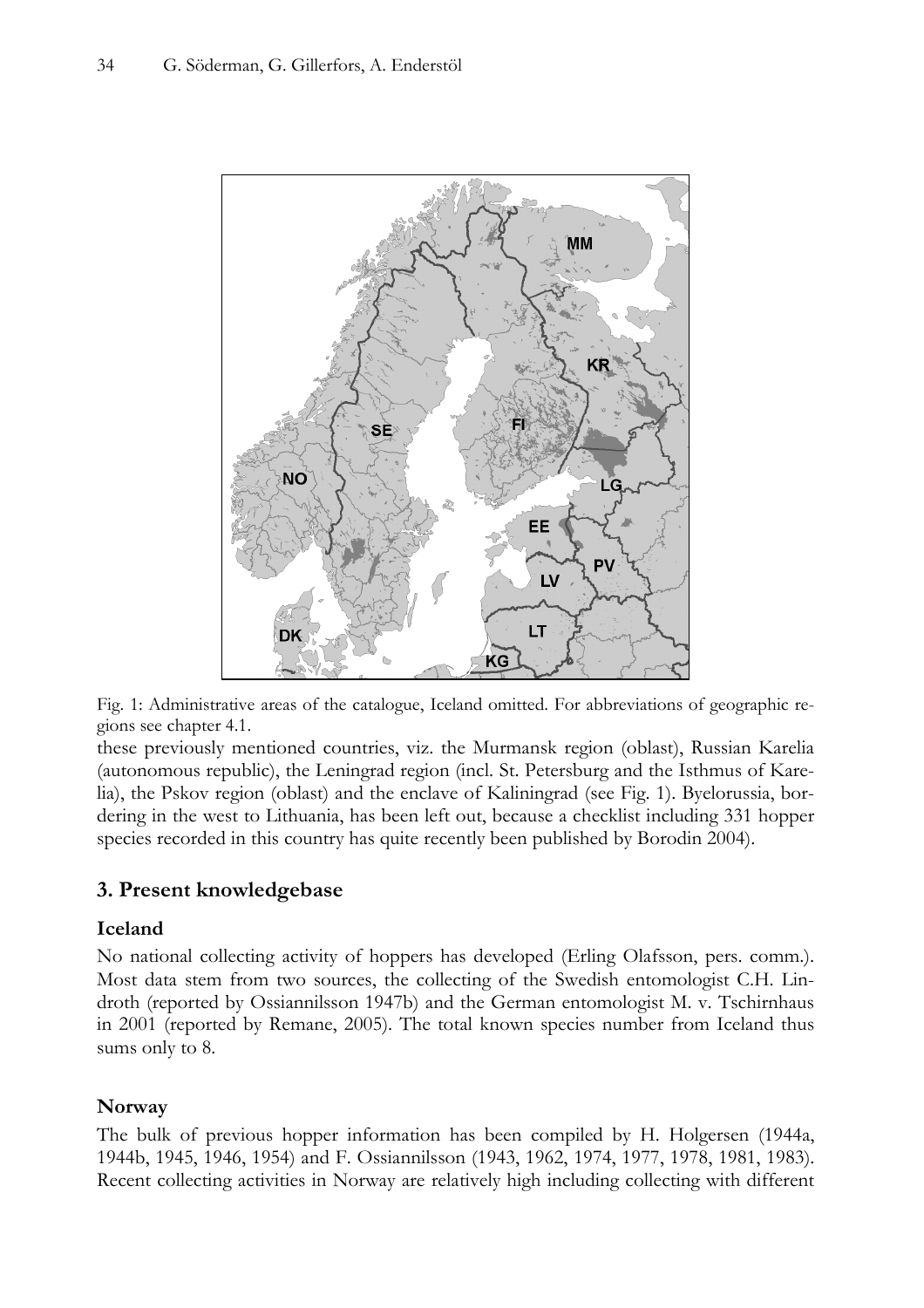trap techniques. Publications of new species have also been frequent (Huldén 1982, Holgersen 1985, 1992, Raatikainen & Ylönen 1988, Hansen & Borgersen 1991, Olsen 1999, Hansen 2000, Endrestöl 2008). As of today 291 hopper species have been recorded.

# Denmark

Most hopper recordings in Denmark were made by N.P. Kristensen (1965a, 1965b) and L. Trolle (1966, 1968, 1973, 1974, 1982) and have been compiled in the appendix of Ossiannilssons book series (1983). The recentmost list of Danish hoppers was given by L. Skipper (2001) and includes no new species since Ossiannilssons work. Some additional records of expanding species have been published on the web. There is a very modest hopper collecting activity in Denmark at present. The known hopper number for Denmark is now 295.

# Sweden

The basis for hopper knowledge in Sweden has been compiled by F. Ossiannilsson (1947a, 1978, 1981, 1983). Afterwards records of new species and regional findings have been published by G. Gillerfors (2002, 2003, 2005, 2008). The recent collecting activity is low, but Swedish trapping projects have produced a substantial amount of new material of which only a part has been analysed yet. Sweden holds the highest number of recorded hoppers in Northern Europe with 417 species.

# Finland

Regular lists of hoppers have been produced for more than a century in Finland (Sahlberg 1871, Lindberg 1935, 1947, Linnavuori 1969a, 1969b, Huldén & Heikinheimo 1984). The latest overview was given by G. Söderman (2007). Collecting activity has increased since the establishment of the Expert Group on Hemiptera. Extensive trapping schemes including light-traps (see Söderman 2005), Malaise-traps, color-pans and pitfall-traps (see Söderman 2007) have been used in the faunistic inventories of the 21st century. The number of species recorded now amounts to 401.

# Estonia

The Estonian hopper fauna was surveyed for many years by Juhan Vilbaste, who started to publish a national book series of the group (1971). It was, unfortunately, never completed, but records of Estonian species were later given by him in his article on the Latvian and Lithuanian fauna (1974). In the late 20th century and in the beginning of the 21st century some Finnish entomologist have collected a small material of hoppers also from northern Estonia, but this material, located in the Zoological Museum of Helsinki, does not include many new species. Collecting activity in Estonia is nowadays modest. The number of species recorded from Estonia is now 305.

# Latvia

The basic knowledge of the hopper fauna was given by Velce & Danka (1970). Later, Vilbaste (1974) revised some old data and added a substantial amount of new species based on his field collecting in the 1960´s. Since then only Varzinska (1983) has published on Latvian leafhoppers. The latest list published on the web (Spungis & Kalnins 2002) does not acknowledge Vilbaste´s work and is therefore misleading. There is no activity on hopper research in the country. However, hopper records from pitfall trapping of the coastal grey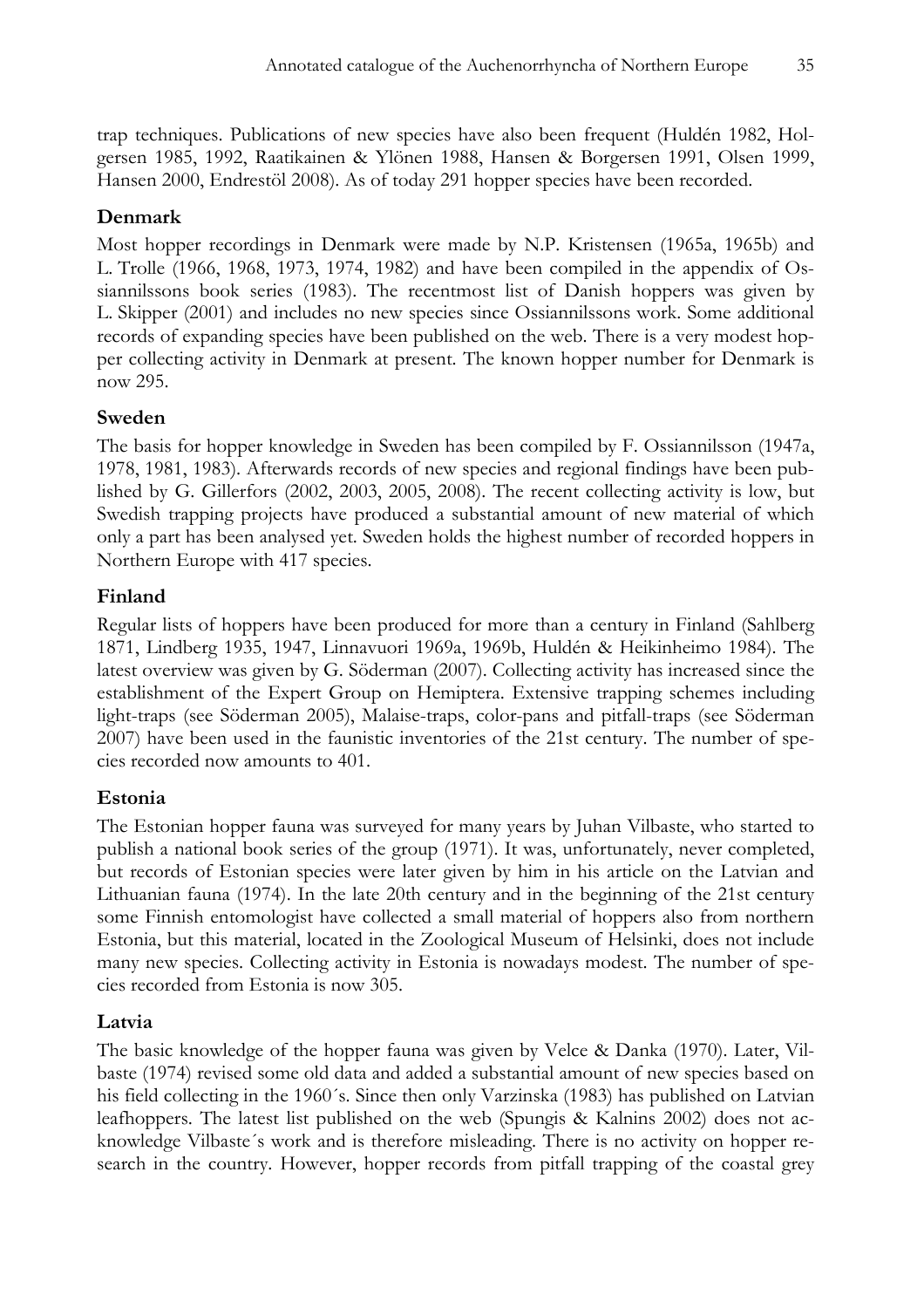dunes in 2006 have recently been published (Söderman & Spungis 2008). Presently, 333 species are known from Latvia.

# Lithuania

Old knowledge of hoppers is found in Flor (1861) who identified material from the collections of Gimmerthal (1846). Some of Flor´s records have been revised by Vilbaste (1973) who also undertook extensive field collections in Lithuania in the 1960´s. The results were published much later (Vilbaste 1974). More recent data only stem from light-trapping in the Cepkeliai Nature Reserve in 2007 (Söderman & Dapkus, unpublished) and short field visits in the southeastern part of the country (Söderman & Rintala, unpublished). The species number for Lithuania is now 331.

## Northwestern Russia

Old information on hopper records from Northwestern Russia is difficult to find in literature because the former information base only included major subdivisions of the Soviet Union: Northwestern Russia extending east to the Komi Republic, Western Russia including the Baltic countries, and Southwestern Russia including parts of Byelorussia and Ukraine (see e.g. Emeljanov 1964). Records from parts, which in pre-war times belonged to Finland such as Petsamo in the Murmansk region (Lindberg 1932), Karelia proper and the Isthmus of Karelia (Sahlberg 1871, Lindberg 1947) are available for the subdivision used here. Furthermore, the new inventories made by Anufriev (2000a, 2000b) and Dmitriev (2002) in the Murmansk region are very useful. The number of hopper records for other different administrative regions in this catalogue is low, as present collecting interest in these regions has been low. Many of the records in the catalogue have been produced with trapping used in co-operative insect monitoring between Finland and Russia in 1993-2008. The only report of this activity has been presented by Söderman & Goltsova (2005). As of now 104 species are known from Kaliningrad, all recorded by A.P. Shapoval & Söderman in 2007-2008, 108 from the Murmansk area, 192 from Russian Karelia, 171 from the Leningrad region and 109 from the Pskov region.

# 4. The catalogue

# 4.1 Introductory remarks

Nomenclature and systematics mainly follow Nast (1987) with some later amendments of Nickel (2003) and others. Species records in the areas have been marked with "X". Countries and regions in column heads are given as internationally accepted abbreviations, viz. IC = Iceland,  $NO = Norway$ ,  $DK = Denmark$  (without Greenland),  $SE = Sweden$ ,  $FI =$ Finland, EE = Estonia, LV = Latvia, LT = Lithuania, KG = Kaliningrad, MM = Murmansk,  $KR =$  Karelia,  $LG =$  St. Petersburg and the Leningrad region and  $PV =$  Pskov. Records of uncertainty have been marked with an additional question mark in the respective columns.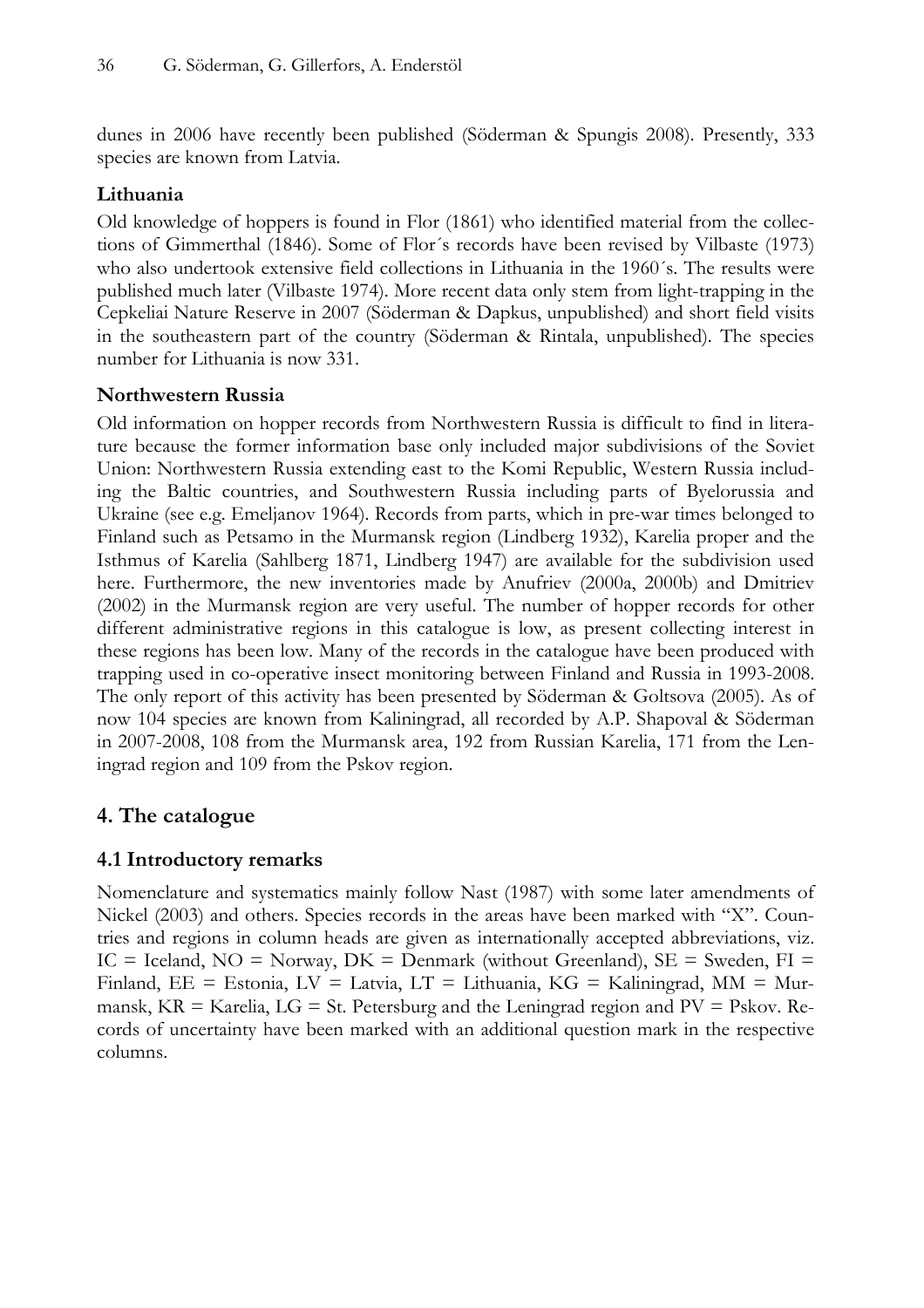| No.      | Taxon                                     | IC | <b>NO</b>                 | DK                        | <b>SE</b>                 | FI                        | <b>EE</b>                 | LV                        | LT                        | <b>KG</b> | <b>MM</b>                 | <b>KR</b>                 | LG | PV                        |
|----------|-------------------------------------------|----|---------------------------|---------------------------|---------------------------|---------------------------|---------------------------|---------------------------|---------------------------|-----------|---------------------------|---------------------------|----|---------------------------|
|          | FULGOROMORPHAEvans, 1946                  |    |                           |                           |                           |                           |                           |                           |                           |           |                           |                           |    |                           |
|          | <b>CIXIIDAE</b> Spinola, 1839             |    |                           |                           |                           |                           |                           |                           |                           |           |                           |                           |    |                           |
|          | Cixiini Spinola, 1839                     |    |                           |                           |                           |                           |                           |                           |                           |           |                           |                           |    |                           |
| 1        | Cixius nervosus (Linnaeus, 1758)          |    | X                         | X                         | X                         | X                         | X                         | X                         | X                         |           | X <sup>2</sup>            | X                         | X  |                           |
| 2        | Cixius cunicularius (Linnaeus, 1767)      |    | X                         | X                         | X                         | X                         | X                         | $\mathbf X$               | X                         | X         | $\boldsymbol{\mathrm{X}}$ | X                         | X  | $\boldsymbol{\mathrm{X}}$ |
| 3        | Cixius distinguendus Kirschbaum, 1868     |    | X                         | X                         | X                         | X                         | $\boldsymbol{X}$          | $\boldsymbol{\mathrm{X}}$ | X                         |           |                           | X                         | X  | $\boldsymbol{\mathrm{X}}$ |
| 4        | Cixius cambricus China, 1935              |    |                           | $\cdot$                   |                           | X                         | $\ddot{\phantom{a}}$      |                           | $\ddot{\phantom{a}}$      |           |                           |                           |    |                           |
| 5        | Cixius similis Kirschbaum, 1868           |    | X                         | X                         | X                         | X                         | X                         | $\boldsymbol{\mathrm{X}}$ | X                         |           | $\boldsymbol{\mathrm{X}}$ | $\boldsymbol{\mathrm{X}}$ | X  |                           |
| $\sigma$ | Cixius stigmaticus (Germar, 1818)         |    | $\boldsymbol{\mathrm{X}}$ | $\boldsymbol{\mathrm{X}}$ | X                         |                           |                           | X?                        |                           |           |                           |                           |    |                           |
|          | Tachycixius pilosus (Olivier, 1791)       |    |                           | X                         | X                         |                           |                           |                           | $\rm\overline{X}$         |           |                           |                           |    |                           |
|          | Pentastirini Emeljanov, 1971              |    |                           |                           |                           |                           |                           |                           |                           |           |                           |                           |    |                           |
| 8        | Pentastiridius leporinus (Linnaeus, 1761) |    |                           | X                         | X                         | X                         | X                         |                           | X                         |           |                           | X                         |    |                           |
|          | <b>DELPHACIDAE Leach, 1865</b>            |    |                           |                           |                           |                           |                           |                           |                           |           |                           |                           |    |                           |
|          | Asiracinae Motschulsky, 1863              |    |                           |                           |                           |                           |                           |                           |                           |           |                           |                           |    |                           |
| 9        | Asiraca clavicornis (Fabricius, 1794)     |    |                           |                           |                           |                           |                           | X <sup>2</sup>            |                           |           |                           |                           |    |                           |
|          | Kelisiinae Wagner, 1963                   |    |                           |                           |                           |                           |                           |                           |                           |           |                           |                           |    |                           |
| 10       | Kelisia guttula (Germar, 1818)            |    | X                         | X                         | X                         | X                         | X                         | X                         | X                         |           |                           | X                         | X  |                           |
| 11       | Kelisia guttulifera (Kirschbaum, 1868)    |    |                           |                           |                           |                           |                           |                           | $\boldsymbol{\mathrm{X}}$ |           |                           |                           |    |                           |
| 12       | Kelisia vittipennis (J. Sahlberg, 1868)   |    | $\boldsymbol{\mathrm{X}}$ | $\boldsymbol{\mathrm{X}}$ | X                         | $\boldsymbol{\mathrm{X}}$ | X                         | $\boldsymbol{\mathrm{X}}$ | X                         |           |                           | X                         |    |                           |
| 13       | Kelisia pallidula (Boheman, 1847)         |    | $\rm\overline{X}$         | $\boldsymbol{\mathrm{X}}$ | X                         | X                         | $\boldsymbol{\mathrm{X}}$ | $\boldsymbol{\mathrm{X}}$ | X                         |           |                           |                           |    |                           |
| 14       | Kelisia praecox Haupt, 1935               |    |                           |                           |                           | X                         | $\boldsymbol{\mathrm{X}}$ | $\boldsymbol{\mathrm{X}}$ | X                         |           |                           |                           |    |                           |
| 15       | Kelisia confusa Linnavuori, 1957          |    |                           |                           | X                         | X                         | $\ddot{\phantom{a}}$      | $\bullet$                 | X                         |           |                           |                           |    |                           |
| 16       | Kelisia monoceros Ribaut, 1934            |    | $\mathbf X$               | $\cdot$                   | X                         | X                         | X                         | $\boldsymbol{\mathrm{X}}$ | X                         |           |                           |                           |    |                           |
| 17       | Kelisia ribauti Wagner, 1938              |    | X                         | $\boldsymbol{\mathrm{X}}$ | X                         | X                         | X                         | X                         | X                         |           |                           | X                         | X  |                           |
| 18       | Kelisia sabulicola Wagner, 1952           |    |                           |                           | $\boldsymbol{\mathrm{X}}$ | X                         | $\boldsymbol{\mathrm{X}}$ | $\boldsymbol{\mathrm{X}}$ | $\boldsymbol{\mathrm{X}}$ | X         |                           |                           |    |                           |
| 19       | Kelisia sima Ribaut, 1932                 |    |                           |                           | $\boldsymbol{\mathrm{X}}$ |                           |                           |                           |                           |           |                           |                           |    |                           |
| 20       | Anakelisia fasciata (Kirschbaum, 1868)    |    |                           | X                         | X                         |                           |                           |                           |                           |           |                           |                           |    |                           |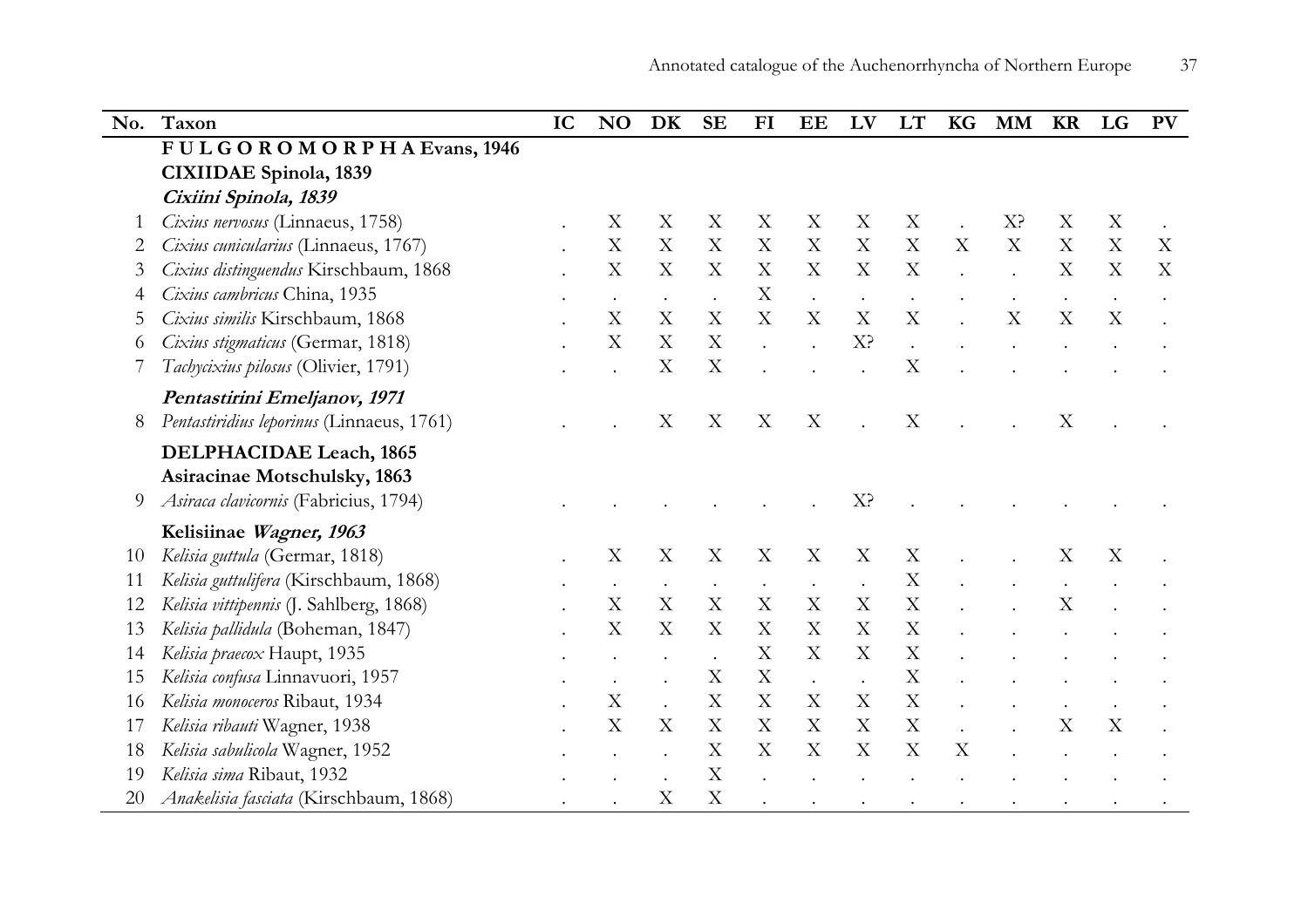| No. | Taxon                                      | IC | <b>NO</b>                 | DK                        | <b>SE</b>                 | $FI$                      | EE                        | LV                        | LT                        | KG | <b>MM</b> | <b>KR</b>                 | LG                        | <b>PV</b>                 |
|-----|--------------------------------------------|----|---------------------------|---------------------------|---------------------------|---------------------------|---------------------------|---------------------------|---------------------------|----|-----------|---------------------------|---------------------------|---------------------------|
| 21  | Anakelisia perspicillata (Boheman, 1845)   |    |                           | $\boldsymbol{\mathrm{X}}$ | $\mathbf X$               | X                         | $\mathbf X$               | $\mathbf X$               |                           |    |           |                           |                           |                           |
|     | Stenocraninae Wagner, 1963                 |    |                           |                           |                           |                           |                           |                           |                           |    |           |                           |                           |                           |
| 22  | Stenocranus fuscovittatus (Stål, 1858)     |    |                           |                           |                           | X                         | X                         | $\boldsymbol{\mathrm{X}}$ |                           |    |           |                           |                           |                           |
| 23  | Stenocranus major (Kirschbaum, 1868)       |    | $\boldsymbol{\mathrm{X}}$ | X                         | X                         | $\boldsymbol{\mathrm{X}}$ |                           | $\boldsymbol{\mathrm{X}}$ |                           |    |           |                           | X                         | X                         |
| 24  | Stenocranus minutus (Fabricius, 1787)      |    | $\boldsymbol{\mathrm{X}}$ | $\boldsymbol{\mathrm{X}}$ | X                         | $\boldsymbol{\mathrm{X}}$ | X                         | $\mathbf X$               | X                         | X  |           |                           | X                         | X                         |
|     | Delphacinae Wagner, 1963                   |    |                           |                           |                           |                           |                           |                           |                           |    |           |                           |                           |                           |
|     | Delphacini Leach, 1815                     |    |                           |                           |                           |                           |                           |                           |                           |    |           |                           |                           |                           |
| 25  | Acanthodelphax denticauda (Boheman, 1847)  |    | X                         | X                         | X                         | X                         | X                         | X                         | X                         |    | X         | X                         | X                         |                           |
| 26  | Acanthodelphax spinosa (Fieber, 1866)      |    |                           |                           | $\boldsymbol{\mathrm{X}}$ | $\boldsymbol{\mathrm{X}}$ | $\boldsymbol{\mathrm{X}}$ | X                         | X                         |    |           |                           |                           | X                         |
| 27  | Achorotile albosignata (Dahlbom, 1850)     |    | $\boldsymbol{\mathrm{X}}$ | X?                        | X                         | $\mathbf X$               |                           |                           |                           |    | X         | $\boldsymbol{\mathrm{X}}$ | X                         |                           |
| 28  | Achorotile longicornis (J. Sahlberg, 1871) |    |                           |                           |                           | $\mathbf X$               |                           |                           |                           |    |           | X                         |                           |                           |
| 29  | Calligypona reyi (Fieber, 1866)            |    |                           | X                         | $\boldsymbol{\mathrm{X}}$ | $\mathbf X$               | $\boldsymbol{\mathrm{X}}$ |                           |                           |    |           |                           |                           |                           |
| 30  | Chloriona chinai Ossiannilsson, 1946       |    |                           |                           | X                         | $\boldsymbol{\mathrm{X}}$ | X                         | $\boldsymbol{\mathrm{X}}$ |                           |    |           | $\rm X$                   |                           |                           |
| 31  | Chloriona dorsata Edwards, 1898            |    |                           | X                         | $\mathbf X$               |                           |                           | $\mathbf X$               | X                         |    |           |                           |                           |                           |
| 32  | Chloriona glaucescens Fieber, 1866         |    | X                         | $\boldsymbol{\mathrm{X}}$ | $\boldsymbol{\mathrm{X}}$ | X                         | X                         | $\boldsymbol{\mathrm{X}}$ |                           |    |           |                           |                           |                           |
| 33  | Chloriona smaragdula (Stål, 1853)          |    | X                         | $\boldsymbol{\mathrm{X}}$ | X                         | $\boldsymbol{\mathrm{X}}$ | X                         | X                         | X                         |    | X         | $\boldsymbol{\mathrm{X}}$ |                           |                           |
| 34  | Chloriona stenoptera (Flor, 1861)          |    |                           |                           |                           |                           | X                         | $\mathbf X$               |                           |    |           |                           |                           |                           |
| 35  | Chloriona vasconica Ribaut, 1934           |    |                           | $\boldsymbol{\mathrm{X}}$ | X                         |                           |                           | $\mathbf X$               |                           |    |           |                           |                           |                           |
| 36  | Conomelus anceps (Germar, 1821)            |    | $\boldsymbol{\mathrm{X}}$ | X                         | X                         | $\boldsymbol{\mathrm{X}}$ | X                         | $\mathbf X$               | X                         |    |           |                           | X                         |                           |
| 37  | Criomorphus albomarginatus Curtis, 1833    |    | $\boldsymbol{\mathrm{X}}$ | $\rm X$                   | $\boldsymbol{\mathrm{X}}$ | X                         | X                         | $\boldsymbol{\mathrm{X}}$ | $\boldsymbol{\mathrm{X}}$ |    |           | $\boldsymbol{\mathrm{X}}$ |                           | $\boldsymbol{\mathrm{X}}$ |
| 38  | Criomorphus borealis (J. Sahlberg, 1871)   |    | $\boldsymbol{\mathrm{X}}$ |                           | X                         | $\boldsymbol{\mathrm{X}}$ | $\boldsymbol{\mathrm{X}}$ | $\mathbf X$               |                           |    | X         | $\boldsymbol{\mathrm{X}}$ | X                         |                           |
| 39  | Criomorphus moestus (Boheman, 1847)        |    |                           |                           | X                         | $\mathbf X$               | X                         | $\mathbf X$               |                           |    |           | X                         | X                         |                           |
| 40  | Delphacinus mesomelas (Boheman, 1850)      |    |                           | X                         | X                         | $\boldsymbol{\mathrm{X}}$ | X                         | $\boldsymbol{\mathrm{X}}$ | X                         |    |           |                           |                           |                           |
| 41  | Delphacodes capnodes (Scott, 1870)         |    |                           |                           | X                         | X                         | X                         |                           |                           |    |           |                           |                           |                           |
| 42  | Delphacodes venosus (Germar, 1830)         |    | $\boldsymbol{\mathrm{X}}$ | $\boldsymbol{\mathrm{X}}$ | $\boldsymbol{\mathrm{X}}$ | $\mathbf X$               | $\boldsymbol{\mathrm{X}}$ | X                         |                           |    |           | $\boldsymbol{\mathrm{X}}$ | $\boldsymbol{\mathrm{X}}$ |                           |
| 43  | Delphax crassicornis (Panzer, 1796)        |    |                           | $\boldsymbol{\mathrm{X}}$ | X                         | $\boldsymbol{\mathrm{X}}$ | X                         | X                         | X                         |    |           | X                         |                           | X                         |
| 44  | Delphax pulchellus (Curtis, 1833)          |    | X                         | $\boldsymbol{\mathrm{X}}$ | X                         | X                         | X                         |                           | X                         |    |           |                           |                           |                           |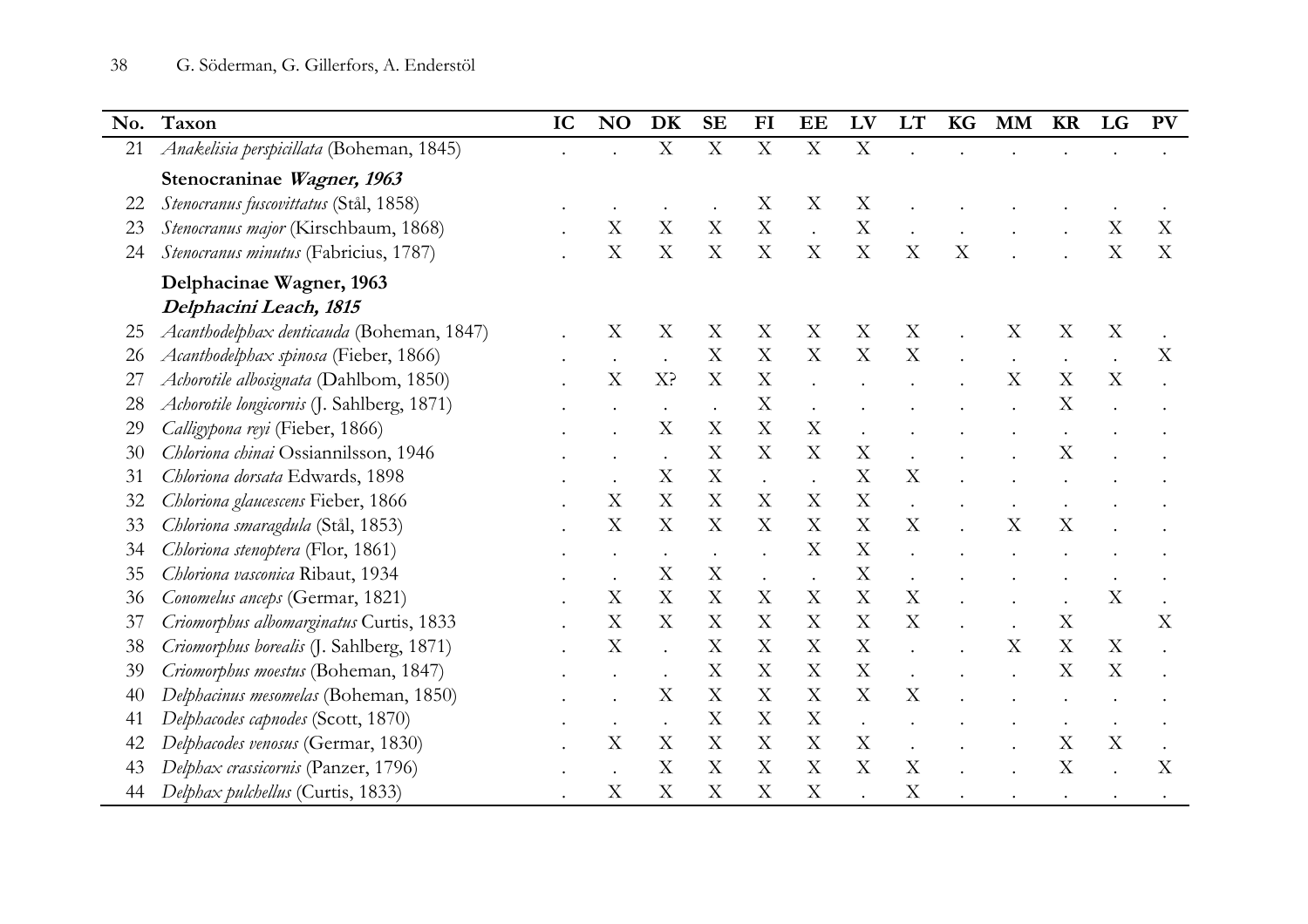| No. | Taxon                                    | IC                        | NO                        | DK                        | $\mathbf{SE}$             | FI                        | EE                        | LV                        | LT                        | KG | <b>MM</b>                 | <b>KR</b>                 | LG          | <b>PV</b>                 |
|-----|------------------------------------------|---------------------------|---------------------------|---------------------------|---------------------------|---------------------------|---------------------------|---------------------------|---------------------------|----|---------------------------|---------------------------|-------------|---------------------------|
| 45  | Dicranotropis hamata (Boheman, 1847)     |                           | $\boldsymbol{\mathrm{X}}$ | $\boldsymbol{\mathrm{X}}$ | $\boldsymbol{\mathrm{X}}$ | X                         | X                         | $\boldsymbol{\mathrm{X}}$ | $\mathbf X$               |    |                           | $\mathbf X$               | $\mathbf X$ |                           |
| 46  | Ditropis pteridis (Spinola, 1839)        |                           | $\boldsymbol{\mathrm{X}}$ | X                         | $\boldsymbol{\mathrm{X}}$ | $\ddot{\phantom{a}}$      |                           |                           |                           |    |                           |                           |             |                           |
| 47  | Euconomelus lepidus (Boheman, 1847)      |                           | $\boldsymbol{\mathrm{X}}$ | $\mathbf X$               | $\mathbf X$               | $\mathbf X$               | $\boldsymbol{\mathrm{X}}$ | $\boldsymbol{\mathrm{X}}$ | $\mathbf X$               |    |                           |                           |             |                           |
| 48  | Euides basilinea (Germar, 1821)          |                           | $\boldsymbol{\mathrm{X}}$ | X                         | $\mathbf X$               | $\boldsymbol{\mathrm{X}}$ | $\boldsymbol{\mathrm{X}}$ | $\boldsymbol{\mathrm{X}}$ |                           |    |                           | $\boldsymbol{\mathrm{X}}$ |             |                           |
| 49  | Eurybregma nigrolineata Scott, 1870      |                           |                           |                           | X                         |                           |                           |                           |                           |    |                           |                           |             |                           |
| 50  | Eurybregma porcus (Emeljanov, 1964)      |                           |                           |                           |                           | X                         |                           |                           |                           |    |                           | $\mathbf X$               |             |                           |
| 51  | Eurysa lineata (Perris, 1857)            |                           | X                         |                           | $\mathbf X$               |                           |                           |                           |                           |    |                           |                           |             |                           |
| 52  | Eurysula lurida (Fieber, 1866)           |                           | X                         | X                         | X                         | $\boldsymbol{\mathrm{X}}$ | $\boldsymbol{\mathrm{X}}$ | X                         | X                         |    |                           | X                         |             |                           |
| 53  | Ditropsis flavipes (Signoret, 1865)      |                           |                           |                           | $\ddot{\phantom{0}}$      | $\mathbf X$               |                           |                           |                           |    |                           |                           |             |                           |
| 54  | Florodelphax leptosoma (Flor, 1861)      |                           |                           | X                         | $\mathbf X$               | $\boldsymbol{\mathrm{X}}$ | X                         | X                         |                           |    |                           |                           |             |                           |
| 55  | Florodelphax paryphasma (Flor, 1861)     |                           |                           |                           | $\mathbf X$               | X                         | X                         | $\boldsymbol{\mathrm{X}}$ | $\mathbf X$               |    |                           | X                         |             |                           |
| 56  | Gravesteiniella boldi (Scott, 1870)      |                           |                           | X                         | $\mathbf X$               | $\mathbf X$               | X                         | X                         | X                         | X  |                           |                           |             |                           |
| 57  | Hyledelphax elegantula (Boheman, 1847)   |                           | $\boldsymbol{\mathrm{X}}$ | $\boldsymbol{\mathrm{X}}$ | $\mathbf X$               | $\boldsymbol{\mathrm{X}}$ | X                         | $\mathbf X$               | $\mathbf X$               |    | X                         | X                         | $\mathbf X$ |                           |
| 58  | Toya propinqua (Fieber, 1866)            | X                         |                           |                           |                           |                           |                           |                           |                           |    |                           |                           |             |                           |
| 59  | Javesella alpina (J. Sahlberg, 1871)     |                           | $\mathbf X$               |                           | X                         | X                         |                           |                           |                           |    | $\boldsymbol{\mathrm{X}}$ |                           |             |                           |
| 60  | Javesella bottnica Huldén, 1974          |                           |                           |                           | X                         | $\mathbf X$               |                           |                           |                           |    |                           | $\boldsymbol{\mathrm{X}}$ |             |                           |
| 61  | Javesella discolor (Boheman, 1847)       |                           | $\boldsymbol{\mathrm{X}}$ | X                         | $\boldsymbol{\mathrm{X}}$ | $\mathbf X$               | X                         | X                         | $\mathbf X$               |    | X                         | $\mathbf X$               | $\mathbf X$ |                           |
| 62  | Javesella dubia (Kirschbaum, 1868)       |                           | X                         | X                         | X                         | $\boldsymbol{\mathrm{X}}$ | X                         | X                         | $\mathbf X$               |    |                           | $\mathbf X$               | $\mathbf X$ |                           |
| 63  | Javesella forcipata (Boheman, 1847)      |                           | $\boldsymbol{\mathrm{X}}$ | X                         | X                         | X                         | X                         | X                         | X                         |    | X                         | X                         |             |                           |
| 64  | Javesella obscurella (Boheman, 1847)     |                           | X                         | X                         | X                         | X                         | X                         | X                         | $\boldsymbol{\mathrm{X}}$ |    | X                         | X                         | X           | X                         |
| 65  | Javesella pellucida (Fabricius, 1794)    | $\boldsymbol{\mathrm{X}}$ | X                         | $\boldsymbol{\mathrm{X}}$ | $\mathbf X$               | $\boldsymbol{\mathrm{X}}$ | X                         | X                         | $\boldsymbol{\mathrm{X}}$ | X  | $\boldsymbol{\mathrm{X}}$ | $\mathbf X$               | $\mathbf X$ | $\boldsymbol{\mathrm{X}}$ |
| 66  | Javesella salina (Haupt, 1924)           |                           |                           |                           | X                         |                           | $\mathbf X$               | $\ddot{\phantom{a}}$      | $\mathbf X$               |    |                           |                           |             |                           |
| 67  | Javesella simillima (Linnavuori, 1948)   |                           |                           |                           | $\bullet$                 | $\boldsymbol{\mathrm{X}}$ | X                         |                           |                           |    |                           | $\boldsymbol{\mathrm{X}}$ |             |                           |
| 68  | Javesella stali (Metcalf, 1943)          |                           |                           |                           | $\mathbf X$               | $\mathbf X$               | $\boldsymbol{\mathrm{X}}$ | X                         | $\mathbf X$               |    | $\mathbf X$               | $\mathbf X$               | $\mathbf X$ |                           |
| 69  | Kosswigianella exigua (Boheman, 1847)    |                           | $\mathbf X$               | $\boldsymbol{\mathrm{X}}$ | $\mathbf X$               | $\mathbf X$               | $\mathbf X$               | $\mathbf X$               | $\mathbf X$               |    |                           | $\boldsymbol{\mathrm{X}}$ | $\mathbf X$ |                           |
| 70  | Laodelphax striatella (Fallén, 1826)     |                           | $\boldsymbol{\mathrm{X}}$ |                           | $\boldsymbol{\mathrm{X}}$ | X                         | $\boldsymbol{\mathrm{X}}$ | $\boldsymbol{\mathrm{X}}$ | $\boldsymbol{\mathrm{X}}$ | X  | X                         | X                         | $\mathbf X$ | X                         |
| 71  | Megadelphax haglundi (J. Sahlberg, 1871) |                           |                           |                           | $\mathbf X$               |                           |                           |                           |                           |    |                           |                           |             |                           |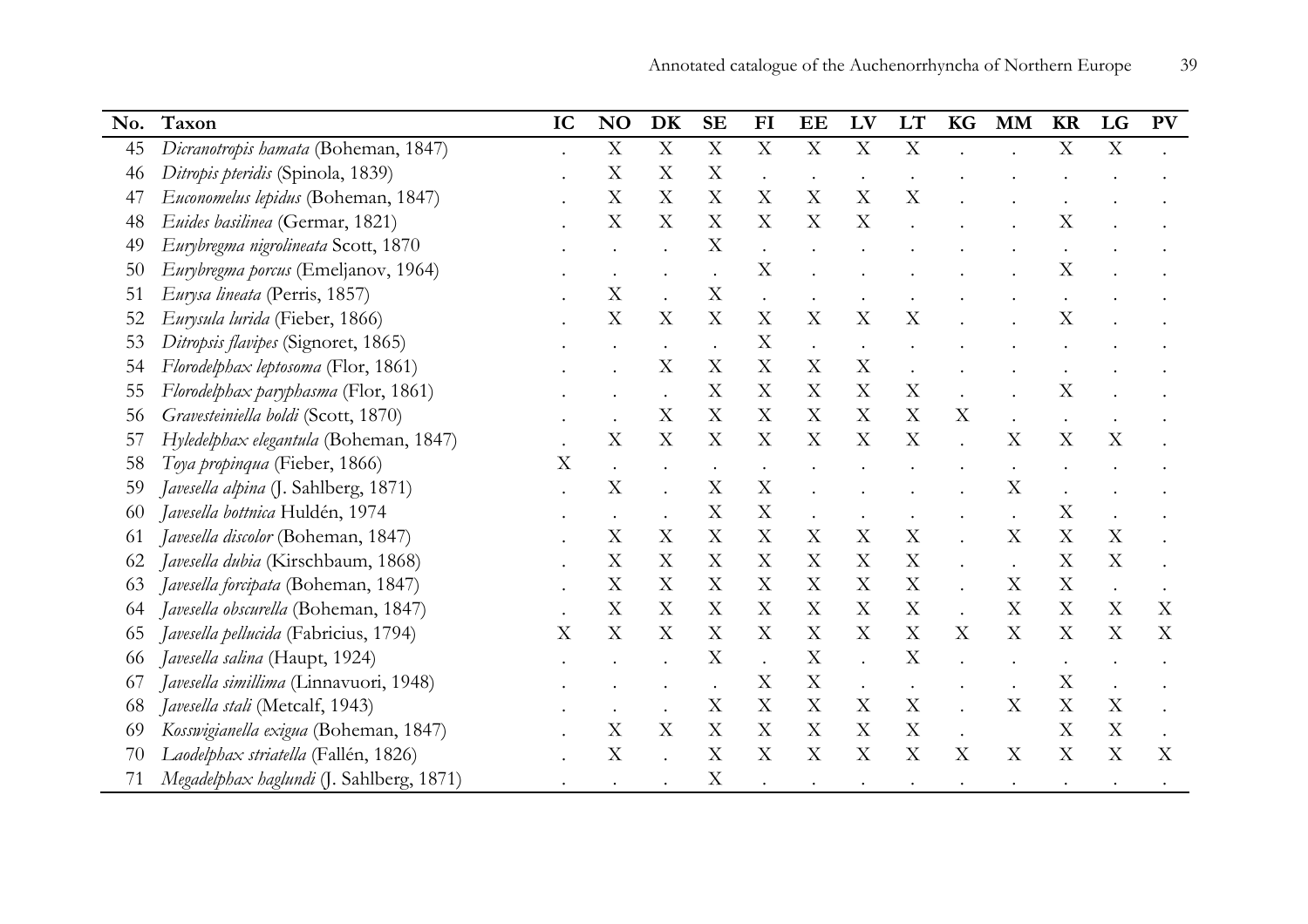| No. | Taxon                                        | IC | NO                        | DK                        | <b>SE</b>                 | F1                        | EE                        | LV                        | LT                        | <b>KG</b>                 | <b>MM</b> | <b>KR</b>                 | LG                        | <b>PV</b> |
|-----|----------------------------------------------|----|---------------------------|---------------------------|---------------------------|---------------------------|---------------------------|---------------------------|---------------------------|---------------------------|-----------|---------------------------|---------------------------|-----------|
| 72  | Megadelphax sordidula (Stål, 1853)           |    |                           |                           | $\boldsymbol{\mathrm{X}}$ | $\mathbf X$               | $\mathbf X$               | X                         |                           |                           |           | $\mathbf X$               |                           |           |
| 73  | Megamelodes quadrimaculatus (Signoret, 1865) |    |                           | $\mathbf X$               |                           |                           |                           |                           |                           |                           |           |                           |                           |           |
| 74  | Megamelus notula (Germar, 1830)              |    | $\boldsymbol{\mathrm{X}}$ | $\mathbf X$               | $\boldsymbol{\mathrm{X}}$ | X                         | $\boldsymbol{\mathrm{X}}$ | $\mathbf X$               | $\boldsymbol{\mathrm{X}}$ |                           | X         | X                         | $\boldsymbol{\mathrm{X}}$ |           |
| 75  | Muellerianella brevipennis (Boheman, 1847)   |    | X                         | $\boldsymbol{\mathrm{X}}$ | $\mathbf X$               | $\mathbf X$               | $\boldsymbol{\mathrm{X}}$ | $\mathbf X$               | $\boldsymbol{\mathrm{X}}$ |                           |           | X                         | $\boldsymbol{\mathrm{X}}$ |           |
| 76  | Muellerianella extrusa (Scott, 1871)         |    | X                         | X                         | X                         | $\mathbf X$               |                           |                           |                           |                           |           |                           |                           |           |
| 77  | Muellerianella fairmairei (Perris, 1857)     |    | $\boldsymbol{\mathrm{X}}$ | X                         | $\boldsymbol{\mathrm{X}}$ | $\mathbf X$               | X                         | $\mathbf X$               | $\mathbf X$               |                           |           |                           |                           |           |
| 78  | Muirodelphax aubei (Perris, 1857)            |    |                           | X                         | X                         | $\mathbf X$               | X                         | $\boldsymbol{\mathrm{X}}$ | X                         |                           |           |                           |                           |           |
| 79  | Nothodelphax albocarinata (Stål, 1858)       |    |                           |                           | X                         | $\mathbf X$               | X                         | $\mathbf X$               |                           |                           | X         |                           |                           |           |
| 80  | Nothodelphax distincta (Flor, 1861)          |    | $\boldsymbol{\mathrm{X}}$ | X                         | X                         | $\boldsymbol{\mathrm{X}}$ | X                         | X                         | $\mathbf X$               |                           |           |                           |                           |           |
| 81  | Oncodelphax pullula (Boheman, 1852)          |    | $\boldsymbol{\mathrm{X}}$ | X                         | $\boldsymbol{\mathrm{X}}$ | $\mathbf X$               | X                         | X                         | $\boldsymbol{\mathrm{X}}$ |                           |           | X                         | $\mathbf X$               |           |
| 82  | Paradelphacodes litoralis (Reuter, 1880)     |    |                           |                           |                           | X                         |                           |                           |                           |                           |           |                           |                           |           |
| 83  | Paradelphacodes paludosa (Flor, 1861)        |    |                           | $\boldsymbol{\mathrm{X}}$ | X                         | $\mathbf X$               | X                         | $\boldsymbol{\mathrm{X}}$ | $\boldsymbol{\mathrm{X}}$ |                           |           | X                         |                           |           |
| 84  | Paraliburnia adela (Flor, 1861)              |    |                           | X                         | X                         | $\mathbf X$               | X                         | $\boldsymbol{\mathrm{X}}$ | $\boldsymbol{\mathrm{X}}$ |                           |           |                           |                           | X         |
| 85  | Paraliburnia clypealis (J. Sahlberg, 1871)   |    |                           |                           | X                         | $\mathbf X$               |                           |                           |                           |                           |           |                           |                           |           |
| 86  | Ribautodelphax albostriata (Fieber, 1861)    |    | X                         |                           | $\boldsymbol{\mathrm{X}}$ | $\mathbf X$               | X                         | $\mathbf X$               | $\boldsymbol{\mathrm{X}}$ |                           | X         | $\mathbf X$               | X                         |           |
| 87  | Ribautodelphax angulosa (Ribaut, 1953)       |    |                           | X                         | $\boldsymbol{\mathrm{X}}$ | $\boldsymbol{\mathrm{X}}$ |                           | $\boldsymbol{\mathrm{X}}$ | $\ddot{\phantom{0}}$      |                           |           |                           |                           |           |
| 88  | Ribautodelphax collina (Boheman, 1847)       |    | $\boldsymbol{\mathrm{X}}$ | $\boldsymbol{\mathrm{X}}$ | X                         | $\boldsymbol{\mathrm{X}}$ | X                         | $\mathbf X$               | $\mathbf X$               |                           |           | X                         |                           |           |
| 89  | Ribautodelphax pallens (Stål, 1854)          |    | $\boldsymbol{\mathrm{X}}$ |                           | $\boldsymbol{\mathrm{X}}$ | X                         | X                         | X                         | $\mathbf X$               | $\boldsymbol{\mathrm{X}}$ | X         | X                         |                           |           |
| 90  | Ribautodelphax pungens (Ribaut, 1953)        |    |                           |                           | X                         |                           |                           |                           |                           |                           |           |                           |                           |           |
| 91  | Ribautodelphax vinealis Bieman, 1987         |    | $\boldsymbol{\mathrm{X}}$ |                           |                           | $\mathbf X$               |                           |                           |                           |                           |           |                           |                           |           |
| 92  | Stiroma affinis Fieber, 1866                 |    | $\boldsymbol{\mathrm{X}}$ | X                         | $\boldsymbol{\mathrm{X}}$ | $\mathbf X$               | X                         | $\boldsymbol{\mathrm{X}}$ | $\boldsymbol{\mathrm{X}}$ |                           | X         | $\boldsymbol{\mathrm{X}}$ |                           |           |
| 93  | Stiroma bicarinata (Herrich-Schäffer, 1835)  |    | $\boldsymbol{\mathrm{X}}$ | X                         | X                         | X                         | X                         | X                         | $\boldsymbol{\mathrm{X}}$ |                           | X         | X                         | X                         | X         |
| 94  | Stiromella obliqua (Wagner, 1948)            |    |                           |                           |                           |                           | X                         | X                         |                           |                           |           |                           |                           |           |
| 95  | Stiromoides maculiceps (Horváth, 1903)       |    |                           |                           |                           | $\mathbf X$               | $\boldsymbol{\mathrm{X}}$ | $\ddot{\phantom{0}}$      |                           |                           |           |                           |                           |           |
| 96  | Struebingianella lugubrina (Boheman, 1847)   |    |                           | $\boldsymbol{\mathrm{X}}$ | X                         | X                         | X                         | X                         | $\mathbf X$               |                           |           | X                         | $\boldsymbol{\mathrm{X}}$ |           |
| 97  | Unkanodes excisa (Melichar, 1898)            |    | $\boldsymbol{\mathrm{X}}$ | X                         | X                         | X                         | X                         | $\boldsymbol{\mathrm{X}}$ | $\mathbf X$               | $\boldsymbol{\mathrm{X}}$ |           |                           | X                         |           |
| 98  | Xanthodelphax flaveola (Flor, 1861)          |    | $\boldsymbol{\mathrm{X}}$ | X                         | $\boldsymbol{\mathrm{X}}$ | $\boldsymbol{\mathrm{X}}$ | X                         | X                         | $\mathbf X$               |                           |           | $\boldsymbol{\mathrm{X}}$ |                           | X         |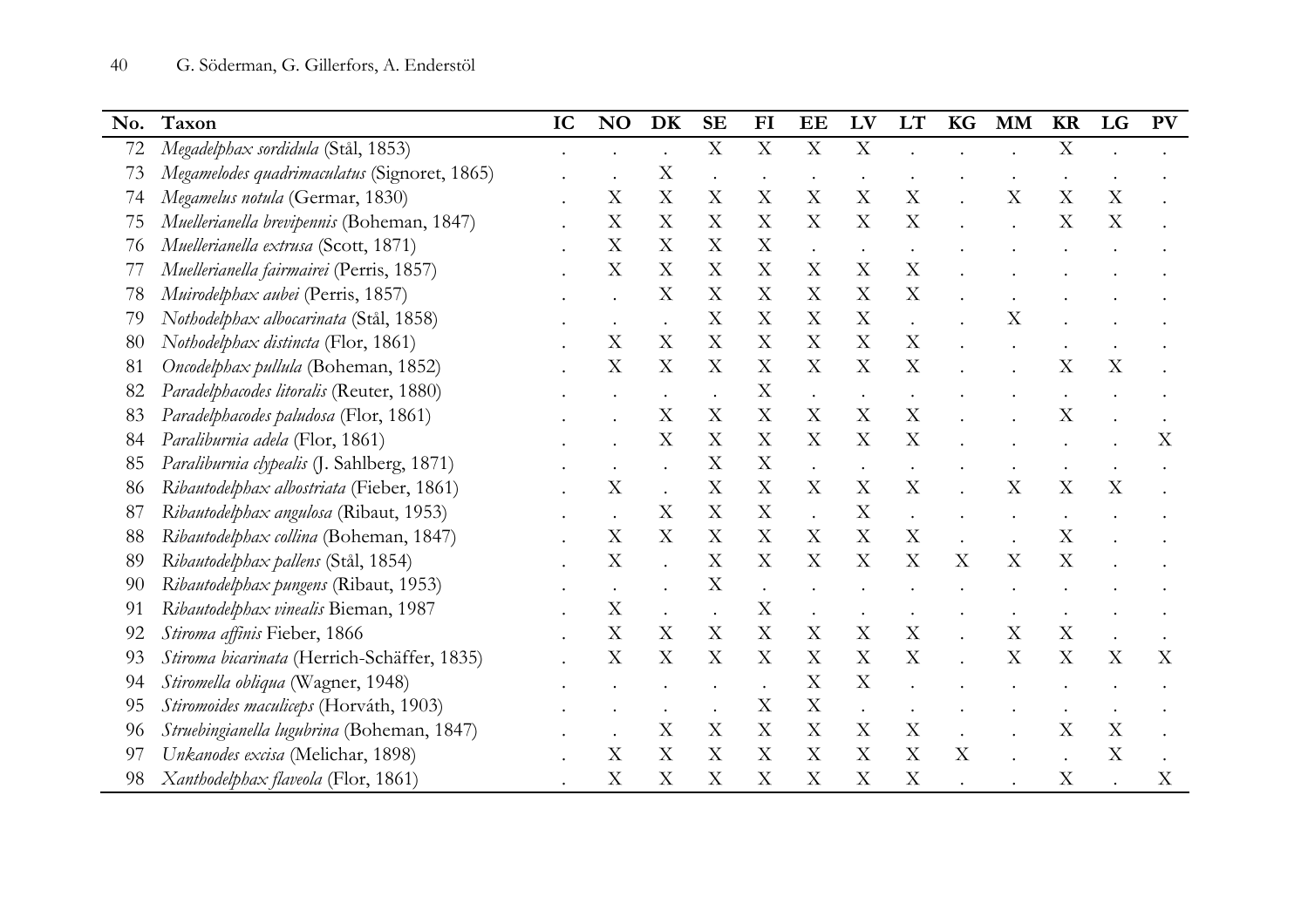| No. | Taxon                                          | IC | <b>NO</b>                 | DK          | <b>SE</b>   | FI                        | EE          | LV          | LT                        | KG | <b>MM</b> | <b>KR</b>   | LG                        | <b>PV</b> |
|-----|------------------------------------------------|----|---------------------------|-------------|-------------|---------------------------|-------------|-------------|---------------------------|----|-----------|-------------|---------------------------|-----------|
| 99  | Xanthodelphax straminea (Stål, 1858)           |    |                           | $\mathbf X$ | $\mathbf X$ | $\boldsymbol{\mathrm{X}}$ | $\mathbf X$ | $\mathbf X$ | $\mathbf X$               |    |           | $\mathbf X$ | $\mathbf X$               |           |
| 100 | Xanthodelphax xantha Vilbaste, 1965            |    |                           |             |             | X                         |             | X           |                           |    |           |             |                           |           |
|     | <b>ACHILIDAE Stål, 1866</b>                    |    |                           |             |             |                           |             |             |                           |    |           |             |                           |           |
| 101 | Cixidia confinis (Zetterstedt, 1838)           |    | X                         |             | X           | X                         | X           |             | X                         |    |           |             |                           |           |
| 102 | Cixidia lapponica (Zetterstedt, 1838)          |    | $\boldsymbol{\mathrm{X}}$ |             | $\mathbf X$ | $\boldsymbol{\mathrm{X}}$ |             |             |                           |    |           | X           |                           |           |
|     | TETTIGOMETRIDAE Germar, 1821                   |    |                           |             |             |                           |             |             |                           |    |           |             |                           |           |
| 103 | Tettigometra atra Hagenback, 1825              |    |                           |             |             |                           | X           | X           | X                         |    |           |             |                           |           |
|     | <b>CALISCELIDAE Amyot &amp; Serville, 1834</b> |    |                           |             |             |                           |             |             |                           |    |           |             |                           |           |
|     | Ommatidiotini Fieber, 1875                     |    |                           |             |             |                           |             |             |                           |    |           |             |                           |           |
| 104 | Ommatidiotus dissimilis (Fallén, 1806)         |    | X                         | X           | X           | $\boldsymbol{\mathrm{X}}$ | X           | X           | $\boldsymbol{\mathrm{X}}$ | X  |           | X           | $\boldsymbol{\mathrm{X}}$ |           |
| 105 | Ommatidiotus inconspicuus Stål, 1863           |    |                           |             |             | X                         |             |             |                           |    |           |             |                           |           |
|     | <b>ISSIDAE Spinola, 1839</b>                   |    |                           |             |             |                           |             |             |                           |    |           |             |                           |           |
|     | Issini Spinola, 1839                           |    |                           |             |             |                           |             |             |                           |    |           |             |                           |           |
| 106 | Issus muscaeformis (Schrank, 1781)             |    | X                         | X           | X           |                           |             |             |                           |    |           |             |                           |           |
|     | CICADOMORPHAEvans, 1946                        |    |                           |             |             |                           |             |             |                           |    |           |             |                           |           |
|     | <b>CICADIDAE Latreille, 1802</b>               |    |                           |             |             |                           |             |             |                           |    |           |             |                           |           |
|     | Tibicininae Distant, 1905                      |    |                           |             |             |                           |             |             |                           |    |           |             |                           |           |
| 107 | Cicadetta montana (Scopoli, 1772)              |    | X                         |             | X           | X                         |             |             |                           |    |           | X           | X                         |           |
|     | APHROPHORIDAE Amyot & Serville, 1843           |    |                           |             |             |                           |             |             |                           |    |           |             |                           |           |
| 108 | Aphrophora alni (Fallén, 1805)                 |    | X                         | X           | X           | X                         | X           | X           | X                         | X  |           | X           | X                         | X         |
| 109 | Aphrophora corticea Germar, 1821               |    | X                         |             | X           |                           |             |             |                           |    |           |             |                           |           |
| 110 | Aphrophora major Uhler, 1896                   |    |                           |             |             |                           |             |             | X                         |    |           |             | X                         |           |
| 111 | Aphrophora pectoralis Matsumura, 1903          |    | X                         |             | X           | X                         | X           | X           | $\boldsymbol{\mathrm{X}}$ | X  |           |             | Χ                         | Χ         |
| 112 | Aphrophora salicina (Goeze, 1778)              |    | X                         | X           | X           | X                         | X           | X           | $\boldsymbol{\mathrm{X}}$ |    |           |             |                           | X         |
| 113 | Lepyronia coleoptrata (Linnaeus, 1758)         |    | X                         | X           | X           | X                         | X           | X           | X                         |    |           | X           |                           |           |
|     | 114 Neophilaenus albipennis (Fabricius, 1798)  |    |                           |             |             |                           | X           |             |                           |    |           |             |                           |           |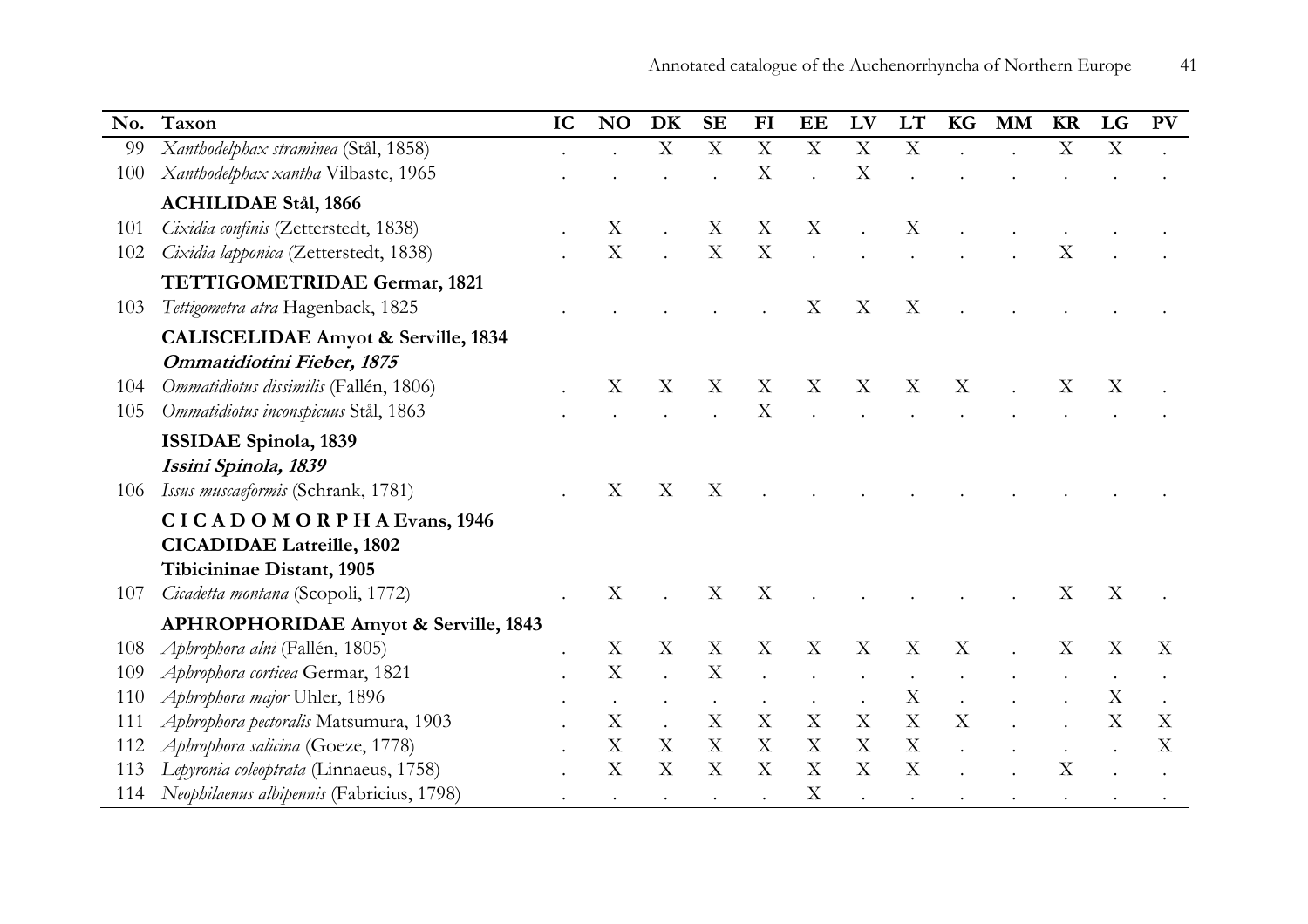| No. | Taxon                                         | IC | <b>NO</b>                 | DK                        | <b>SE</b>                 | F1                        | EE                        | LV                        | LT                        | <b>KG</b>                 | <b>MM</b> | <b>KR</b>                 | LG                        | <b>PV</b>                 |
|-----|-----------------------------------------------|----|---------------------------|---------------------------|---------------------------|---------------------------|---------------------------|---------------------------|---------------------------|---------------------------|-----------|---------------------------|---------------------------|---------------------------|
| 115 | Neophilaenus campestris (Fallén, 1805)        |    |                           | $\mathbf X$               | $\mathbf X$               |                           | X                         | $\mathbf X$               | $\boldsymbol{\mathrm{X}}$ |                           |           |                           | $\mathbf X$               |                           |
| 116 | Neophilaenus exclamationis (Thunberg, 1784)   |    | X                         | X                         | X                         | X                         | $\boldsymbol{\mathrm{X}}$ | $\mathbf X$               | $\mathbf X$               |                           | X         | $\boldsymbol{\mathrm{X}}$ | $\mathbf X$               |                           |
| 117 | Neophilaenus lineatus (Linnaeus, 1758)        |    | $\overline{X}$            | X                         | $\boldsymbol{\mathrm{X}}$ | X                         | $\boldsymbol{\mathrm{X}}$ | $\mathbf X$               | $\mathbf X$               | X                         | X         | $\mathbf X$               | X                         |                           |
| 118 | Neophilaenus minor (Kirschbaum, 1868)         |    |                           |                           |                           | X                         |                           | X                         | $\boldsymbol{\mathrm{X}}$ |                           |           |                           |                           |                           |
| 119 | Peuceptyelus coriaceus (Fallén, 1826)         |    |                           |                           |                           | $\mathbf X$               | $\boldsymbol{\mathrm{X}}$ | $\boldsymbol{\mathrm{X}}$ | $\mathbf X$               |                           |           | X                         | $\boldsymbol{\mathrm{X}}$ |                           |
| 120 | Philaenus spumarius (Linnaeus, 1758)          | X  | X                         | X                         | X                         | $\boldsymbol{\mathrm{X}}$ | $\boldsymbol{\mathrm{X}}$ | $\boldsymbol{\mathrm{X}}$ | $\boldsymbol{\mathrm{X}}$ | $\boldsymbol{\mathrm{X}}$ | X         | X                         | X                         |                           |
|     | <b>MEMBRACIDAE Rafinesque, 1815</b>           |    |                           |                           |                           |                           |                           |                           |                           |                           |           |                           |                           |                           |
| 121 | Centrotus cornutus (Linnaeus, 1758)           |    | X                         | X                         | X                         | X                         | X                         | X                         | $\boldsymbol{\mathrm{X}}$ |                           |           | Χ                         | X                         |                           |
| 122 | Gargara genistae (Fabricius, 1775)            |    |                           | X                         |                           |                           |                           | X                         |                           |                           |           |                           |                           |                           |
|     | <b>CICADELLIDAE Latreille, 1825</b>           |    |                           |                           |                           |                           |                           |                           |                           |                           |           |                           |                           |                           |
|     | <b>Agalliinae Kirkaldy, 1901</b>              |    |                           |                           |                           |                           |                           |                           |                           |                           |           |                           |                           |                           |
| 123 | Agallia brachyptera (Boheman, 1847)           |    | X                         | X                         | X                         | X                         | X                         | X                         | X                         |                           |           | X                         | X                         |                           |
| 124 | Agallia consobrina Curtis, 1833               |    |                           | X                         | X                         |                           |                           |                           |                           |                           |           |                           |                           |                           |
| 125 | Anaceratagallia estonica Vilbaste, 1959       |    |                           |                           |                           | X                         | $\boldsymbol{\mathrm{X}}$ | X                         |                           |                           |           |                           |                           |                           |
| 126 | Anaceratagallia lithuanica Vilbaste, 1974     |    |                           |                           |                           | $\mathbf X$               | $\ddot{\phantom{a}}$      | $\mathbf X$               | $\mathbf X$               |                           |           |                           |                           | $\boldsymbol{\mathrm{X}}$ |
| 127 | Anaceratagallia ribauti (Ossiannilsson, 1938) |    | X                         | $\boldsymbol{\mathrm{X}}$ | X                         | $\boldsymbol{\mathrm{X}}$ | $\boldsymbol{\mathrm{X}}$ | $\boldsymbol{\mathrm{X}}$ | $\mathbf X$               |                           |           |                           |                           |                           |
| 128 | Anaceratagallia venosa (Fourcroy, 1785)       |    | X                         | $\boldsymbol{\mathrm{X}}$ | X                         | X                         | $\mathbf X$               | X                         | $\boldsymbol{\mathrm{X}}$ | $\boldsymbol{\mathrm{X}}$ | X         | $\boldsymbol{\mathrm{X}}$ | $\boldsymbol{\mathrm{X}}$ |                           |
|     | Aphrodinae Haupt, 1927                        |    |                           |                           |                           |                           |                           |                           |                           |                           |           |                           |                           |                           |
| 129 | Anoscopus albifrons (Linnaeus, 1758)          |    | X                         | X                         | X                         | X                         |                           | X                         |                           |                           |           | X                         | X                         |                           |
| 130 | Anoscopus albiger (Germar, 1821)              |    |                           | $\mathbf X$               | $\mathbf X$               |                           | X                         | $\mathbf X$               |                           | $\boldsymbol{\mathrm{X}}$ |           |                           |                           |                           |
| 131 | Anoscopus flavostriatus (Donovan, 1799)       |    | $\boldsymbol{\mathrm{X}}$ | $\boldsymbol{\mathrm{X}}$ | $\mathbf X$               | $\mathbf X$               | $\mathbf X$               | $\mathbf X$               | $\mathbf X$               | $\boldsymbol{\mathrm{X}}$ |           | $\mathbf X$               | $\mathbf X$               |                           |
| 132 | Anoscopus histrionicus (Fabricius, 1794)      |    | X                         | X                         | $\boldsymbol{\mathrm{X}}$ | $\boldsymbol{\mathrm{X}}$ |                           | X                         | $\boldsymbol{\mathrm{X}}$ |                           |           |                           | X                         |                           |
| 133 | Anoscopus limicola Edwards, 1908              |    | X                         |                           | $\boldsymbol{\mathrm{X}}$ |                           |                           |                           |                           |                           |           |                           |                           |                           |
| 134 | Anoscopus serratulae (Fabricius, 1775)        |    |                           | X                         | X                         |                           | X                         | X                         | X                         |                           |           |                           |                           |                           |
| 135 | Aphrodes bicincta (Schrank, 1776)             |    | $\boldsymbol{\mathrm{X}}$ | $\boldsymbol{\mathrm{X}}$ | $\boldsymbol{\mathrm{X}}$ | X                         | X                         | X                         | $\mathbf X$               | X                         |           |                           |                           |                           |
| 136 | Aphrodes diminuta Ribaut, 1952                |    | X                         |                           | X                         | X                         | X                         | X <sup>2</sup>            | $\boldsymbol{\mathrm{X}}$ |                           |           |                           |                           |                           |
| 137 | Aphrodes makarovi Zachvatkin, 1948            |    | X                         | X                         | X                         | X                         | $\boldsymbol{\mathrm{X}}$ | X                         | X                         | X                         |           | $\mathbf X$               | X                         |                           |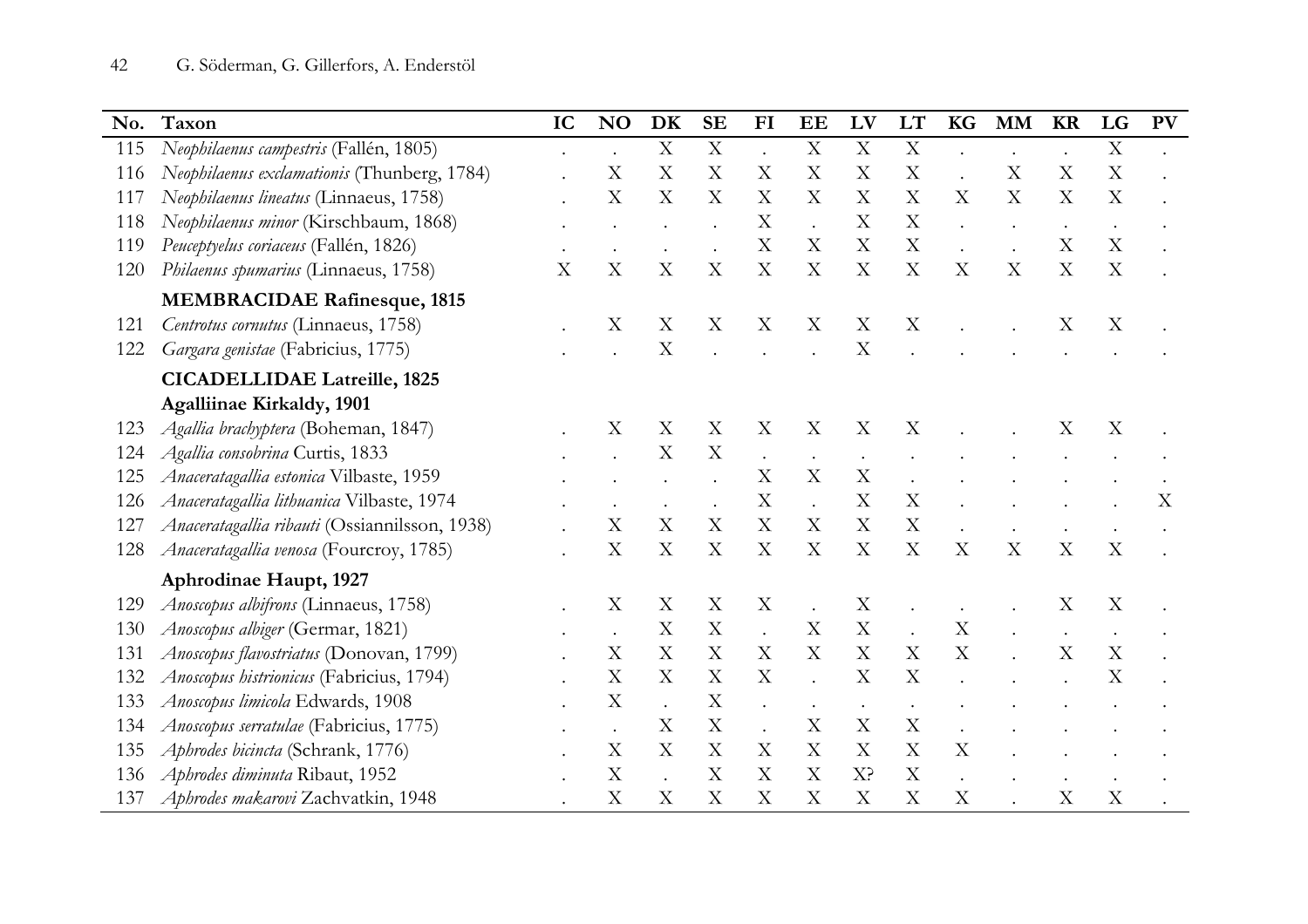| No. | Taxon                                               | IC | N <sub>O</sub>            | DK                        | <b>SE</b>                 | FI                        | EE                        | LV                        | LT                        | <b>KG</b>                 | <b>MM</b>   | <b>KR</b>                 | LG                        | <b>PV</b> |
|-----|-----------------------------------------------------|----|---------------------------|---------------------------|---------------------------|---------------------------|---------------------------|---------------------------|---------------------------|---------------------------|-------------|---------------------------|---------------------------|-----------|
| 138 | Planaphrodes bifasciata (Linnaeus, 1758)            |    | $\boldsymbol{\mathrm{X}}$ | $\mathbf X$               | $\mathbf X$               | $\mathbf X$               | $\boldsymbol{\mathrm{X}}$ | $\mathbf X$               | $\mathbf X$               |                           | $\mathbf X$ | $\boldsymbol{\mathrm{X}}$ | $\boldsymbol{\mathrm{X}}$ |           |
| 139 | Planaphrodes laeva (Rey, 1891) (= trifasciata Four- |    | X                         | X                         | X                         | X                         | X                         | X                         | X                         |                           | X           | X                         |                           |           |
|     | $\text{croy}$ )                                     |    |                           |                           |                           |                           |                           |                           |                           |                           |             |                           |                           |           |
| 140 | Planaphrodes nigrita (Kirschbaum, 1868)             |    | Χ                         |                           | X                         | X                         |                           | X                         | X                         |                           |             |                           |                           |           |
| 141 | Stroggylocephalus agrestis (Fallén, 1806)           |    | X                         | $\boldsymbol{\mathrm{X}}$ | $\mathbf X$               | X                         | X                         | $\mathbf X$               | $\mathbf X$               |                           |             | X                         | X                         | X         |
| 142 | Stroggylocephalus livens (Zetterstedt, 1840)        |    | X                         | $\mathbf X$               | $\boldsymbol{\mathrm{X}}$ | X                         | $\rm X$                   | $\boldsymbol{\mathrm{X}}$ | $\boldsymbol{\mathrm{X}}$ |                           |             | $\boldsymbol{\mathrm{X}}$ |                           |           |
|     | Cicadellinae Latreille, 1825                        |    |                           |                           |                           |                           |                           |                           |                           |                           |             |                           |                           |           |
| 143 | Batysmatophorus reuteri J. Sahlberg, 1871           |    | X                         |                           | $\boldsymbol{\mathrm{X}}$ | $\boldsymbol{\mathrm{X}}$ |                           |                           |                           |                           | X           | X                         |                           |           |
| 144 | Cicadella lasiocarpae Ossiannilsson, 1981           |    |                           | X                         | $\mathbf X$               | $\mathbf X$               |                           |                           |                           |                           |             |                           |                           | X         |
| 145 | Cicadella viridis (Linnaeus, 1758)                  |    | X                         | $\boldsymbol{\mathrm{X}}$ | $\boldsymbol{\mathrm{X}}$ | X                         | X                         | $\boldsymbol{\mathrm{X}}$ | X                         | X                         |             | X                         | X                         | X         |
| 146 | Graphocephala fennahi Young, 1977                   |    |                           | X                         | X                         |                           |                           |                           |                           |                           |             |                           |                           |           |
| 147 | Evacanthus acuminatus (Fabricius, 1794)             |    | X                         | X                         | $\boldsymbol{\mathrm{X}}$ | X                         | X                         | $\mathbf X$               | $\boldsymbol{\mathrm{X}}$ |                           |             | $\mathbf X$               | $\boldsymbol{\mathrm{X}}$ |           |
| 148 | Evacanthus interruptus (Linnaeus, 1758)             |    | X                         | X                         | $\boldsymbol{\mathrm{X}}$ | X                         | X                         | $\boldsymbol{\mathrm{X}}$ | X                         |                           |             | $\boldsymbol{\mathrm{X}}$ | X                         |           |
|     | Iassinae Amyot & Serville, 1843                     |    |                           |                           |                           |                           |                           |                           |                           |                           |             |                           |                           |           |
| 149 | Batracomorphus allionii (Turton, 1802)              |    |                           | X                         |                           | X                         | X                         |                           | X                         |                           |             | Χ                         |                           | X         |
| 150 | Batracomorphus irroratus Lewis, 1834                |    |                           | X?                        | $\bullet$                 |                           |                           | $\mathbf X$               | $\mathbf X$               |                           |             |                           |                           |           |
| 151 | Iassus lanio (Linnaeus, 1761)                       |    | X                         | X                         | X                         | X                         | X                         | $\boldsymbol{\mathrm{X}}$ | X                         | X                         |             |                           |                           |           |
|     | Idiocerinae Baker, 1915                             |    |                           |                           |                           |                           |                           |                           |                           |                           |             |                           |                           |           |
| 152 | Acericerus heydenii Kirschbaum, 1868                |    | X                         | X                         | X                         | X                         |                           |                           |                           |                           |             |                           |                           |           |
| 153 | Acericerus ribauti Nickel & Remane, 2002            |    |                           |                           | $\mathbf X$               |                           |                           |                           | X                         |                           |             |                           |                           |           |
| 154 | Balcanicerus larvatus (Herrich-Schäffer, 1835)      |    |                           |                           | $\mathbf X$               |                           |                           |                           |                           |                           |             |                           |                           |           |
| 155 | Idiocerus herrichii (Kirschbaum, 1868)              |    | X                         |                           | $\boldsymbol{\mathrm{X}}$ | $\boldsymbol{\mathrm{X}}$ |                           |                           |                           |                           |             | $\mathbf X$               |                           |           |
| 156 | Idiocerus lituratus (Fallén, 1806)                  |    | $\overline{X}$            | X                         | $\boldsymbol{\mathrm{X}}$ | X                         | $\boldsymbol{\mathrm{X}}$ | $\boldsymbol{\mathrm{X}}$ | $\boldsymbol{\mathrm{X}}$ |                           |             | X                         | X                         |           |
| 157 | Idiocerus similis Kirschbaum, 1868                  |    |                           |                           | $\boldsymbol{\mathrm{X}}$ |                           |                           |                           | X                         |                           |             |                           |                           |           |
| 158 | Idiocerus stigmaticalis Lewis, 1834                 |    | X                         | X                         | X                         | X                         | X                         | X                         | X                         | X                         |             |                           |                           |           |
| 159 | Metidiocerus crassipes (J. Sahlberg, 1871)          |    |                           |                           | X                         | X                         |                           |                           |                           |                           |             | $\boldsymbol{\mathrm{X}}$ |                           |           |
| 160 | Metidiocerus elegans Flor, 1861                     |    | X                         | X                         | $\boldsymbol{\mathrm{X}}$ | X                         | X                         | $\mathbf X$               | X                         | $\boldsymbol{\mathrm{X}}$ | X           | $\boldsymbol{\mathrm{X}}$ | $\boldsymbol{\mathrm{X}}$ |           |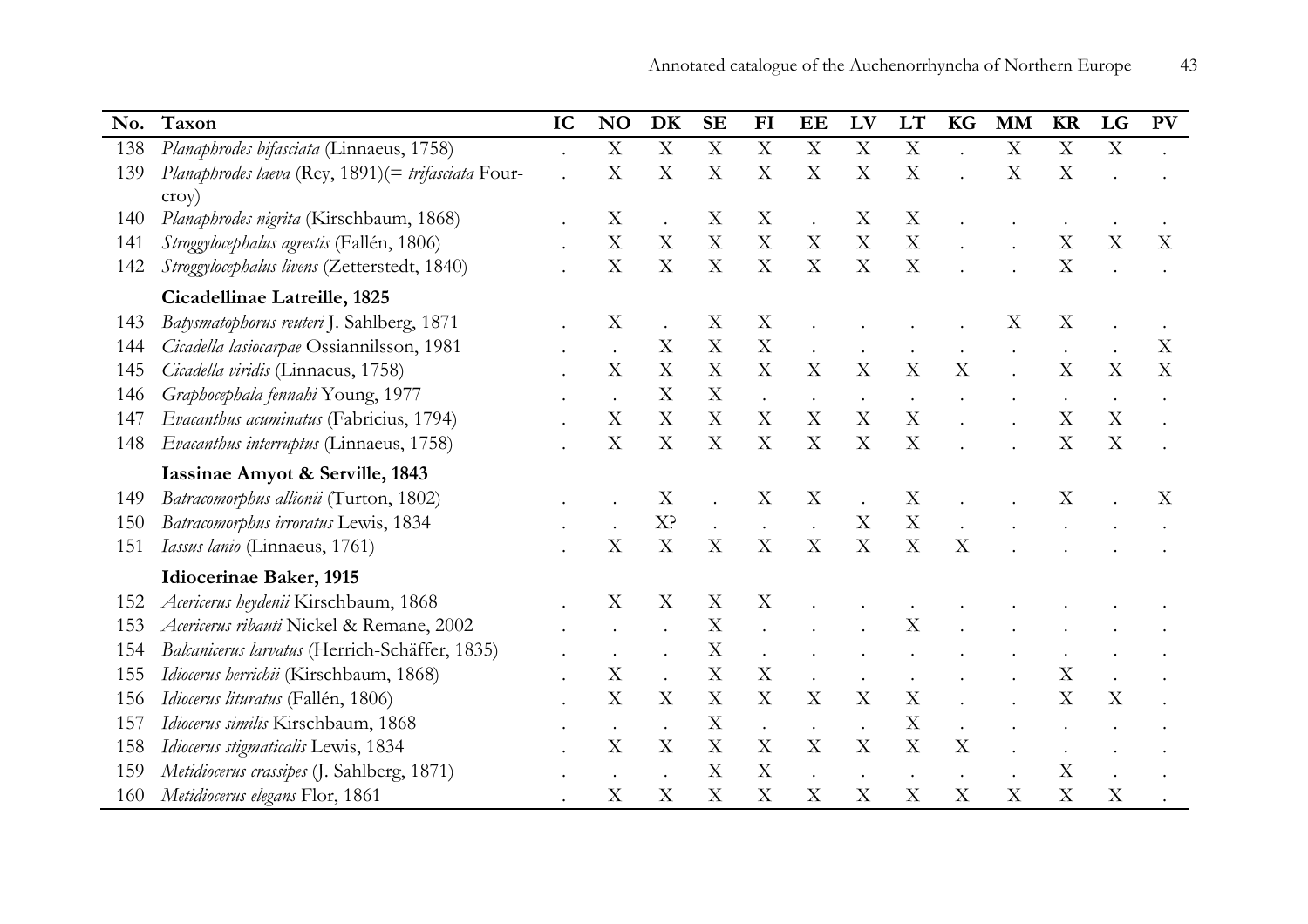| No. | Taxon                                               | IC | <b>NO</b>                 | DK                        | <b>SE</b>                 | F <sub>I</sub>            | EE                        | LV                        | LT                        | <b>KG</b>                 | <b>MM</b> | <b>KR</b>                 | LG | PV                        |
|-----|-----------------------------------------------------|----|---------------------------|---------------------------|---------------------------|---------------------------|---------------------------|---------------------------|---------------------------|---------------------------|-----------|---------------------------|----|---------------------------|
| 161 | Populicerus albicans Kirschbaum, 1868               |    |                           | $\mathbf X$               | $\mathbf X$               | $\boldsymbol{\mathrm{X}}$ |                           | $\mathbf X$               | $\boldsymbol{\mathrm{X}}$ |                           |           |                           |    |                           |
| 162 | Populicerus confusus Flor, 1861                     |    | X                         | X                         | $\mathbf X$               | X                         | X                         | $\boldsymbol{\mathrm{X}}$ | $\mathbf X$               |                           |           | X                         | X  | $\mathbf X$               |
| 163 | Populicerus laminatus Flor, 1861                    |    | X                         | X                         | X                         | X                         | $\boldsymbol{\mathrm{X}}$ | $\boldsymbol{\mathrm{X}}$ |                           | X                         |           | $\boldsymbol{\mathrm{X}}$ | X  | $\boldsymbol{\mathrm{X}}$ |
| 164 | Populicerus nitidissimus (Herrich-Schäffer, 1835)   |    | X                         | X                         | X                         | X                         |                           |                           | X                         |                           | X         |                           |    |                           |
| 165 | Populicerus populi (Linnaeus, 1761)                 |    | X                         | X                         | $\mathbf X$               | X                         | X                         | X                         | X                         | $\boldsymbol{\mathrm{X}}$ | X         | $\boldsymbol{\mathrm{X}}$ | X  | X                         |
| 166 | Rhytidodus decimusquartus (Schrank, 1776)           |    | $\boldsymbol{\mathrm{X}}$ |                           | $\mathbf X$               |                           |                           |                           | X                         | X                         |           |                           |    |                           |
| 167 | Sahlbergotettix salicicola (Flor, 1861)             |    |                           |                           |                           | $\boldsymbol{\mathrm{X}}$ | $\boldsymbol{\mathrm{X}}$ |                           |                           |                           |           |                           |    |                           |
| 168 | Stenidiocerus poecilus (Herrich-Schäffer, 1835)     |    | $\rm X$                   |                           | X                         | $\boldsymbol{\mathrm{X}}$ |                           | X                         | $\mathbf X$               |                           |           |                           |    |                           |
| 169 | Tremulicerus distinguendus (Kirschbaum, 1868)       |    |                           | X                         | X                         | X                         |                           |                           | X                         | X                         |           |                           |    |                           |
| 170 | Tremulicerus fulgidus Fabricius, 1775               |    | $\boldsymbol{\mathrm{X}}$ |                           | $\mathbf X$               |                           |                           |                           | $\boldsymbol{\mathrm{X}}$ |                           |           |                           |    |                           |
| 171 | Tremulicerus tremulae (Estlund, 1796)               |    | X                         | X                         | $\boldsymbol{\mathrm{X}}$ | X                         |                           | X                         | X                         |                           |           | X                         | X  |                           |
| 172 | Tremulicerus vitreus (Fabricius, 1803) sensu Ribaut |    |                           | X                         | $\boldsymbol{\mathrm{X}}$ |                           |                           |                           |                           |                           |           |                           |    |                           |
| 173 | Viridicerus ustulatus (Mulsant & Rey, 1855)         |    |                           |                           | $\boldsymbol{\mathrm{X}}$ |                           |                           |                           | X                         |                           |           |                           |    |                           |
|     | Ledrinae Kirschbaum, 1868                           |    |                           |                           |                           |                           |                           |                           |                           |                           |           |                           |    |                           |
| 174 | Ledra aurita (Linnaeus, 1758)                       |    | X                         | X                         | X                         |                           |                           |                           |                           |                           |           |                           |    |                           |
|     | Macropsinae Evans, 1935                             |    |                           |                           |                           |                           |                           |                           |                           |                           |           |                           |    |                           |
| 175 | Hephathus achilleae Mitjaev, 1967                   |    |                           |                           |                           | Χ                         | X                         | X                         | X                         |                           |           | Χ                         | X  |                           |
| 176 | Macropsidius sahlbergi (Flor, 1861)                 |    |                           |                           |                           | X                         | X                         | X                         | X                         |                           |           |                           |    |                           |
| 177 | Macropsis albae Wagner, 1950                        |    |                           |                           |                           | $\mathbf X$               | X                         | $\boldsymbol{\mathrm{X}}$ | $\mathbf X$               |                           |           |                           |    |                           |
| 178 | Macropsis cerea (Germar, 1837)                      |    | X                         | X                         | X                         | X                         | X                         | X                         | X                         |                           |           | $\boldsymbol{\mathrm{X}}$ | X  |                           |
| 179 | Macropsis flavida Vilbaste, 1980                    |    |                           |                           |                           | X                         |                           |                           |                           |                           |           |                           |    |                           |
| 180 | Macropsis fuscinervis (Boheman, 1845)               |    | X                         | X                         | $\boldsymbol{\mathrm{X}}$ | $\mathbf X$               | $\boldsymbol{\mathrm{X}}$ | $\boldsymbol{\mathrm{X}}$ | $\boldsymbol{\mathrm{X}}$ |                           |           | $\boldsymbol{\mathrm{X}}$ |    | X                         |
| 181 | Macropsis fuscula (Zetterstedt, 1828)               |    | Х                         | X                         | X                         | X                         | X                         | X                         | X                         |                           |           | X                         | X  |                           |
| 182 | Macropsis glandacea (Fieber, 1868)                  |    |                           |                           |                           |                           |                           |                           | X                         |                           |           |                           |    |                           |
| 183 | Macropsis graminea (Fabricius, 1798)                |    | X                         |                           | $\mathbf X$               |                           |                           |                           |                           |                           |           |                           |    |                           |
| 184 | Macropsis gravesteini Wagner, 1953                  |    |                           |                           |                           | $\boldsymbol{\mathrm{X}}$ |                           |                           |                           |                           |           |                           |    |                           |
| 185 | Macropsis impura (Boheman, 1847)                    |    | X                         | $\boldsymbol{\mathrm{X}}$ | $\boldsymbol{\mathrm{X}}$ | X                         | $\boldsymbol{\mathrm{X}}$ | X                         | X                         |                           | X         |                           |    |                           |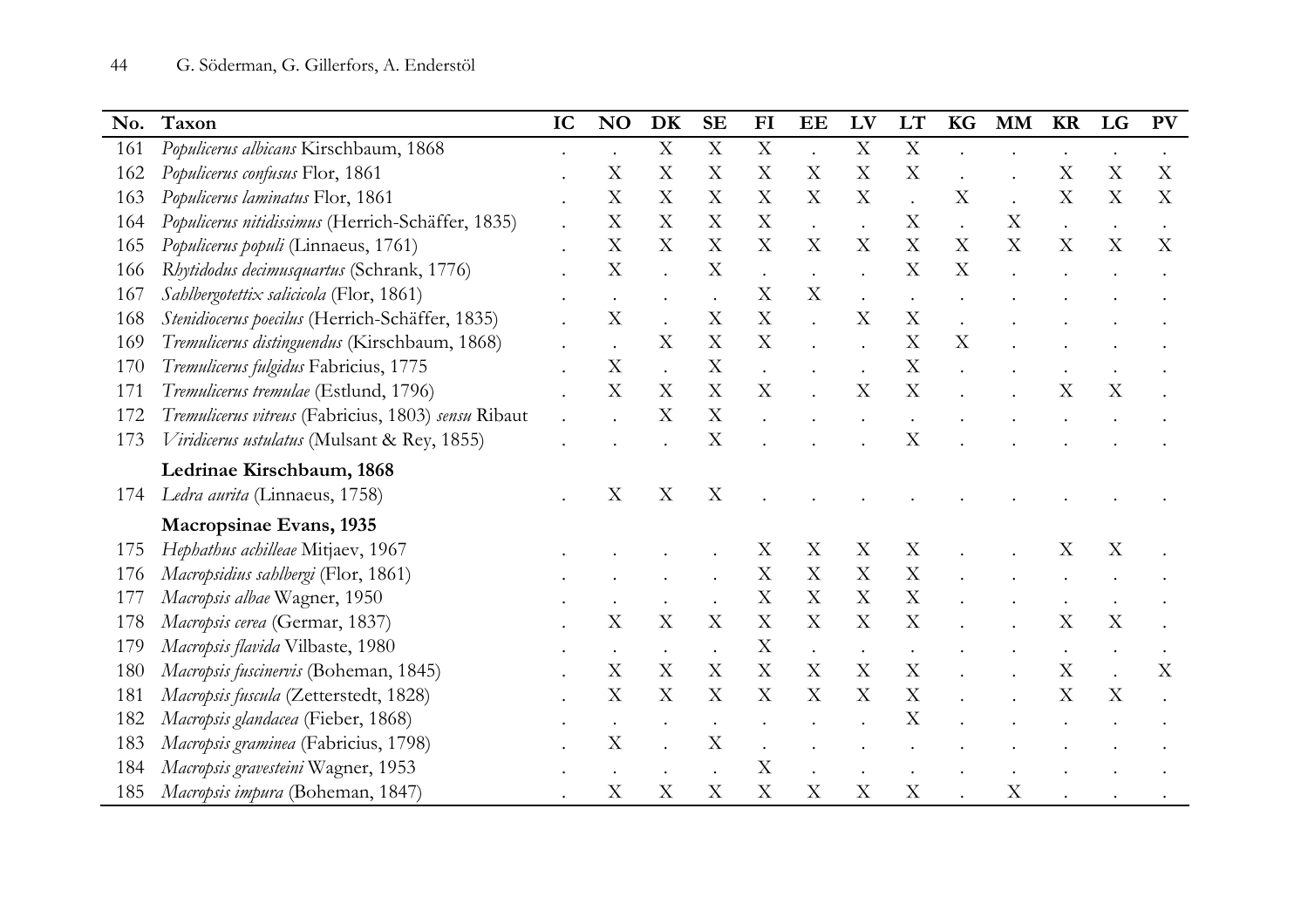| No. | Taxon                                        | IC | N <sub>O</sub>            | DK                   | <b>SE</b>                 | FI                        | EE                        | LV                        | LT                        | KG                        | <b>MM</b>                 | <b>KR</b>                 | LG          | <b>PV</b> |
|-----|----------------------------------------------|----|---------------------------|----------------------|---------------------------|---------------------------|---------------------------|---------------------------|---------------------------|---------------------------|---------------------------|---------------------------|-------------|-----------|
| 186 | Macropsis infuscata (J. Sahlberg, 1871)      |    | $\boldsymbol{\mathrm{X}}$ | $\mathbf X$          | $\mathbf X$               | $\mathbf X$               | X                         | X                         | $\mathbf X$               |                           |                           | X                         | $\mathbf X$ |           |
| 187 | Macropsis marginata (Herrich-Schäffer, 1836) |    |                           |                      |                           |                           | X                         | X                         | $\boldsymbol{\mathrm{X}}$ | X                         |                           |                           |             |           |
| 188 | Macropsis megerlei (Fieber, 1868)            |    | X                         |                      |                           |                           |                           |                           |                           |                           |                           |                           |             |           |
| 189 | Macropsis prasina (Boheman, 1852)            |    | X                         | X                    | X                         |                           | X                         | $\mathbf X$               | X                         |                           |                           | X                         | X           | X         |
| 190 | Macropsis scutellata (Boheman, 1852)         |    |                           | X                    | X                         | X                         |                           |                           |                           |                           |                           |                           |             |           |
| 191 | Macropsis vicina (Horvath, 1897)             |    |                           |                      |                           |                           |                           |                           | X                         |                           |                           |                           |             |           |
| 192 | Macropsis viridinervis Wagner, 1950          |    |                           |                      |                           |                           |                           |                           | $\boldsymbol{\mathrm{X}}$ |                           |                           |                           |             |           |
| 193 | Oncopsis alni (Schrank, 1801)                |    | X                         | X                    | $\boldsymbol{\mathrm{X}}$ | $\boldsymbol{\mathrm{X}}$ | $\boldsymbol{\mathrm{X}}$ | X                         | $\mathbf X$               |                           |                           |                           | X           |           |
| 194 | Oncopsis appendiculata Wagner, 1944          |    | $\rm\overline{X}$         |                      | $\boldsymbol{\mathrm{X}}$ | X                         |                           | $\boldsymbol{\mathrm{X}}$ | X                         | X                         |                           |                           |             |           |
| 195 | Oncopsis avellanae Edwards, 1920             |    |                           |                      | $\ddot{\phantom{a}}$      | X                         |                           | $\ddot{\phantom{0}}$      | $\bullet$                 |                           |                           |                           |             |           |
| 196 | Oncopsis carpini (J. Sahlberg, 1871)         |    |                           | X                    | $\boldsymbol{\mathrm{X}}$ |                           |                           | $\bullet$                 | $\boldsymbol{\mathrm{X}}$ |                           |                           |                           |             |           |
| 197 | Oncopsis flavicollis (Linnaeus, 1761)        |    | X                         | X                    | X                         | $\mathbf X$               | X                         | $\boldsymbol{\mathrm{X}}$ | $\mathbf X$               | X                         | X                         | $\boldsymbol{\mathrm{X}}$ | X           |           |
| 198 | Oncopsis planiscuta (Thomson, 1870)          |    | X                         |                      | X                         | X                         | $\ddot{\phantom{a}}$      | $\bullet$                 |                           |                           | X                         | $\ddot{\phantom{a}}$      |             |           |
| 199 | Oncopsis subangulata (J. Sahlberg, 1871)     |    | $\boldsymbol{\mathrm{X}}$ | X                    | $\mathbf X$               | $\mathbf X$               | X                         | $\mathbf X$               | $\mathbf X$               |                           |                           | $\mathbf X$               |             |           |
| 200 | Oncopsis tristis (Zetterstedt, 1940)         |    | X                         | X                    | X                         | X                         | X                         | X                         | $\boldsymbol{\mathrm{X}}$ | $\boldsymbol{\mathrm{X}}$ | $\boldsymbol{\mathrm{X}}$ | X                         | X           |           |
| 201 | Pediopsis tiliae (Germar, 1831)              |    | $\boldsymbol{\mathrm{X}}$ | X                    | $\boldsymbol{\mathrm{X}}$ | X                         |                           | X                         |                           |                           |                           |                           |             |           |
|     | Megophthalminae Kirkaldy, 1906               |    |                           |                      |                           |                           |                           |                           |                           |                           |                           |                           |             |           |
| 202 | Megophthalmus scanicus (Fallén, 1806)        |    | X                         | X                    | X                         | X                         | X                         | X                         | X                         | X                         |                           | X                         |             | X         |
|     | Typhlocybinae Kirschbaum, 1868               |    |                           |                      |                           |                           |                           |                           |                           |                           |                           |                           |             |           |
|     | Alebrini Mc Atee, 1926                       |    |                           |                      |                           |                           |                           |                           |                           |                           |                           |                           |             |           |
| 203 | Alebra albostriella (Fallén, 1826)           |    | X                         | X                    | X                         | X                         | X                         | X                         | X                         | X                         |                           | X                         |             |           |
| 204 | Alebra neglecta Wagner, 1940                 |    |                           |                      | $\mathbf X$               | $\boldsymbol{\mathrm{X}}$ | $\ddot{\phantom{a}}$      | $\ddot{\phantom{a}}$      | $\mathbf X$               |                           |                           |                           | X           |           |
| 205 | Alebra wahlbergi (Boheman, 1845)             |    | X                         | X                    | X                         | $\boldsymbol{\mathrm{X}}$ | $\mathbf X$               | $\mathbf X$               | $\mathbf X$               |                           |                           | X                         |             | X         |
|     | Dikraneurini Mc Atee, 1926                   |    |                           |                      |                           |                           |                           |                           |                           |                           |                           |                           |             |           |
| 206 | Dikraneura aridella (J. Sahlberg, 1871)      |    | X                         | $\ddot{\phantom{a}}$ | X                         | X                         |                           |                           |                           |                           | X                         | X                         |             |           |
| 207 | Dikraneura variata Hardy, 1950               |    |                           | X                    | X                         | X                         | X                         | X                         | X                         | X                         |                           |                           |             |           |
| 208 | Liguropia juniperi (Lethierry, 1876)         |    |                           |                      | $\mathbf X$               |                           |                           |                           |                           |                           |                           |                           |             |           |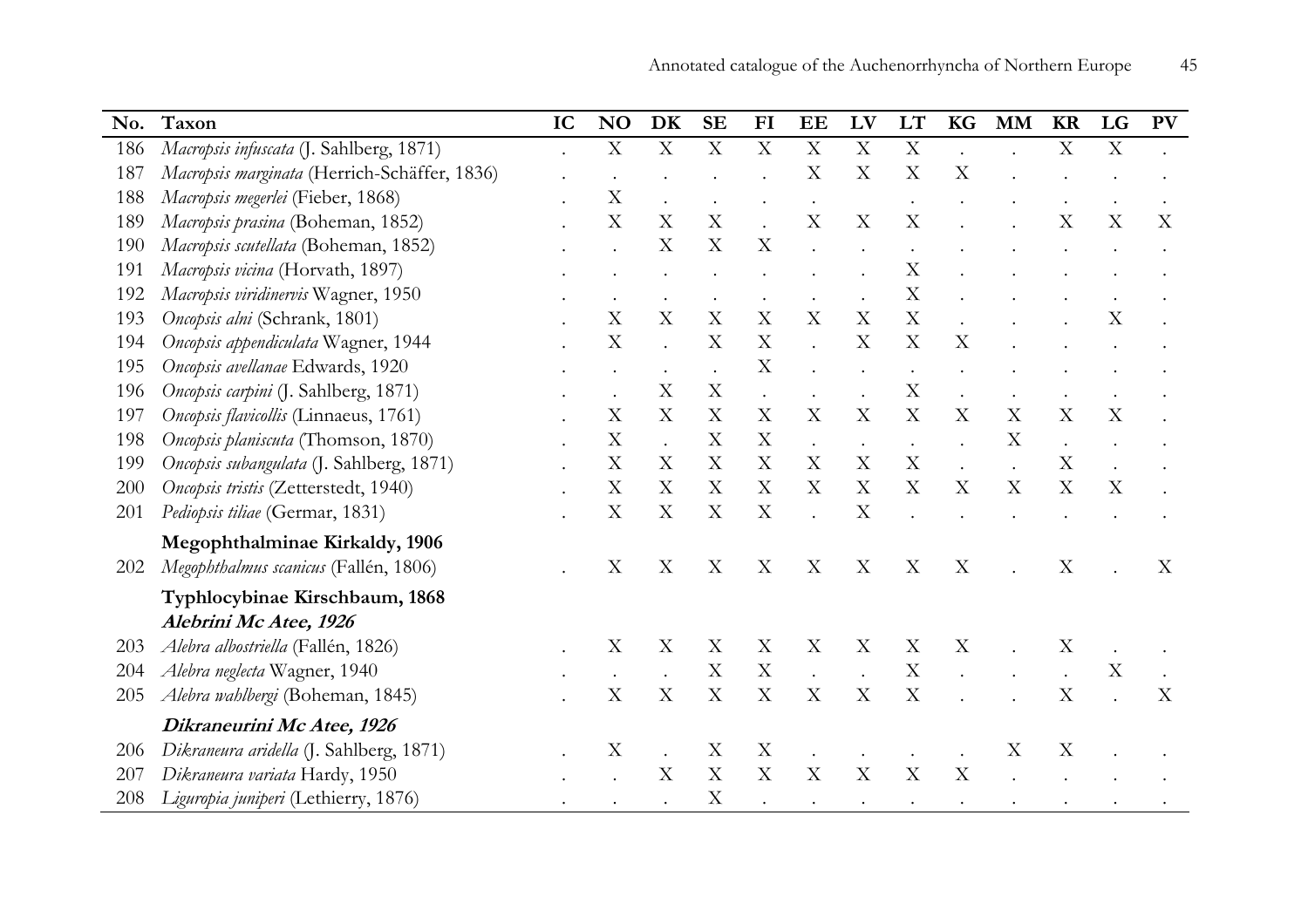| No. | Taxon                                      | IC | N <sub>O</sub> | DK          | <b>SE</b>                 | FI                        | EE          | LV                        | LT                        | <b>KG</b> | <b>MM</b> | <b>KR</b>                 | LG                        | <b>PV</b> |
|-----|--------------------------------------------|----|----------------|-------------|---------------------------|---------------------------|-------------|---------------------------|---------------------------|-----------|-----------|---------------------------|---------------------------|-----------|
| 209 | Emelyanoviana mollicula (Boheman, 1845)    |    | X              | $\mathbf X$ | $\boldsymbol{\mathrm{X}}$ | $\mathbf X$               | $\mathbf X$ | $\boldsymbol{\mathrm{X}}$ | $\boldsymbol{\mathrm{X}}$ |           |           |                           |                           |           |
| 210 | Erythria aureola (Fallén, 1806)            |    | X              | X           | $\boldsymbol{\mathrm{X}}$ | X                         | X           | X                         | X                         |           | X         | $\boldsymbol{\mathrm{X}}$ |                           |           |
| 211 | Forcipata citrinella (Zetterstedt, 1828)   |    | X              | X           | X                         | X                         | X           | X                         | X                         | X         | X         | X                         |                           | X         |
| 212 | Forcipata forcipata (Flor, 1861)           |    | X              | X           | X                         | X                         | X           | X                         | X                         |           | X         |                           |                           |           |
| 213 | Forcipata palustris Holgersen, 1992        |    | X              |             |                           | $\bullet$                 |             |                           |                           |           |           |                           |                           |           |
| 214 | Igutettix oculatus (Lindberg, 1929)        |    |                |             |                           | X                         | X           |                           |                           |           |           |                           | $\boldsymbol{\mathrm{X}}$ |           |
| 215 | Micantulina micantula (Zetterstedt, 1840)  |    | X              |             | $\boldsymbol{\mathrm{X}}$ | X                         |             |                           |                           |           |           |                           |                           |           |
| 216 | Micantulina pseudomicantula (Knight, 1966) |    |                |             |                           | X                         |             |                           | X                         |           |           |                           |                           |           |
| 217 | Notus flavipennis (Zetterstedt, 1828)      |    | X              | X           | X                         | X                         | X           | X                         | X                         | X         | X         | X                         | X                         |           |
| 218 | Wagneriala incisa (Then, 1897)             |    |                |             | $\mathbf X$               |                           |             |                           |                           |           |           |                           |                           |           |
| 219 | Wagneriala minima (J. Sahlberg, 1871)      |    | X              | X           | X                         | $\boldsymbol{\mathrm{X}}$ | X           | X                         | X                         |           |           |                           |                           |           |
|     | Empoascini Distant, 1908                   |    |                |             |                           |                           |             |                           |                           |           |           |                           |                           |           |
| 220 | Austroasca vittata (Lethierry, 1884)       |    |                |             |                           |                           |             | X?                        | X <sup>2</sup>            |           |           |                           |                           |           |
| 221 | Chlorita dumosa Ribaut, 1933               |    |                |             | X                         | X                         | X           | X                         | $\mathbf X$               |           |           |                           |                           |           |
| 222 | Chlorita paolii Ossiannilsson, 1939        |    |                |             |                           | X                         | X           | X                         | X                         | X         |           | $\boldsymbol{\mathrm{X}}$ | X                         | X         |
| 223 | Chlorita viridula (Fallén, 1806)           |    | Х              | X           | X                         | X                         | X           | X                         |                           | X         |           | X                         | X                         |           |
| 224 | Empoasca affinis Nast, 1937                |    |                |             |                           |                           |             |                           | X                         |           |           |                           |                           |           |
| 225 | Empoasca apicalis (Flor, 1861)             |    |                |             |                           | X                         | X           | X                         |                           |           | X         |                           |                           |           |
| 226 | Empoasca decipiens Paoli, 1930             |    | X              | $\mathbf X$ | $\mathbf X$               |                           |             | $\mathbf X$               | $\mathbf X$               |           |           |                           |                           |           |
| 227 | Empoasca kontkaneni Ossiannilsson, 1949    |    | X              |             | $\boldsymbol{\mathrm{X}}$ | X                         | X           | $\boldsymbol{\mathrm{X}}$ |                           | X         |           |                           | X                         | X         |
| 228 | Empoasca ossiannilssoni Nuorteva, 1948     |    | X              |             | X                         | X                         |             | X                         |                           |           |           |                           | X                         |           |
| 229 | Empoasca pteridis (Dahlbom, 1850)          |    | X              | X           | X                         | X                         | X           | X                         | $\boldsymbol{\mathrm{X}}$ |           |           |                           | X                         | X         |
| 230 | Empoasca vitis (Göthe, 1875)               |    | X              | X           | X                         | X                         | X           | X                         | X                         | X         |           | X                         | X                         | X         |
| 231 | Kyboasca bipunctata (Oshanin, 1871)        |    |                |             | $\boldsymbol{\mathrm{X}}$ | $\boldsymbol{\mathrm{X}}$ |             | $\bullet$                 | $\bullet$                 |           |           |                           |                           |           |
| 232 | Kybos abstrusus (Linnavuori, 1949)         |    | X              | $\cdot$     | $\boldsymbol{\mathrm{X}}$ | X                         |             | $\mathbf X$               | $\boldsymbol{\mathrm{X}}$ |           |           | $\bullet$                 |                           |           |
| 233 | Kybos butleri (Edwards, 1908)              |    | X              | X           | $\boldsymbol{\mathrm{X}}$ | X                         | X           | X                         | X                         |           | X         | X                         | X                         | X         |
|     | 234 Kybos limpidus (Wagner, 1955)          |    |                |             | $\boldsymbol{\mathrm{X}}$ |                           |             |                           |                           |           |           |                           |                           |           |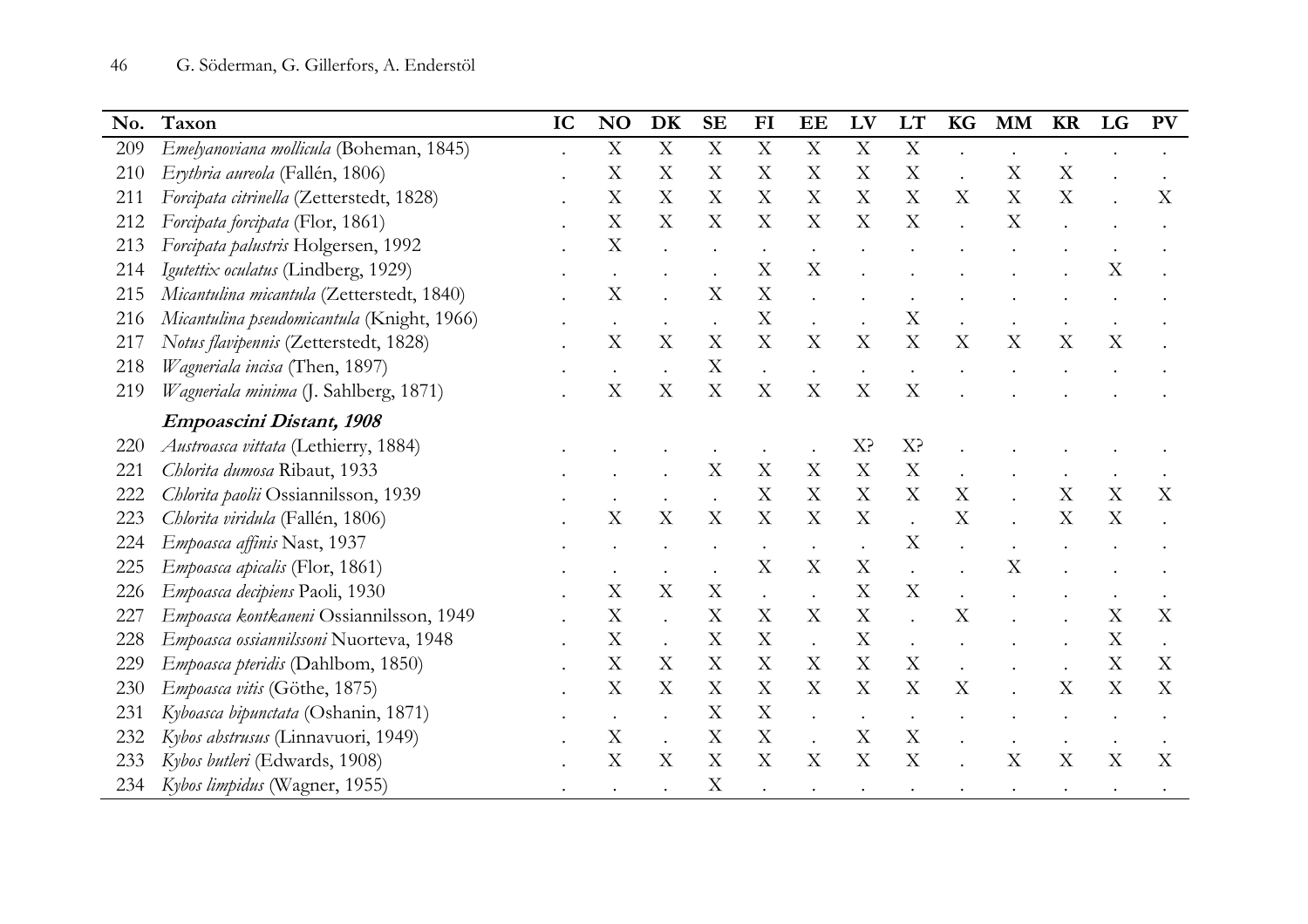| No. | Taxon                                       | IC | N <sub>O</sub>            | DK                        | <b>SE</b>                 | FI                        | EE                        | LV                        | LT                        | <b>KG</b>                 | <b>MM</b>   | <b>KR</b>                 | LG                        | PV |
|-----|---------------------------------------------|----|---------------------------|---------------------------|---------------------------|---------------------------|---------------------------|---------------------------|---------------------------|---------------------------|-------------|---------------------------|---------------------------|----|
| 235 | Kybos lindbergi (Linnavuori, 1951)          |    | $\mathbf X$               |                           | $\mathbf X$               | $\mathbf X$               | X                         | $\mathbf X$               |                           |                           | $\mathbf X$ | $\boldsymbol{\mathrm{X}}$ | $\mathbf X$               | X  |
| 236 | Kybos mucronatus (Ribaut, 1933)             |    |                           |                           |                           |                           |                           | $\mathbf X$               |                           | X                         |             |                           |                           |    |
| 237 | Kybos populi (Edwards, 1908)                |    | X                         | X                         | X                         | X                         | $\boldsymbol{\mathrm{X}}$ | X                         | $\mathbf X$               | $\boldsymbol{\mathrm{X}}$ |             |                           | X                         | X  |
| 238 | Kybos rufescens Melichar, 1896              |    |                           | X                         | X                         | X                         |                           |                           |                           |                           |             |                           |                           | X  |
| 239 | Kybos smaragdula (Fallén, 1806)             |    | X                         | X                         | $\boldsymbol{\mathrm{X}}$ | $\boldsymbol{\mathrm{X}}$ | X                         | $\boldsymbol{\mathrm{X}}$ | X                         | X                         | X           | X                         | X                         | X  |
| 240 | Kybos sordidulus (Ossiannilsson, 1941)      |    | X                         |                           | X                         | X                         |                           |                           |                           |                           | X           | X                         |                           | X  |
| 241 | Kybos strigilifer (Ossiannilsson, 1941)     |    | X                         | X                         | X                         | X                         | X                         | $\boldsymbol{\mathrm{X}}$ |                           |                           | $\bullet$   | $\boldsymbol{\mathrm{X}}$ |                           |    |
| 242 | Kybos virgator (Ribaut, 1933)               |    | X                         | X                         | X                         | $\boldsymbol{\mathrm{X}}$ |                           | X                         | X                         |                           | X           |                           |                           |    |
| 243 | Kybos volgensis Vilbaste, 1961              |    |                           |                           | X                         | X                         |                           |                           |                           |                           |             |                           |                           |    |
|     | Erythroneurini Young, 1952                  |    |                           |                           |                           |                           |                           |                           |                           |                           |             |                           |                           |    |
| 244 | Alnetoidia alneti (Dahlbom, 1850)           |    | Χ                         | $\mathbf X$               | X                         | X                         | X                         | X                         | X                         | X                         |             | X                         | X                         | X  |
| 245 | Arboridia erecta (Ribaut, 1931)             |    |                           |                           |                           |                           |                           | $\boldsymbol{\mathrm{X}}$ |                           |                           |             |                           |                           |    |
| 246 | Arboridia parvula (Boheman, 1845)           |    | $\boldsymbol{\mathrm{X}}$ | $\boldsymbol{\mathrm{X}}$ | $\boldsymbol{\mathrm{X}}$ | $\mathbf X$               |                           |                           |                           |                           |             | X                         | $\mathbf X$               | X  |
| 247 | Arboridia ribauti (Ossiannilsson, 1937)     |    |                           |                           |                           |                           |                           | $\boldsymbol{\mathrm{X}}$ | $\mathbf X$               |                           |             |                           |                           |    |
| 248 | Arboridia velata (Ribaut, 1952)             |    |                           |                           |                           |                           |                           |                           | $\boldsymbol{\mathrm{X}}$ |                           |             |                           |                           |    |
| 249 | Hauptidia distinguenda (Kirschbaum, 1868)   |    |                           |                           | $\boldsymbol{\mathrm{X}}$ |                           |                           |                           |                           |                           |             |                           |                           |    |
| 250 | Zygina angusta Lethierry, 1874              |    | X                         |                           | $\boldsymbol{\mathrm{X}}$ | $\mathbf X$               |                           |                           | $\mathbf X$               | X                         |             |                           |                           |    |
| 251 | Zygina flammigera (Geoffroy, 1785)          |    | X                         | X                         | X                         | X                         | X                         | X                         | $\mathbf X$               | X                         |             | X                         | X                         | Χ  |
| 252 | Zygina hyperici (Herrich-Schäffer, 1836)    |    | $\boldsymbol{\mathrm{X}}$ | X                         | X                         | $\boldsymbol{\mathrm{X}}$ | X                         | $\boldsymbol{\mathrm{X}}$ | $\mathbf X$               |                           |             | $\boldsymbol{\mathrm{X}}$ |                           | X  |
| 253 | Zygina nigritarsis Remane, 1994             |    |                           |                           |                           | X                         | $\ddot{\phantom{a}}$      |                           |                           |                           |             |                           | X                         | X  |
| 254 | Zygina ordinaria (Ribaut, 1936)             |    |                           | X                         | X                         | X                         | X                         | X                         | X                         |                           |             |                           | X                         | X  |
| 255 | Zygina rosea (Flor, 1861)                   |    | X                         |                           | X                         | X                         | X                         | $\boldsymbol{\mathrm{X}}$ |                           |                           |             | $\boldsymbol{\mathrm{X}}$ | $\boldsymbol{\mathrm{X}}$ |    |
| 256 | Zygina rosincola (Cerutti, 1939)            |    | $\boldsymbol{\mathrm{X}}$ | X                         | $\boldsymbol{\mathrm{X}}$ | $\boldsymbol{\mathrm{X}}$ |                           |                           |                           |                           |             |                           |                           |    |
| 257 | Zygina rubrovittata (Lethierry, 1869)       |    | $\boldsymbol{\mathrm{X}}$ | $\mathbf X$               | X                         | $\mathbf X$               | $\boldsymbol{\mathrm{X}}$ | $\mathbf X$               | $\mathbf X$               | X                         |             |                           |                           |    |
| 258 | Zygina salicina Mitjaev, 1975               |    |                           | X                         | $\ddot{\phantom{a}}$      |                           |                           |                           |                           |                           |             |                           |                           |    |
| 259 | Zygina schneideri (Günthart, 1974)          |    | X                         |                           | X                         | X                         |                           |                           |                           |                           |             |                           |                           |    |
| 260 | Zygina suavis Rey, 1891 sensu Ossiannilsson |    |                           |                           | $\boldsymbol{\mathrm{X}}$ | $\boldsymbol{\mathrm{X}}$ | $\boldsymbol{\mathrm{X}}$ | $\mathbf X$               | $\mathbf X$               |                           |             |                           |                           |    |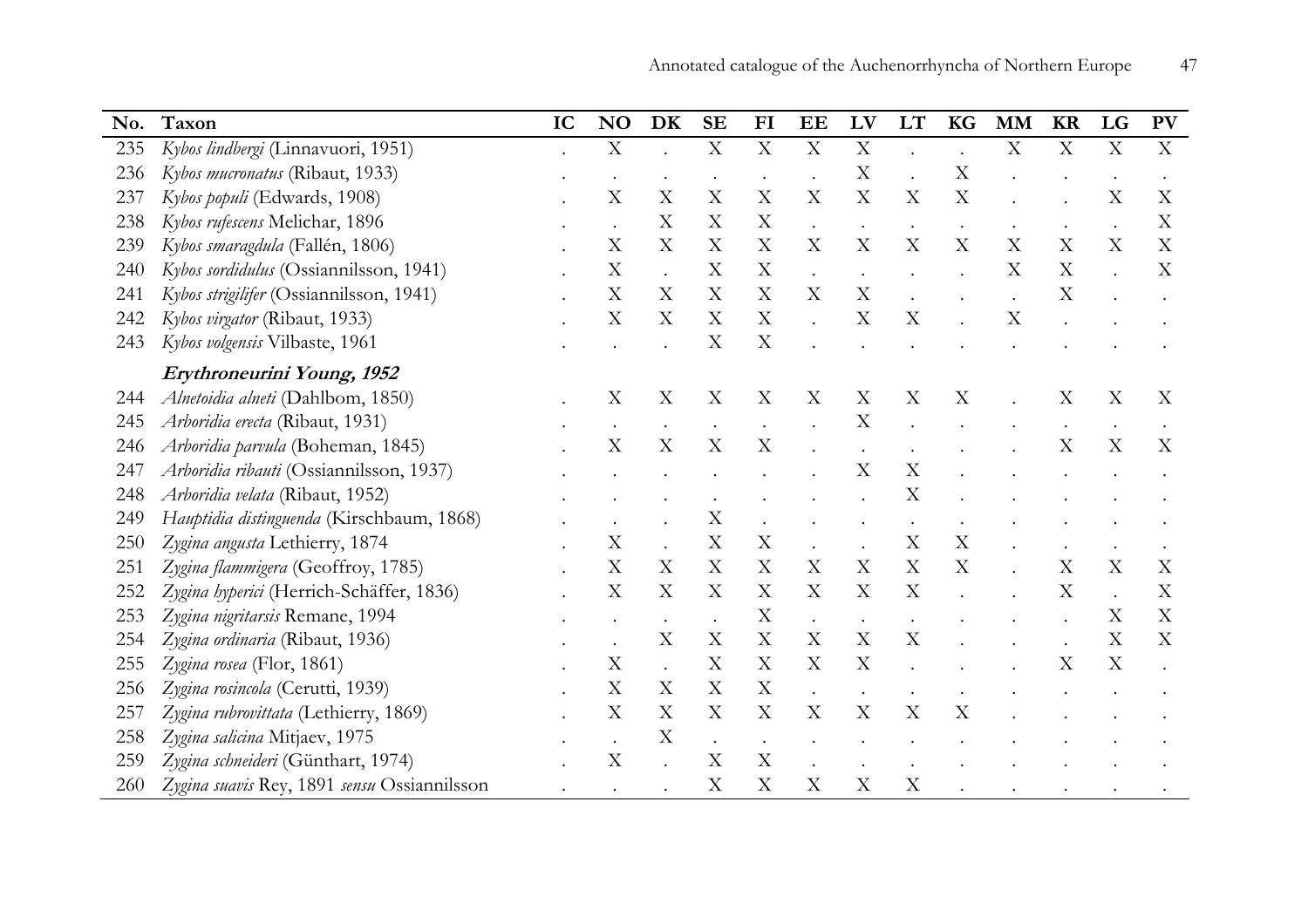| No. | Taxon                                     | IC | N <sub>O</sub>            | <b>DK</b>                 | <b>SE</b>                 | FI                        | EE                   | LV                        | LT                        | KG                        | <b>MM</b>                 | <b>KR</b>                 | LG                        | PV                        |
|-----|-------------------------------------------|----|---------------------------|---------------------------|---------------------------|---------------------------|----------------------|---------------------------|---------------------------|---------------------------|---------------------------|---------------------------|---------------------------|---------------------------|
| 261 | Zygina tiliae (Fallén, 1806)              |    | $\mathbf X$               | $\mathbf X$               | $\mathbf X$               | $\mathbf X$               | X                    | $\mathbf X$               | $\mathbf X$               |                           |                           | $\mathbf X$               | $\mathbf X$               | $\boldsymbol{\mathrm{X}}$ |
| 262 | Zyginidia mocsaryi (Horváth, 1910)        |    |                           |                           | $\mathbf X$               |                           | X                    | $\mathbf X$               |                           |                           |                           |                           |                           |                           |
| 263 | Zyginidia pullula (Boheman, 1845)         |    |                           | X                         | $\boldsymbol{\mathrm{X}}$ | X                         |                      |                           |                           |                           |                           |                           |                           |                           |
| 264 | Zyginidia viaduensis (Wagner, 1941)       |    |                           |                           |                           |                           | X                    | $\boldsymbol{\mathrm{X}}$ | X                         |                           |                           |                           |                           |                           |
|     | Typhlocybini Kirschbaum, 1868             |    |                           |                           |                           |                           |                      |                           |                           |                           |                           |                           |                           |                           |
| 265 | Aguriahana pictilis (Stål, 1853)          |    | Χ                         | X                         | X                         | X                         | X                    | X                         | X                         |                           |                           | X                         |                           |                           |
| 266 | Aguriahana stellulata (Burmeister, 1841)  |    | X                         | $\boldsymbol{\mathrm{X}}$ | $\mathbf X$               | $\boldsymbol{\mathrm{X}}$ | $\ddot{\phantom{a}}$ | $\mathbf X$               | $\boldsymbol{\mathrm{X}}$ | $\boldsymbol{\mathrm{X}}$ |                           | $\boldsymbol{\mathrm{X}}$ |                           |                           |
| 267 | Edwardsiana alnicola (Edwards, 1924)      |    | $\boldsymbol{\mathrm{X}}$ | $\mathbf X$               | $\boldsymbol{\mathrm{X}}$ | $\boldsymbol{\mathrm{X}}$ | $\mathbf X$          | $\mathbf X$               |                           |                           |                           |                           |                           | X                         |
| 268 | Edwardsiana ampliata (Wagner, 1947)       |    |                           |                           |                           | X                         |                      | $\mathbf X$               | X                         |                           |                           |                           |                           |                           |
| 269 | Edwardsiana avellanae (Edwards, 1888)     |    |                           | X                         | X                         | X                         | X                    | X                         | $\boldsymbol{\mathrm{X}}$ |                           |                           |                           |                           |                           |
| 270 | Edwardsiana bergmani (Tullgren, 1916)     |    | $\boldsymbol{\mathrm{X}}$ | X                         | $\boldsymbol{\mathrm{X}}$ | X                         | X                    | X                         | $\boldsymbol{\mathrm{X}}$ |                           | $\boldsymbol{\mathrm{X}}$ | $\boldsymbol{\mathrm{X}}$ | $\boldsymbol{\mathrm{X}}$ | X                         |
| 271 | Edwardsiana candidula (Kirschbaum, 1868)  |    |                           |                           | $\mathbf X$               | X                         |                      | $\mathbf X$               | $\mathbf X$               |                           |                           |                           |                           |                           |
| 272 | Edwardsiana crataegi (Douglas, 1876)      |    | Х                         | X                         | $\mathbf X$               | $\boldsymbol{\mathrm{X}}$ |                      |                           |                           |                           |                           |                           | X                         | X                         |
| 273 | Edwardsiana diversa (Edwards, 1914)       |    |                           |                           | $\boldsymbol{\mathrm{X}}$ |                           |                      |                           |                           |                           |                           |                           |                           |                           |
| 274 | Edwardsiana flavescens (Fabricius, 1794)  |    |                           | $\mathbf X$               | $\mathbf X$               |                           |                      |                           | $\mathbf X$               |                           |                           |                           |                           |                           |
| 275 | Edwardsiana frustator (Edwards, 1908)     |    | X                         | $\boldsymbol{\mathrm{X}}$ | $\boldsymbol{\mathrm{X}}$ | $\boldsymbol{\mathrm{X}}$ |                      |                           | $\mathbf X$               |                           |                           |                           |                           |                           |
| 276 | Edwardsiana geometrica (Schrank, 1801)    |    | X                         | X                         | X                         | X                         | X                    | X                         | X                         | X                         |                           | X                         | X                         | X                         |
| 277 | Edwardsiana gratiosa (Boheman, 1852)      |    |                           | X                         | X                         | X                         | X                    | X                         | X                         |                           |                           |                           |                           | X                         |
| 278 | Edwardsiana ishidai (Matsumura, 1932)     |    | X                         | $\boldsymbol{\mathrm{X}}$ | $\mathbf X$               | X                         |                      |                           |                           |                           |                           |                           |                           |                           |
| 279 | Edwardsiana kemneri (Ossiannilsson, 1942) |    |                           |                           | $\mathbf X$               |                           |                      |                           |                           |                           |                           |                           |                           |                           |
| 280 | Edwardsiana lanternae (Wagner, 1937)      |    |                           |                           | $\boldsymbol{\mathrm{X}}$ | $\boldsymbol{\mathrm{X}}$ |                      |                           |                           |                           |                           |                           |                           | X                         |
| 281 | Edwardsiana lethierryi (Edwards, 1881)    |    | $\boldsymbol{\mathrm{X}}$ |                           | $\boldsymbol{\mathrm{X}}$ | X                         |                      |                           | X                         |                           |                           |                           |                           |                           |
| 282 | Edwardsiana menzbieri Zachvatkin, 1948    |    | $\boldsymbol{\mathrm{X}}$ |                           | $\mathbf X$               | X                         |                      | $\boldsymbol{\mathrm{X}}$ | X                         |                           | X                         | X                         |                           | X                         |
| 283 | Edwardsiana nigriloba (Edwards, 1924)     |    |                           |                           | $\boldsymbol{\mathrm{X}}$ |                           |                      |                           |                           |                           |                           |                           |                           |                           |
| 284 | Edwardsiana plebeja (Edwards, 1914)       |    | X                         | X                         | $\mathbf X$               | $\mathbf X$               |                      | $\boldsymbol{\mathrm{X}}$ | $\mathbf X$               |                           |                           |                           |                           |                           |
| 285 | Edwardsiana plurispinosa (Wagner, 1935)   |    | X                         |                           | $\mathbf X$               | X                         |                      |                           | $\mathbf X$               |                           |                           |                           |                           |                           |
| 286 | Edwardsiana prunicola (Edwards, 1914)     |    | X                         | $\mathbf X$               | $\boldsymbol{\mathrm{X}}$ | X                         | X                    | $\mathbf X$               | $\mathbf X$               |                           |                           |                           |                           | $\mathbf X$               |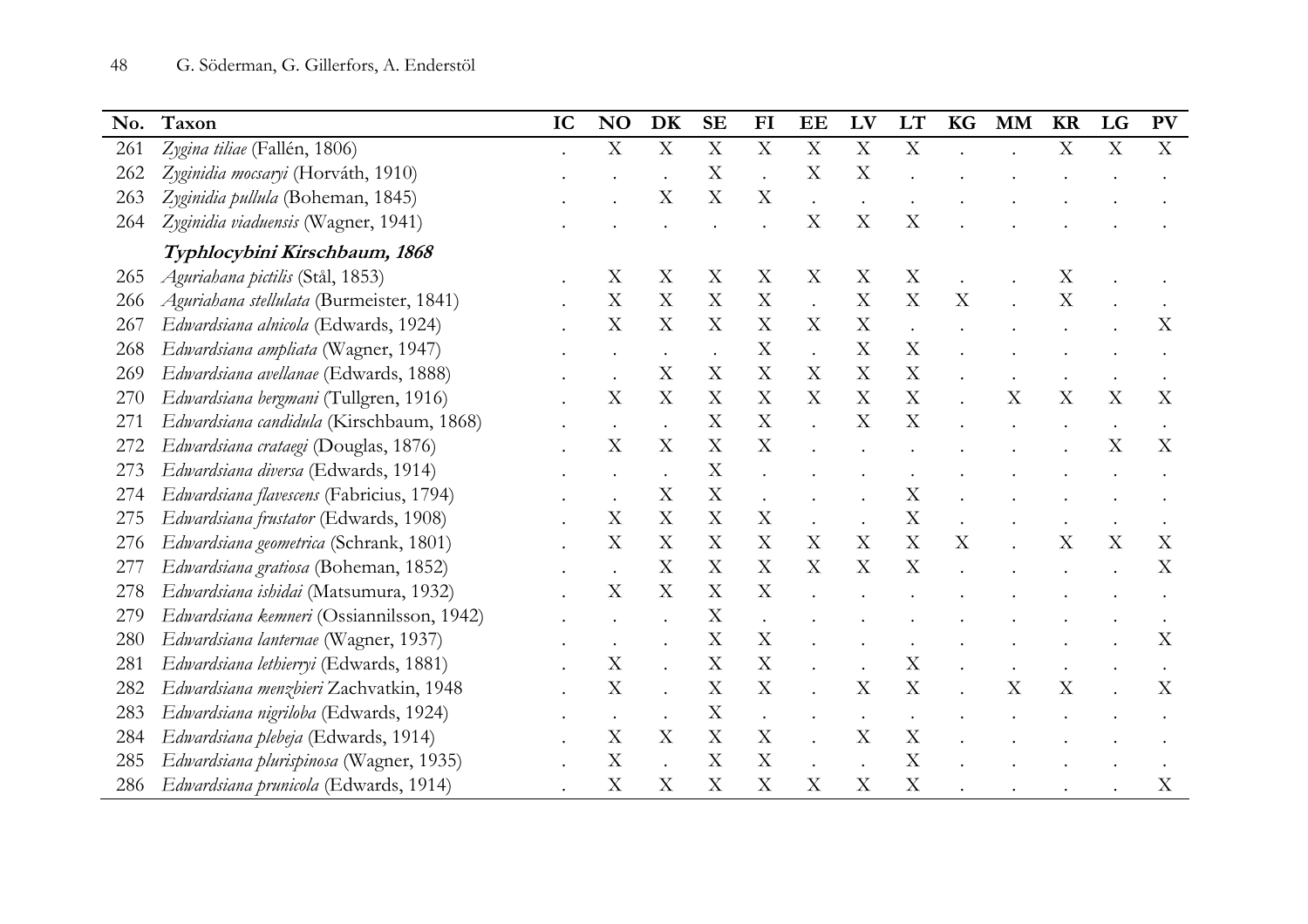| No. | Taxon                                          | IC | N <sub>O</sub>            | DK                        | <b>SE</b>                 | F <sub>I</sub>            | EE                        | LV                        | LT                        | KG                        | <b>MM</b> | <b>KR</b>                 | LG                        | PV                        |
|-----|------------------------------------------------|----|---------------------------|---------------------------|---------------------------|---------------------------|---------------------------|---------------------------|---------------------------|---------------------------|-----------|---------------------------|---------------------------|---------------------------|
| 287 | Edwardsiana rosae (Linnaeus, 1958)             |    | $\mathbf X$               | X                         | X                         | $\mathbf X$               | $\mathbf X$               | $\mathbf X$               | $\mathbf X$               | $\mathbf X$               |           |                           | $\mathbf X$               | $\mathbf X$               |
| 288 | Edwardsiana salicicola (Edwards, 1885)         |    | X                         | $\boldsymbol{\mathrm{X}}$ | X                         | $\boldsymbol{\mathrm{X}}$ | X                         | $\mathbf X$               | $\mathbf X$               |                           |           |                           |                           |                           |
| 289 | Edwardsiana sociabilis (Ossiannilsson, 1936)   |    | $\boldsymbol{\mathrm{X}}$ | X                         | X                         | $\boldsymbol{\mathrm{X}}$ |                           |                           |                           |                           |           |                           | X                         | X                         |
| 290 | Edwardsiana soror (Linnavuori, 1950)           |    | $\boldsymbol{\mathrm{X}}$ |                           | $\boldsymbol{\mathrm{X}}$ | $\mathbf X$               | X                         | $\boldsymbol{\mathrm{X}}$ | $\mathbf X$               | X                         |           |                           |                           | X                         |
| 291 | Edwardsiana spinigera (Edwards, 1924)          |    |                           |                           |                           |                           | X                         | $\ddot{\phantom{a}}$      |                           |                           |           |                           |                           |                           |
| 292 | Edwardsiana staminata (Ribaut, 1931)           |    | $\mathbf X$               |                           | X                         |                           |                           | $\boldsymbol{\mathrm{X}}$ | X                         |                           |           |                           | X                         |                           |
| 293 | Edwardsiana stehliki Lauterer, 1958            |    |                           |                           | X                         | X                         |                           |                           |                           |                           |           |                           |                           |                           |
| 294 | Edwardsiana tersa (Edwards, 1914)              |    | $\boldsymbol{\mathrm{X}}$ | $\boldsymbol{\mathrm{X}}$ | X                         | $\mathbf X$               |                           |                           | X                         |                           |           |                           |                           |                           |
| 295 | Edwardsiana ulmiphagus Wilson & Claridge, 1999 |    |                           | X                         | X                         | $\mathbf X$               |                           |                           | $\overline{X}$            |                           |           |                           |                           |                           |
| 296 | Eupterycyba jucunda (Herrich-Schäffer, 1837)   |    | $\boldsymbol{\mathrm{X}}$ | X                         | X                         | $\mathbf X$               | $\boldsymbol{\mathrm{X}}$ | $\boldsymbol{\mathrm{X}}$ | X                         |                           |           |                           |                           |                           |
| 297 | Eupteryx adspersa (Herrich-Schäffer, 1838)     |    |                           | X?                        | $\ddot{\phantom{a}}$      |                           |                           |                           | $\mathbf X$               |                           |           |                           |                           |                           |
| 298 | Eupteryx artemisiae (Kirschbaum, 1868)         |    |                           | $\mathbf X$               | $\mathbf X$               |                           |                           |                           |                           |                           |           |                           |                           |                           |
| 299 | Eupteryx atropunctata (Goeze, 1778)            |    | $\boldsymbol{\mathrm{X}}$ | $\boldsymbol{\mathrm{X}}$ | X                         | $\boldsymbol{\mathrm{X}}$ | $\boldsymbol{\mathrm{X}}$ | $\mathbf X$               | X                         | $\boldsymbol{\mathrm{X}}$ |           | $\boldsymbol{\mathrm{X}}$ | $\boldsymbol{\mathrm{X}}$ | X                         |
| 300 | Eupteryx aurata (Linnaeus, 1758)               |    | $\boldsymbol{\mathrm{X}}$ | $\boldsymbol{\mathrm{X}}$ | $\boldsymbol{\mathrm{X}}$ | $\boldsymbol{\mathrm{X}}$ | X                         | $\boldsymbol{\mathrm{X}}$ | $\mathbf X$               |                           |           | X                         |                           | $\boldsymbol{\mathrm{X}}$ |
| 301 | Eupteryx calcarata Ossiannilsson, 1936         |    | X                         | X                         | X                         | X                         | X                         | $\boldsymbol{\mathrm{X}}$ | $\mathbf X$               | X                         |           |                           | $\mathbf X$               | X                         |
| 302 | Eupteryx collina (Flor, 1861)                  |    |                           |                           |                           | $\mathbf X$               |                           | $\boldsymbol{\mathrm{X}}$ | $\boldsymbol{\mathrm{X}}$ |                           |           |                           |                           |                           |
| 303 | Eupteryx cyclops Matsumura, 1906               |    | $\boldsymbol{\mathrm{X}}$ | X                         | $\mathbf X$               | X                         |                           | $\boldsymbol{\mathrm{X}}$ | $\mathbf X$               | $\boldsymbol{\mathrm{X}}$ | X         | $\boldsymbol{\mathrm{X}}$ | $\boldsymbol{\mathrm{X}}$ | X                         |
| 304 | Eupteryx decemnotata Rey, 1891                 |    |                           | X                         | X                         | $\mathbf X$               |                           |                           |                           |                           |           |                           |                           |                           |
| 305 | Eupteryx florida Ribaut, 1936                  |    |                           | X                         | X                         |                           |                           |                           |                           | $\boldsymbol{\mathrm{X}}$ |           |                           |                           |                           |
| 306 | Eupteryx heydenii (Kirschbaum, 1868)           |    |                           | X                         |                           |                           |                           | $\boldsymbol{\mathrm{X}}$ |                           |                           |           |                           |                           |                           |
| 307 | Eupteryx notata Curtis, 1837                   |    | $\boldsymbol{\mathrm{X}}$ | $\boldsymbol{\mathrm{X}}$ | $\boldsymbol{\mathrm{X}}$ | $\mathbf X$               | X                         | $\mathbf X$               | $\boldsymbol{\mathrm{X}}$ | $\boldsymbol{\mathrm{X}}$ | X         | $\boldsymbol{\mathrm{X}}$ | $\rm X$                   | X                         |
| 308 | Eupteryx origani Zachvatkin, 1948              |    |                           |                           | $\boldsymbol{\mathrm{X}}$ | X                         | X                         | X                         | $\mathbf X$               |                           |           |                           |                           | X                         |
| 309 | Eupteryx signatipennis (Boheman, 1847)         |    | X                         | X                         | X                         | $\boldsymbol{\mathrm{X}}$ | X                         | X                         | $\mathbf X$               |                           |           | X                         |                           | X                         |
| 310 | Eupteryx stachydearum (Hardy, 1850)            |    | $\boldsymbol{\mathrm{X}}$ | X                         | X                         | X                         | X                         | $\boldsymbol{\mathrm{X}}$ | X                         |                           |           |                           |                           |                           |
| 311 | Eupteryx tenella (Fallén, 1806)                |    | $\mathbf X$               |                           | X                         | $\boldsymbol{\mathrm{X}}$ | X                         | $\boldsymbol{\mathrm{X}}$ | X                         | X                         |           | $\boldsymbol{\mathrm{X}}$ | $\boldsymbol{\mathrm{X}}$ | X                         |
| 312 | Eupteryx thoulessi Edwards, 1926               |    |                           | X                         | $\boldsymbol{\mathrm{X}}$ |                           |                           |                           |                           |                           |           |                           |                           |                           |
| 313 | Eupteryx urticae (Fabricius, 1803)             |    | $\mathbf X$               | X                         | $\boldsymbol{\mathrm{X}}$ | $\mathbf X$               | $\boldsymbol{\mathrm{X}}$ | $\mathbf X$               | $\boldsymbol{\mathrm{X}}$ |                           |           |                           |                           | $\mathbf X$               |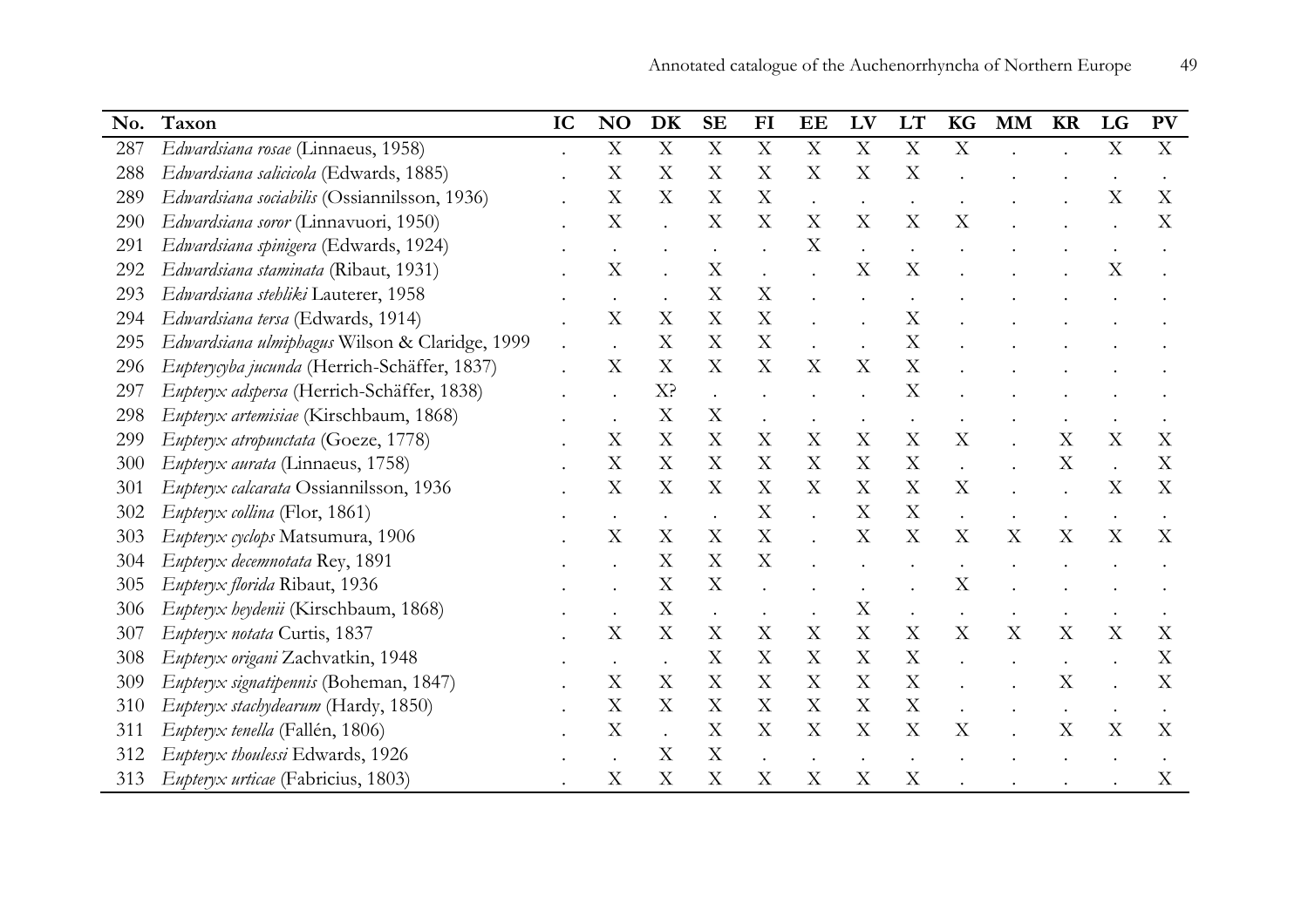| No. | Taxon                                            | IC | <b>NO</b>                 | DK                        | <b>SE</b>                 | F1                        | EE                        | LV                        | LT                        | KG                        | <b>MM</b>                 | <b>KR</b>                 | LG                        | <b>PV</b>                 |
|-----|--------------------------------------------------|----|---------------------------|---------------------------|---------------------------|---------------------------|---------------------------|---------------------------|---------------------------|---------------------------|---------------------------|---------------------------|---------------------------|---------------------------|
| 314 | Eupteryx vittata (Linnaeus, 1758)                |    | $\mathbf X$               | $\mathbf X$               | $\boldsymbol{\mathrm{X}}$ | $\overline{X}$            | $\mathbf X$               | $\mathbf X$               | $\boldsymbol{\mathrm{X}}$ | $\boldsymbol{\mathrm{X}}$ | $\mathbf X$               | $\mathbf X$               |                           | $\mathbf X$               |
| 315 | Eurhadina concinna (Germar, 1831)                |    | X                         | $\mathbf X$               | $\mathbf X$               | $\mathbf X$               | $\boldsymbol{\mathrm{X}}$ | $\mathbf X$               | $\mathbf X$               |                           |                           |                           |                           |                           |
| 316 | Eurhadina kirschbaumi Wagner, 1837               |    | X                         |                           | $\mathbf X$               | $\boldsymbol{\mathrm{X}}$ | $\ddot{\phantom{a}}$      | $\overline{X}$            | $\overline{X}$            |                           |                           |                           |                           |                           |
| 317 | Eurhadina loewii (Then, 1886)                    |    |                           | X                         | X                         |                           | X                         |                           |                           |                           |                           |                           |                           |                           |
| 318 | Eurhadina pulchella (Fallén, 1806)               |    | $\boldsymbol{\mathrm{X}}$ | X                         | X                         | X                         | X                         | X                         | X                         | X                         |                           | X                         | X                         | X                         |
| 319 | Eurhadina ribauti Wagner, 1935                   |    | X                         | X                         | X                         | X                         |                           |                           |                           |                           |                           |                           |                           |                           |
| 320 | Eurhadina saageri Wagner, 1937                   |    |                           |                           |                           |                           |                           | $\boldsymbol{\mathrm{X}}$ | $\boldsymbol{\mathrm{X}}$ |                           |                           |                           |                           |                           |
| 321 | Fagocyba carri (Edwards, 1914)                   |    | $\boldsymbol{\mathrm{X}}$ | X                         | X                         | X                         |                           | $\boldsymbol{\mathrm{X}}$ | X                         |                           |                           |                           |                           |                           |
| 322 | Fagocyba cruenta (Herrich-Schäffer, 1838)        |    | $\boldsymbol{\mathrm{X}}$ | $\boldsymbol{\mathrm{X}}$ | $\mathbf X$               | $\mathbf X$               | X                         | $\mathbf X$               | $\boldsymbol{\mathrm{X}}$ | $\mathbf X$               |                           |                           |                           | X                         |
| 323 | Linnavuoriana decempunctata (Fallén, 1806)       |    | X                         | $\boldsymbol{\mathrm{X}}$ | $\mathbf X$               | $\mathbf X$               | X                         | $\mathbf X$               | $\mathbf X$               |                           | X                         |                           | $\boldsymbol{\mathrm{X}}$ | $\boldsymbol{\mathrm{X}}$ |
| 324 | Linnavuoriana intercedens (Linnavuori, 1949)     |    | X                         |                           | $\boldsymbol{\mathrm{X}}$ | X                         |                           |                           |                           |                           |                           | X                         | X                         | X                         |
| 325 | Linnavuoriana sexmaculata (Hardy, 1850)          |    | $\boldsymbol{\mathrm{X}}$ | X                         | X                         | X                         | X                         | X                         | X                         |                           | X                         | X                         | X                         | X                         |
| 326 | Ossianilssonola callosa (Then, 1886)             |    |                           | X                         | $\boldsymbol{\mathrm{X}}$ |                           |                           |                           |                           |                           |                           |                           |                           |                           |
| 327 | Ribautiana scalaris (Ribaut, 1931)               |    | $\boldsymbol{\mathrm{X}}$ | X                         | X                         |                           |                           |                           |                           |                           |                           |                           |                           |                           |
| 328 | Ribautiana tenerrima (Herrich-Schäffer, 1834)    |    | X                         | X                         | X                         |                           |                           |                           | X                         | X                         |                           |                           |                           |                           |
| 329 | Ribautiana ulmi (Linnaeus, 1758)                 | X  | $\boldsymbol{\mathrm{X}}$ | X                         | $\mathbf X$               | $\boldsymbol{\mathrm{X}}$ | X                         | $\mathbf X$               | $\mathbf X$               | X                         |                           |                           | $\mathbf X$               |                           |
| 330 | Typhlocyba quercus (Fabricius, 1777)             |    | $\boldsymbol{\mathrm{X}}$ | $\mathbf X$               | $\boldsymbol{\mathrm{X}}$ | $\mathbf X$               | $\mathbf X$               | $\boldsymbol{\mathrm{X}}$ | $\mathbf X$               |                           |                           |                           | X                         | X                         |
| 331 | Wagneripteryx germari (Zetterstedt, 1840)        |    | $\boldsymbol{\mathrm{X}}$ | $\boldsymbol{\mathrm{X}}$ | $\mathbf X$               | $\boldsymbol{\mathrm{X}}$ | X                         | $\boldsymbol{\mathrm{X}}$ | $\mathbf X$               | $\boldsymbol{\mathrm{X}}$ | $\boldsymbol{\mathrm{X}}$ | $\boldsymbol{\mathrm{X}}$ | X                         |                           |
| 332 | Zonocyba bifasciata (Boheman, 1851)              |    |                           | $\boldsymbol{\mathrm{X}}$ | $\boldsymbol{\mathrm{X}}$ | X                         | X                         | $\boldsymbol{\mathrm{X}}$ | X                         |                           |                           |                           |                           |                           |
| 333 | Zyginella pulchra P. Löw, 1885                   |    |                           | $\boldsymbol{\mathrm{X}}$ | $\mathbf X$               |                           |                           |                           |                           |                           |                           |                           |                           |                           |
|     | <b>Ulopinae Le Peletier &amp; Serville, 1825</b> |    |                           |                           |                           |                           |                           |                           |                           |                           |                           |                           |                           |                           |
| 334 | Ulopa reticulata (Fabricius, 1784)               |    | $\boldsymbol{\mathrm{X}}$ | X                         | X                         | X                         | X                         | X                         | X                         | X                         | X                         | X                         |                           |                           |
| 335 | Utecha trivia (Germar, 1821)                     |    |                           |                           |                           |                           |                           |                           | $\overline{X}$            |                           |                           |                           |                           |                           |
|     | Deltocephalinae Fieber, 1869                     |    |                           |                           |                           |                           |                           |                           |                           |                           |                           |                           |                           |                           |
|     | Athysanini Van Duzee, 1892                       |    |                           |                           |                           |                           |                           |                           |                           |                           |                           |                           |                           |                           |
| 336 | Allygidius commutatus (Fieber, 1872)             |    | X                         | X                         | X                         | X                         | X                         | X                         | X                         |                           |                           | X                         | X                         |                           |
| 337 | Allygus communis (Ferrari, 1882)                 |    | X                         | X                         | X                         |                           |                           |                           | X                         |                           |                           |                           |                           |                           |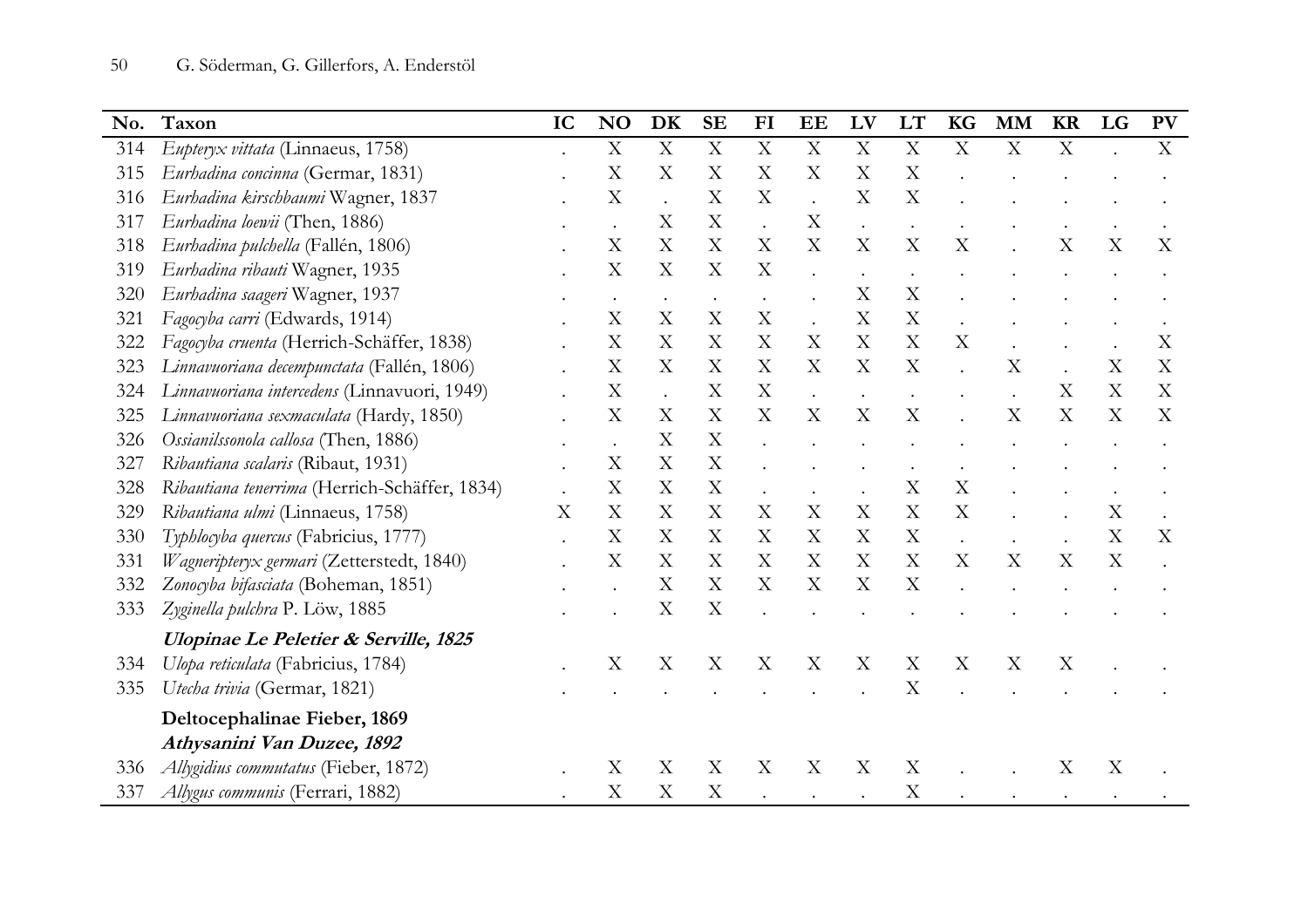| No. | Taxon                                       | IC | N <sub>O</sub>            | DK                        | <b>SE</b>                 | FI                        | EE                        | LV                        | LT                        | KG                        | <b>MM</b>                 | <b>KR</b>                 | LG                        | <b>PV</b>                 |
|-----|---------------------------------------------|----|---------------------------|---------------------------|---------------------------|---------------------------|---------------------------|---------------------------|---------------------------|---------------------------|---------------------------|---------------------------|---------------------------|---------------------------|
| 338 | Allygus maculatus Ribaut, 1948              |    |                           | $\boldsymbol{\mathrm{X}}$ | X                         |                           |                           |                           |                           |                           |                           |                           |                           |                           |
| 339 | Allygus mixtus (Fabricius, 1794)            |    | X                         | X                         | $\boldsymbol{\mathrm{X}}$ | X                         | $\boldsymbol{\mathrm{X}}$ | X                         | $\boldsymbol{\mathrm{X}}$ | $\boldsymbol{\mathrm{X}}$ |                           | X                         | X                         | X                         |
| 340 | Allygus modestus Scott, 1876                |    |                           | X                         | $\boldsymbol{\mathrm{X}}$ |                           |                           |                           | $\mathbf X$               |                           |                           |                           |                           |                           |
| 341 | Athysanus argentarius Metcalf, 1955         |    | $\boldsymbol{\mathrm{X}}$ | X                         | $\boldsymbol{\mathrm{X}}$ | $\boldsymbol{\mathrm{X}}$ | $\boldsymbol{\mathrm{X}}$ | $\boldsymbol{\mathrm{X}}$ | $\boldsymbol{\mathrm{X}}$ | $\boldsymbol{\mathrm{X}}$ |                           |                           |                           |                           |
| 342 | Athysanus quadrum Boheman, 1845             |    | X                         | X                         | X                         | X                         | X                         | X                         | $\mathbf X$               |                           |                           |                           | $\boldsymbol{\mathrm{X}}$ |                           |
| 343 | Cicadula albingensis Wagner, 1940           |    | X                         |                           |                           | $\boldsymbol{\mathrm{X}}$ | X                         |                           | $\mathbf X$               |                           |                           |                           |                           |                           |
| 344 | Cicadula ciliata (Osborne, 1898)            |    |                           |                           |                           | $\mathbf X$               | $\ddot{\phantom{0}}$      |                           |                           |                           |                           |                           |                           |                           |
| 345 | Cicadula flori (J. Sahlberg, 1871)          |    |                           | X                         | X                         | $\mathbf X$               | $\boldsymbol{\mathrm{X}}$ | $\boldsymbol{\mathrm{X}}$ | $\mathbf X$               |                           |                           | X                         | X                         | X                         |
| 346 | Cicadula frontalis (Herrich-Schäffer, 1835) |    |                           | X                         | X                         | X                         | X                         | X                         | X                         | X                         |                           |                           |                           | X                         |
| 347 | Cicadula intermedia (Boheman, 1845)         |    | $\boldsymbol{\mathrm{X}}$ |                           | X                         | X                         | $\boldsymbol{\mathrm{X}}$ |                           |                           |                           | X                         | X                         |                           |                           |
| 348 | Cicadula rubroflava Linnavuori, 1952        |    |                           |                           |                           | X                         | $\boldsymbol{\mathrm{X}}$ | $\boldsymbol{\mathrm{X}}$ | $\boldsymbol{\mathrm{X}}$ |                           |                           |                           |                           | X                         |
| 349 | Cicadula nigricornis (J. Sahlberg, 1871)    |    |                           |                           | X                         | X                         | X                         | X                         | $\boldsymbol{\mathrm{X}}$ |                           |                           |                           | X                         |                           |
| 350 | Cicadula ornata (Melichar, 1900)            |    | $\boldsymbol{\mathrm{X}}$ |                           | $\mathbf X$               | $\boldsymbol{\mathrm{X}}$ | X                         | X                         |                           |                           |                           |                           |                           | $\boldsymbol{\mathrm{X}}$ |
| 351 | Cicadula persimilis (Edwards, 1920)         |    | $\boldsymbol{\mathrm{X}}$ | X                         | $\boldsymbol{\mathrm{X}}$ | $\boldsymbol{\mathrm{X}}$ | X                         | $\boldsymbol{\mathrm{X}}$ | $\mathbf X$               |                           |                           | X                         | $\boldsymbol{\mathrm{X}}$ | X                         |
| 352 | Cicadula quadrinotata (Fabricius, 1794)     | X  | X                         | X                         | $\mathbf X$               | $\boldsymbol{\mathrm{X}}$ | X                         | X                         | $\mathbf X$               | $\boldsymbol{\mathrm{X}}$ | $\boldsymbol{\mathrm{X}}$ | X                         | X                         | X                         |
| 353 | Cicadula quinquenotata (Boheman, 1845)      |    | X                         | $\boldsymbol{\mathrm{X}}$ | $\mathbf X$               | $\boldsymbol{\mathrm{X}}$ | $\boldsymbol{\mathrm{X}}$ | $\mathbf X$               |                           |                           |                           | X                         | $\boldsymbol{\mathrm{X}}$ |                           |
| 354 | Cicadula saturata (Edwards, 1915)           |    | $\boldsymbol{\mathrm{X}}$ | X                         | $\mathbf X$               | $\mathbf X$               | X                         | $\boldsymbol{\mathrm{X}}$ | $\mathbf X$               |                           |                           | X                         |                           |                           |
| 355 | Colladonus torneellus (Zetterstedt, 1828)   |    | $\boldsymbol{\mathrm{X}}$ | X                         | X                         | X                         | X                         | X                         | X                         |                           | $\boldsymbol{\mathrm{X}}$ | X                         |                           |                           |
| 356 | Colobotettix morbillosus (Melichar, 1896)   |    |                           |                           | $\ddot{\phantom{0}}$      | X                         |                           |                           |                           |                           |                           |                           |                           |                           |
| 357 | Conosanus obsoletus (Kirschbaum, 1858)      |    | $\boldsymbol{\mathrm{X}}$ | X                         | $\boldsymbol{\mathrm{X}}$ |                           | X                         | X                         | $\mathbf X$               |                           |                           |                           |                           |                           |
| 358 | Doliotettix lunulatus (Zetterstedt, 1840)   |    | X                         |                           | X                         | $\boldsymbol{\mathrm{X}}$ | $\boldsymbol{\mathrm{X}}$ | $\boldsymbol{\mathrm{X}}$ | $\mathbf X$               |                           | X                         | X                         |                           | X                         |
| 359 | Ederranus discolor (J. Sahlberg, 1871)      |    |                           |                           |                           | X                         |                           |                           |                           |                           |                           | X                         | X                         | X                         |
| 360 | Ederranus sachalinensis (Matsumura, 1911)   |    |                           |                           |                           | X                         |                           |                           |                           |                           |                           |                           |                           |                           |
| 361 | Elymana kozhevnikovi (Zachvatkin, 1938)     |    |                           |                           | $\mathbf X$               | $\mathbf X$               | $\boldsymbol{\mathrm{X}}$ | $\boldsymbol{\mathrm{X}}$ | $\mathbf X$               |                           |                           |                           | $\boldsymbol{\mathrm{X}}$ | $\boldsymbol{\mathrm{X}}$ |
| 362 | Elymana sulphurella (Zetterstedt, 1828)     |    | $\boldsymbol{\mathrm{X}}$ | X                         | $\mathbf X$               | $\mathbf X$               | $\boldsymbol{\mathrm{X}}$ | $\boldsymbol{\mathrm{X}}$ | $\mathbf X$               | $\boldsymbol{\mathrm{X}}$ | X                         | $\boldsymbol{\mathrm{X}}$ | $\mathbf X$               | X                         |
| 363 | Euscelidius schenckii (Kirschbaum, 1868)    |    | X                         | X                         | X                         | X                         | X                         | X                         | $\boldsymbol{\mathrm{X}}$ |                           |                           | X                         | X                         |                           |
| 364 | Euscelis distinguendus (Kirschbaum, 1858)   |    | $\boldsymbol{\mathrm{X}}$ |                           | $\boldsymbol{\mathrm{X}}$ | X                         | X                         | X                         | $\mathbf X$               |                           |                           | $\boldsymbol{\mathrm{X}}$ |                           |                           |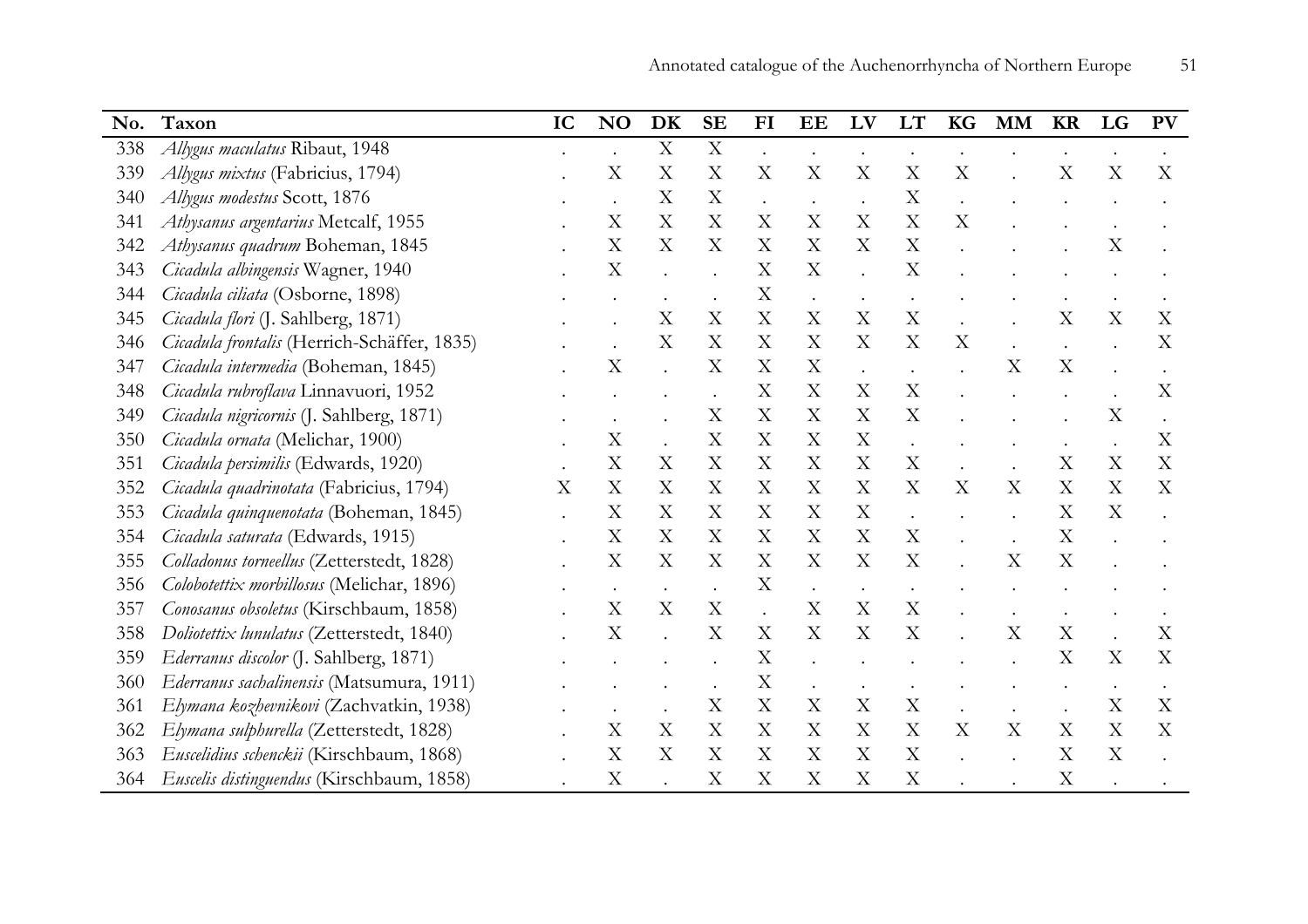| No. | Taxon                                          | IC | NO                        | DK                        | <b>SE</b>                 | FI                        | EE                        | LV                        | LT                        | KG                        | <b>MM</b> | <b>KR</b>                 | LG                        | <b>PV</b> |
|-----|------------------------------------------------|----|---------------------------|---------------------------|---------------------------|---------------------------|---------------------------|---------------------------|---------------------------|---------------------------|-----------|---------------------------|---------------------------|-----------|
| 365 | Euscelis incisus (Kirschbaum, 1858)            |    |                           | $\mathbf X$               | $\boldsymbol{\mathrm{X}}$ |                           |                           |                           | $\boldsymbol{\mathrm{X}}$ | $\mathbf X$               |           |                           |                           |           |
| 366 | Euscelis ohausi Wagner, 1939                   |    |                           | X                         |                           |                           |                           |                           |                           |                           |           |                           |                           |           |
| 367 | Euscelis venosus (Kirschbaum, 1868)            |    |                           |                           |                           |                           |                           | $\boldsymbol{\mathrm{X}}$ |                           |                           |           |                           |                           |           |
| 368 | Graphocraerus ventralis (Fallén, 1806)         |    | $\rm X$                   | X                         | X                         | $\boldsymbol{\mathrm{X}}$ | X                         | $\boldsymbol{\mathrm{X}}$ | X                         | X                         |           | X                         | X                         |           |
| 369 | Handianus flavovarius (Herrich-Schäffer, 1835) |    |                           |                           |                           |                           | X                         | $\boldsymbol{\mathrm{X}}$ | $\boldsymbol{\mathrm{X}}$ |                           |           |                           |                           |           |
| 370 | Hardya signifier (Then, 1897)                  |    |                           |                           |                           |                           |                           |                           | X                         |                           |           |                           |                           |           |
| 371 | Hardya tenuis (Germar, 1821)                   |    |                           |                           | X                         | $\boldsymbol{\mathrm{X}}$ |                           | X?                        | $\boldsymbol{\mathrm{X}}$ |                           |           | $\boldsymbol{\mathrm{X}}$ | $\boldsymbol{\mathrm{X}}$ |           |
| 372 | Hesium domino (Reuter, 1880)                   |    | $\mathbf X$               |                           | X                         | X                         | X                         | X                         | X                         | X                         |           | X                         | X                         | X         |
| 373 | Idiodonus cruentatus (Panzer, 1799)            |    | X                         | X                         | X                         | X                         | X                         | $\boldsymbol{\mathrm{X}}$ | X                         |                           | X         | $\boldsymbol{\mathrm{X}}$ | X                         |           |
| 374 | Laburrus impictifrons (Boheman, 1852)          |    |                           | X                         | $\boldsymbol{\mathrm{X}}$ | $\boldsymbol{\mathrm{X}}$ | X                         | $\boldsymbol{\mathrm{X}}$ | $\boldsymbol{\mathrm{X}}$ | $\boldsymbol{\mathrm{X}}$ |           |                           | X                         |           |
| 375 | Lamprotettix nitidulus (Fabricius, 1787)       |    |                           | X                         | X                         |                           | $\boldsymbol{\mathrm{X}}$ | $\boldsymbol{\mathrm{X}}$ | X                         | X                         |           |                           |                           |           |
| 376 | Limotettix aviger Emeljanov, 1966              |    |                           |                           |                           |                           |                           |                           |                           |                           |           |                           |                           | X         |
| 377 | Limotettix atricapillus (Boheman, 1845)        |    | $\boldsymbol{\mathrm{X}}$ |                           | X                         | $\boldsymbol{\mathrm{X}}$ | X                         |                           | X                         |                           |           | X                         |                           |           |
| 378 | Limotettix ochrifrons Vilbaste, 1973           |    |                           |                           |                           | X                         | X                         | $\boldsymbol{\mathrm{X}}$ | X                         |                           |           |                           |                           |           |
| 379 | Limotettix sphagneticus Emeljanov, 1964        |    |                           |                           |                           | X                         | X                         | X                         | $\boldsymbol{\mathrm{X}}$ |                           |           | $\mathbf X$               |                           |           |
| 380 | Limotettix striola (Fallén, 1806)              |    | $\boldsymbol{\mathrm{X}}$ | X                         | X                         | X                         | X                         | X                         | X                         | X                         | X         | X                         | X                         | X         |
| 381 | Macustus grisescens (Zetterstedt, 1828)        |    | $\boldsymbol{\mathrm{X}}$ | X                         | X                         | X                         | X                         | X                         | $\rm\overline{X}$         |                           | X         | X                         | X                         | X         |
| 382 | Mocydiopsis attenuata (Germar, 1821)           |    |                           | X                         | X                         |                           |                           |                           |                           |                           |           |                           |                           |           |
| 383 | Mocydiopsis parvicauda Ribaut, 1939            |    |                           |                           | X                         |                           |                           |                           |                           |                           |           |                           |                           |           |
| 384 | Ophiola cornicula Marshall, 1866               |    |                           |                           | $\boldsymbol{\mathrm{X}}$ | X                         | X                         | $\boldsymbol{\mathrm{X}}$ | X                         |                           | X         | X                         | X                         |           |
| 385 | Ophiola decumana Kontkanen, 1949               |    | $\boldsymbol{\mathrm{X}}$ | $\boldsymbol{\mathrm{X}}$ | X                         | $\boldsymbol{\mathrm{X}}$ | $\boldsymbol{\mathrm{X}}$ | $\boldsymbol{\mathrm{X}}$ | X                         |                           |           | $\boldsymbol{\mathrm{X}}$ | X                         |           |
| 386 | Ophiola identica (Tischechkin, 2003)           |    |                           |                           |                           | $\boldsymbol{\mathrm{X}}$ |                           | $X$ ?                     | X?                        |                           |           |                           |                           |           |
| 387 | Ophiola orichalcea (Thomson, 1869)             |    |                           |                           | X                         | $\boldsymbol{\mathrm{X}}$ |                           | $\bullet$                 |                           |                           |           |                           |                           |           |
| 388 | Ophiola russeola (Fallén, 1806)                |    | $\boldsymbol{\mathrm{X}}$ | X                         | X                         | X                         | X                         | X                         | $\boldsymbol{\mathrm{X}}$ |                           | $\rm X$   |                           |                           |           |
| 389 | Ophiola transversa (Fallén, 1826)              |    | X                         | X                         | X                         | $\boldsymbol{\mathrm{X}}$ | X                         | X                         | $\boldsymbol{\mathrm{X}}$ |                           |           | $\boldsymbol{\mathrm{X}}$ | $\boldsymbol{\mathrm{X}}$ |           |
| 390 | Ophiolix paludosa (Boheman, 1845)              |    | $\mathbf X$               |                           | $\boldsymbol{\mathrm{X}}$ | $\boldsymbol{\mathrm{X}}$ | X                         | $\mathbf X$               |                           |                           |           | $\mathbf X$               | $\mathbf X$               |           |
| 391 | Paluda flaveola (Boheman, 1845)                |    | X                         | X                         | $\boldsymbol{\mathrm{X}}$ | X                         | X                         | $\boldsymbol{\mathrm{X}}$ | $\boldsymbol{\mathrm{X}}$ |                           | Χ         | $\mathbf X$               | $\mathbf X$               |           |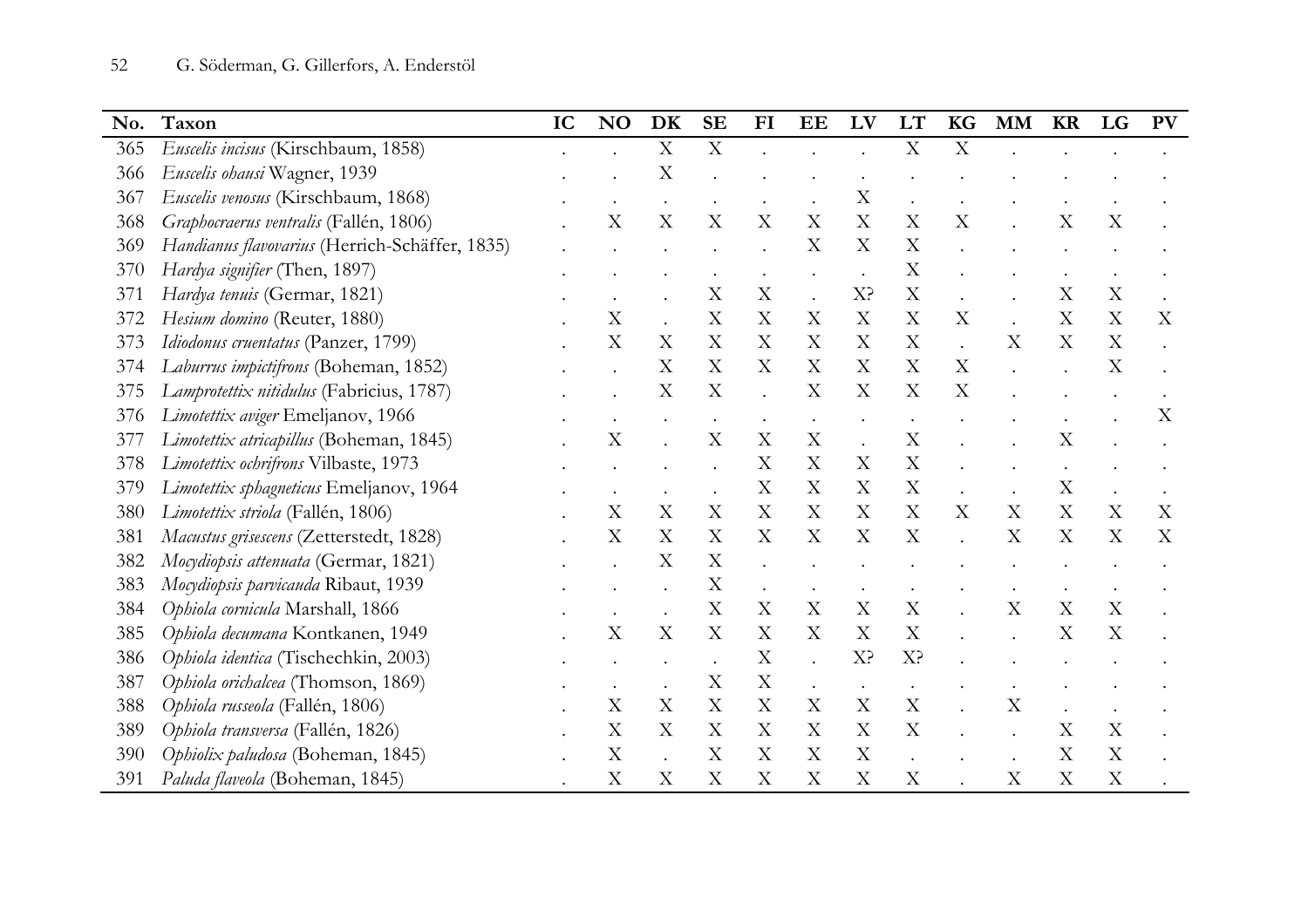| No. | Taxon                                          | IC | <b>NO</b>                 | DK                        | <b>SE</b>                 | FI                        | EE                        | LV                        | LT                        | KG                        | <b>MM</b>                 | <b>KR</b>                 | LG                        | <b>PV</b> |
|-----|------------------------------------------------|----|---------------------------|---------------------------|---------------------------|---------------------------|---------------------------|---------------------------|---------------------------|---------------------------|---------------------------|---------------------------|---------------------------|-----------|
| 392 | Perotettix pictus (Lethierry, 1880)            |    |                           |                           |                           | $\boldsymbol{\mathrm{X}}$ |                           |                           |                           |                           |                           |                           |                           |           |
| 393 | Perotettix orientalis (Anufriev, 1971)         |    | X                         |                           | X                         | X                         |                           |                           |                           |                           |                           |                           |                           |           |
| 394 | Pithyotettix abietinus (Fallén, 1806)          |    | X                         | X                         | X                         | X                         | $\boldsymbol{\mathrm{X}}$ | X                         | $\boldsymbol{\mathrm{X}}$ |                           | X                         | X                         |                           |           |
| 395 | Platymetopius guttatus Fieber, 1869            |    | $\boldsymbol{\mathrm{X}}$ | $\ddot{\phantom{a}}$      | X                         |                           |                           |                           | $\rm X$                   |                           |                           |                           |                           |           |
| 396 | Platymetopius major (Kirschbaum, 1868)         |    |                           | $\boldsymbol{\mathrm{X}}$ | X                         |                           |                           |                           |                           |                           |                           |                           |                           |           |
| 397 | Platymetopius undatus (De Geer, 1773)          |    | X                         | X                         | X                         | X                         | X                         | $\boldsymbol{\mathrm{X}}$ | X                         |                           |                           | X                         | X                         |           |
| 398 | Rhopalopyx adumbrata (C. Sahlberg, 1842)       |    | X                         | X                         | X                         | X                         | X                         | X                         | X                         |                           |                           |                           |                           |           |
| 399 | Rhopalopyx preyssleri (Herrich-Schäffer, 1838) |    | X                         | X                         | X                         | X                         | X                         | X                         | X                         |                           |                           | X                         | X                         |           |
| 400 | Rhopalopyx vitripennis (Flor, 1861)            |    | X <sup>2</sup>            | X                         | X                         | X                         | X                         | X                         | X                         |                           |                           | X                         |                           |           |
| 401 | Rhytistylus proceps (Kirschbaum, 1868)         |    |                           | X                         | X                         |                           |                           |                           |                           |                           |                           |                           |                           |           |
| 402 | Speudotettix subfusculus (Fallén, 1806)        |    | Х                         | $\boldsymbol{\mathrm{X}}$ | X                         | X                         | $\boldsymbol{\mathrm{X}}$ | X                         | X                         | $\boldsymbol{\mathrm{X}}$ | $\boldsymbol{\mathrm{X}}$ | X                         | $\boldsymbol{\mathrm{X}}$ | X         |
| 403 | Stictocoris picturatus (C. Sahlberg, 1842)     |    |                           | $\ddot{\phantom{a}}$      | X                         | X                         | $\boldsymbol{\mathrm{X}}$ | $\boldsymbol{\mathrm{X}}$ | $\boldsymbol{\mathrm{X}}$ |                           |                           | X                         | $\boldsymbol{\mathrm{X}}$ |           |
| 404 | Streptanus aemulans (Kirschbaum, 1868)         |    | X                         | $\boldsymbol{\mathrm{X}}$ | X                         | X                         | $\boldsymbol{\mathrm{X}}$ | $\boldsymbol{\mathrm{X}}$ | X                         |                           |                           |                           | X                         |           |
| 405 | Streptanus confinis (Reuter, 1880)             |    | X                         | $\mathbf X$               | $\boldsymbol{\mathrm{X}}$ | $\boldsymbol{\mathrm{X}}$ | $\boldsymbol{\mathrm{X}}$ | $\mathbf X$               | X                         |                           |                           |                           |                           |           |
| 406 | Streptanus marginatus (Kirschbaum, 1858)       |    | X                         | X                         | X                         | X                         | $\boldsymbol{\mathrm{X}}$ | X                         | $\boldsymbol{\mathrm{X}}$ |                           | $\boldsymbol{\mathrm{X}}$ | $\boldsymbol{\mathrm{X}}$ | $\boldsymbol{\mathrm{X}}$ |           |
| 407 | Streptanus okaensis Zachvatkin, 1948           |    |                           | X                         | X                         | $\boldsymbol{\mathrm{X}}$ | $\ddot{\phantom{0}}$      |                           |                           |                           | $\mathbf X$               |                           |                           |           |
| 408 | Streptanus sordidus (Zetterstedt, 1828)        |    | X                         | X                         | X                         | X                         | X                         | X                         | X                         |                           | X                         | X                         | X                         | X         |
| 409 | Thamnotettix confinis Zetterstedt, 1840        |    | X                         | $\boldsymbol{\mathrm{X}}$ | $\mathbf X$               | X                         | $\boldsymbol{\mathrm{X}}$ | X                         | X                         |                           | $\boldsymbol{\mathrm{X}}$ | X                         | $\boldsymbol{\mathrm{X}}$ |           |
| 410 | Thamnotettix dilutior (Kirschbaum, 1868)       |    |                           | X                         | X                         |                           |                           |                           |                           |                           |                           |                           |                           |           |
|     | Coryphaelini Emeljanov, 1962                   |    |                           |                           |                           |                           |                           |                           |                           |                           |                           |                           |                           |           |
| 411 | Coryphaelus gyllenhalii (Fallén, 1826)         |    |                           |                           | X                         | $\boldsymbol{\mathrm{X}}$ | X                         | X                         | X                         |                           |                           | X                         |                           | X         |
|     | Deltocephalini Fieber, 1869                    |    |                           |                           |                           |                           |                           |                           |                           |                           |                           |                           |                           |           |
| 412 | Deltocephalus maculiceps Boheman, 1847         |    |                           | $\boldsymbol{\mathrm{X}}$ | X                         |                           |                           |                           |                           |                           |                           |                           |                           |           |
| 413 | Deltocephalus pulicaris (Fallén, 1806)         |    | $\boldsymbol{\mathrm{X}}$ | $\boldsymbol{\mathrm{X}}$ | X                         | X                         | X                         | X                         | $\rm X$                   |                           | $\boldsymbol{\mathrm{X}}$ | X                         | $\boldsymbol{\mathrm{X}}$ |           |
| 414 | Endria nebulosa (Ball, 1900)                   |    |                           | $\boldsymbol{\mathrm{X}}$ | X                         | X                         | $\mathbf X$               |                           |                           |                           |                           |                           |                           |           |
|     | Doraturini Ribaut, 1952                        |    |                           |                           |                           |                           |                           |                           |                           |                           |                           |                           |                           |           |
| 415 | Doratura exilis Horváth, 1903                  |    |                           |                           | X                         | X                         | $\boldsymbol{\mathrm{X}}$ | X                         | X                         | $\boldsymbol{\mathrm{X}}$ |                           |                           |                           |           |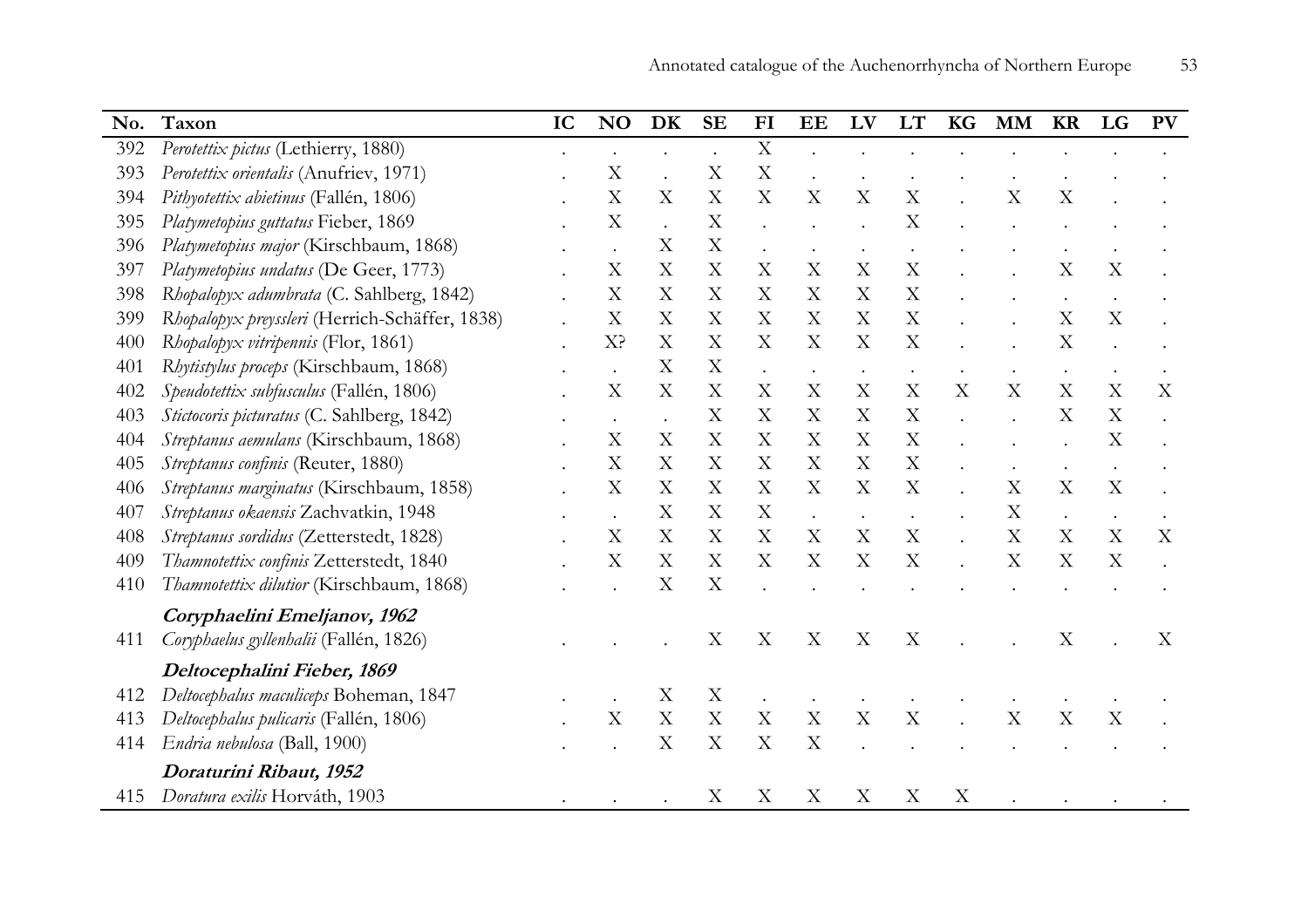| No. | Taxon                                             | IC | <b>NO</b> | DK                        | <b>SE</b>                 | FI                        | EE                        | LV                        | LT                        | <b>KG</b>                 | <b>MM</b>                 | <b>KR</b>                 | LG                        | <b>PV</b> |
|-----|---------------------------------------------------|----|-----------|---------------------------|---------------------------|---------------------------|---------------------------|---------------------------|---------------------------|---------------------------|---------------------------|---------------------------|---------------------------|-----------|
| 416 | Doratura homophyla (Flor, 1861)                   |    |           | $\boldsymbol{\mathrm{X}}$ | $\boldsymbol{\mathrm{X}}$ | $\boldsymbol{\mathrm{X}}$ | $\boldsymbol{\mathrm{X}}$ | $\mathbf X$               | X                         |                           |                           | $\mathbf X$               | $\boldsymbol{\mathrm{X}}$ |           |
| 417 | Doratura impudica Horváth, 1907                   |    |           | X                         | X                         |                           | X                         | X                         | X                         |                           |                           |                           |                           |           |
| 418 | Doratura littoralis Kuntze, 1937                  |    |           |                           |                           |                           |                           | $\boldsymbol{\mathrm{X}}$ |                           |                           |                           |                           |                           |           |
| 419 | Doratura stylata (Boheman, 1847)                  |    | X         | X                         | X                         | X                         | X                         | $\rm X$                   | X                         | X                         | X                         | X                         | X                         |           |
|     | Dorycephalini Oman, 1943                          |    |           |                           |                           |                           |                           |                           |                           |                           |                           |                           |                           |           |
| 420 | Eupelix cuspidata (Fabricius, 1775)               |    | X         | X                         | X                         | X                         | X                         | X                         | X                         |                           |                           | X                         | X                         |           |
|     | Fieberiellini Wagner, 1951                        |    |           |                           |                           |                           |                           |                           |                           |                           |                           |                           |                           |           |
| 421 | Fieberiella septentrionalis Wagner, 1963          |    |           |                           | $\boldsymbol{\mathrm{X}}$ |                           |                           | X                         | X                         |                           |                           |                           |                           |           |
|     | Grypotini Evans, 1947                             |    |           |                           |                           |                           |                           |                           |                           |                           |                           |                           |                           |           |
| 422 | Grypotes puncticollis (Herrich-Schäffer, 1834)    |    | X         | X                         | X                         | X                         | X                         | X                         | X                         | X                         |                           | X                         | X                         |           |
|     | Macrostelini Kirkaldy, 1906                       |    |           |                           |                           |                           |                           |                           |                           |                           |                           |                           |                           |           |
| 423 | Balclutha arhenana Dlabola, 1967                  |    |           |                           |                           | Χ                         |                           |                           | X                         |                           |                           |                           | X                         | Χ         |
| 424 | Balclutha boica Wagner, 1950                      |    |           |                           | $\boldsymbol{\mathrm{X}}$ | X                         | X                         | $\boldsymbol{\mathrm{X}}$ | X                         |                           |                           | $\mathbf X$               |                           |           |
| 425 | Balclutha calamagrostis Ossiannilsson, 1961       |    |           |                           | $\boldsymbol{\mathrm{X}}$ | X                         | X                         | X                         | $\boldsymbol{\mathrm{X}}$ | $\boldsymbol{\mathrm{X}}$ |                           |                           |                           | X         |
| 426 | Balclutha punctata (Fabricius, 1775) sensu Wagner |    | X         | X                         | $\boldsymbol{\mathrm{X}}$ | X                         | X                         | $\boldsymbol{\mathrm{X}}$ | $\boldsymbol{\mathrm{X}}$ | X                         | X                         | $\boldsymbol{\mathrm{X}}$ | X                         | X         |
| 427 | Balclutha rhenana Wagner, 1939                    |    |           | X                         | X                         | X                         |                           |                           |                           | X                         |                           |                           |                           | X         |
| 428 | Erotettix cyane (Boheman, 1845)                   |    | X         | X                         | X                         | X                         | X                         | $\boldsymbol{\mathrm{X}}$ |                           |                           |                           |                           |                           |           |
| 429 | Macrosteles alpinus (Zetterstedt, 1828)           |    | X         |                           | X                         | X                         |                           | X                         |                           |                           | X                         |                           | X                         |           |
| 430 | Macrosteles cristatus (Ribaut, 1927)              |    | Χ         | X                         | X                         | X                         | X                         | X                         | X                         |                           |                           |                           | X                         | X         |
| 431 | Macrosteles empetri (Ossiannilsson, 1935)         |    | X         |                           | X                         | X                         |                           |                           |                           |                           | X                         |                           |                           |           |
| 432 | Macrosteles fieberi (Edwards, 1889)               |    | X         |                           | $\boldsymbol{\mathrm{X}}$ | X                         | X                         | $\bullet$                 |                           |                           | $\boldsymbol{\mathrm{X}}$ |                           |                           |           |
| 433 | Macrosteles frontalis (Scott, 1875)               |    | X         |                           | $\boldsymbol{\mathrm{X}}$ | X                         | X                         | X                         | X                         |                           | X                         | X                         | X                         |           |
| 434 | Macrosteles horvathi (Wagner, 1935)               |    | X         | X                         | X                         | X                         | X                         | X                         | X                         |                           |                           | $\rm X$                   | X                         |           |
| 435 | Macrosteles laevis (Ribaut, 1927)                 | X  | X         | X                         | $\boldsymbol{\mathrm{X}}$ | X                         | X                         | $\boldsymbol{\mathrm{X}}$ | X                         | X                         | X                         | X                         |                           | X         |
| 436 | Macrosteles lividus (Edwards, 1894)               |    | X         | X                         | $\boldsymbol{\mathrm{X}}$ | X                         | X                         | X                         | X                         |                           | X                         |                           |                           |           |
| 437 | Macrosteles maculosus (Then, 1897)                |    |           |                           | $\boldsymbol{\mathrm{X}}$ |                           |                           |                           |                           |                           |                           |                           |                           |           |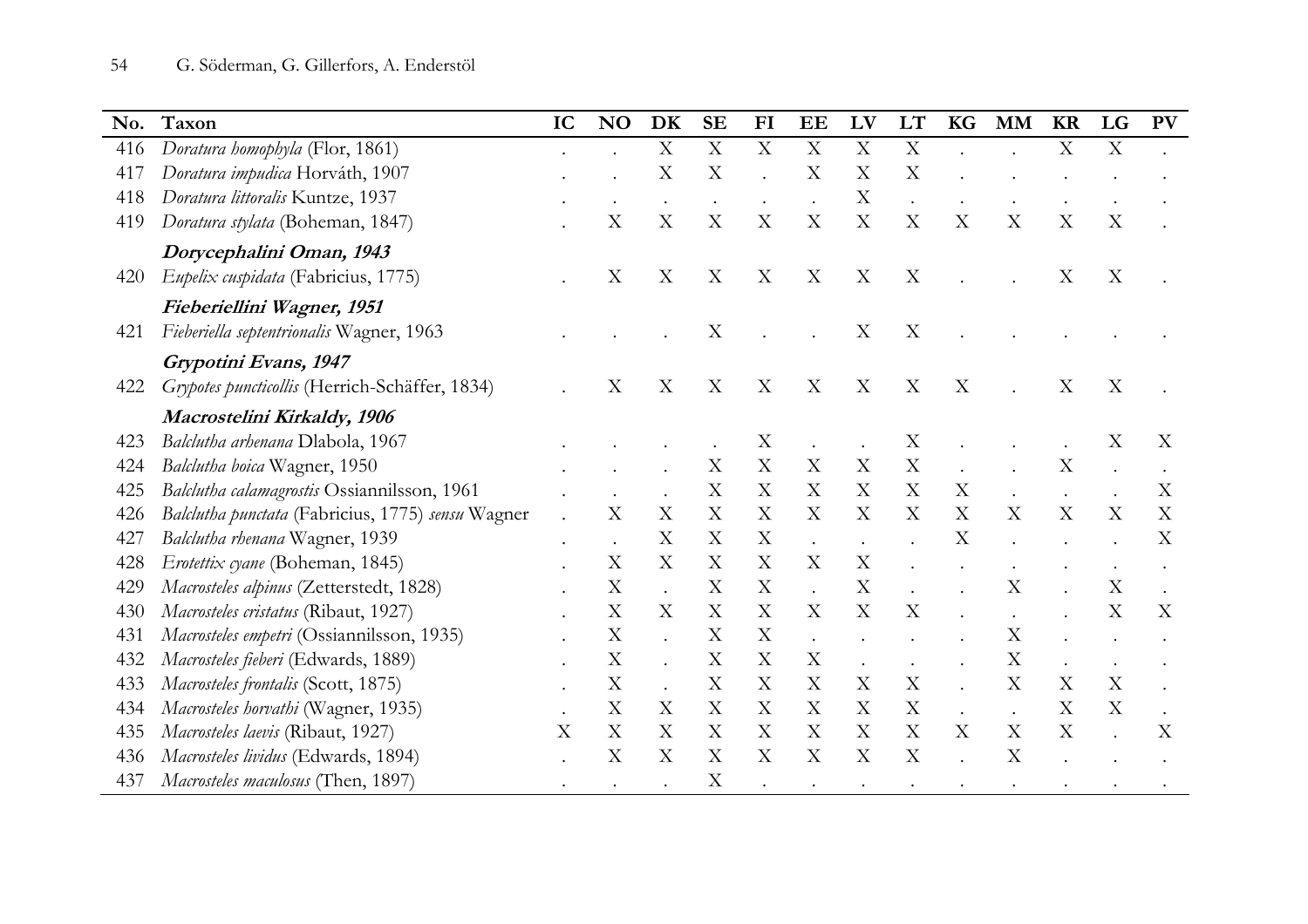| No. | Taxon                                                | IC | N <sub>O</sub>            | DK | <b>SE</b>                 | FI                        | EE                        | LV                        | LT                        | <b>KG</b>   | <b>MM</b>                 | <b>KR</b>   | LG                        | <b>PV</b> |
|-----|------------------------------------------------------|----|---------------------------|----|---------------------------|---------------------------|---------------------------|---------------------------|---------------------------|-------------|---------------------------|-------------|---------------------------|-----------|
| 438 | Macrosteles nubilus (Ossiannilsson, 1936)            |    |                           |    | $\boldsymbol{\mathrm{X}}$ | X                         |                           | $\cdot$                   | $\mathbf X$               |             | X                         | $\mathbf X$ |                           |           |
| 439 | Macrosteles oshanini Razvyazkina, 1957               |    |                           |    | $\boldsymbol{\mathrm{X}}$ | X                         |                           |                           | $\boldsymbol{\mathrm{X}}$ |             |                           |             |                           |           |
| 440 | Macrosteles ossiannilssoni Lindberg, 1954            |    | X                         | X  | X                         | X                         | X                         | X                         | X                         |             |                           |             |                           |           |
| 441 | Macrosteles quadripunctulatus (Kirschbaum, 1868)     |    |                           | X  | X                         | X                         | X                         | X                         | X                         |             |                           |             |                           |           |
| 442 | Macrosteles septemnotatus (Fallén, 1806)             |    | $\boldsymbol{\mathrm{X}}$ | X  | X                         | X                         | X                         | $\boldsymbol{\mathrm{X}}$ | $\boldsymbol{\mathrm{X}}$ |             |                           | X           | X                         | X         |
| 443 | Macrosteles sexnotatus (Fallén, 1806)                | X  | X                         | X  | X                         | X                         | X                         | X                         | X                         | X           | X                         | X           | X                         | X         |
| 444 | Macrosteles sordidipennis (Stål, 1858)               |    | $\boldsymbol{\mathrm{X}}$ | X  | X                         | X                         | $\ddot{\phantom{a}}$      | $\bullet$                 |                           |             | $\bullet$                 | $\bullet$   |                           | $\bullet$ |
| 445 | Macrosteles variatus (Fallén, 1806)                  |    | $\boldsymbol{\mathrm{X}}$ | X  | $\boldsymbol{\mathrm{X}}$ | $\boldsymbol{\mathrm{X}}$ | $\boldsymbol{\mathrm{X}}$ | $\boldsymbol{\mathrm{X}}$ | X                         |             | $\boldsymbol{\mathrm{X}}$ | X           |                           | X         |
| 446 | Macrosteles viridigriseus (Edwards, 1922)            |    | $\boldsymbol{\mathrm{X}}$ | X  | $\boldsymbol{\mathrm{X}}$ | X                         | X                         | $\boldsymbol{\mathrm{X}}$ | $\boldsymbol{\mathrm{X}}$ |             | $\boldsymbol{\mathrm{X}}$ |             | X                         |           |
| 447 | Sagatus punctifrons (Fallén, 1826)                   |    | X                         | X  | $\boldsymbol{\mathrm{X}}$ | X                         | $\boldsymbol{\mathrm{X}}$ | $\boldsymbol{\mathrm{X}}$ | X                         | X           |                           | X           | X                         | X         |
| 448 | Sonronius anderi (Ossiannilsson, 1948)               |    |                           |    | X                         | X                         |                           |                           |                           |             | X <sup>2</sup>            |             |                           |           |
| 449 | Sonronius binotatus (J. Sahlberg, 1871)              |    | $\boldsymbol{\mathrm{X}}$ |    | X                         | $\boldsymbol{\mathrm{X}}$ |                           | X                         | X                         |             | X                         | X           | X                         |           |
| 450 | Sonronius dahlbomi (Zetterstedt, 1840)               |    | $\boldsymbol{\mathrm{X}}$ |    | $\boldsymbol{\mathrm{X}}$ | X                         |                           | X                         | X                         |             | X                         | X           | $\boldsymbol{\mathrm{X}}$ |           |
|     | Opsiini Emeljanov, 1962                              |    |                           |    |                           |                           |                           |                           |                           |             |                           |             |                           |           |
| 451 | Circulifer haematoceps Mulsant & Rey, 1855           |    |                           |    |                           | X                         |                           |                           |                           |             |                           |             |                           |           |
| 452 | Neoaliturus fenestratus (Herrich-Schäffer, 1834)     |    |                           |    |                           |                           |                           | X                         | $\mathbf X$               |             |                           | X           |                           |           |
| 453 | Opsius stactogalus Fieber, 1866                      |    | X                         |    | X                         |                           |                           |                           |                           |             |                           |             |                           |           |
|     | Paralimnini Distant, 1908                            |    |                           |    |                           |                           |                           |                           |                           |             |                           |             |                           |           |
| 454 | Adarrus bellevoyei (Puton, 1877)                     |    |                           |    |                           |                           | X                         |                           |                           |             |                           |             |                           |           |
| 455 | Adarrus multinotatus (Boheman, 1847)                 |    |                           |    | X                         | $\boldsymbol{\mathrm{X}}$ | X                         | $\boldsymbol{\mathrm{X}}$ |                           |             |                           |             |                           |           |
| 456 | Arocephalus languidus (Flor, 1861)                   |    |                           |    | $\mathbf X$               | $\boldsymbol{\mathrm{X}}$ | X                         | $\boldsymbol{\mathrm{X}}$ | $\mathbf X$               | $\mathbf X$ | X <sup>2</sup>            | X           |                           |           |
| 457 | Arocephalus longiceps (Kirschbaum, 1868)             |    |                           | X  | $\mathbf X$               |                           |                           |                           |                           |             |                           |             |                           |           |
| 458 | Arocephalus punctum (Flor, 1861)                     |    | $\boldsymbol{\mathrm{X}}$ | X  | $\mathbf X$               | X                         | X                         | X                         | $\boldsymbol{\mathrm{X}}$ |             |                           | X           |                           |           |
| 459 | Arthaldeus pascuellus (Fallén, 1826)                 |    | $\boldsymbol{\mathrm{X}}$ | X  | X                         | X                         | $\boldsymbol{\mathrm{X}}$ | $\boldsymbol{\mathrm{X}}$ | $\mathbf X$               |             | $\boldsymbol{\mathrm{X}}$ | X           | X                         |           |
| 460 | Arthaldeus striifrons (Kirschbaum, 1868)             |    |                           | X  | X                         | X                         | X                         | X                         | X                         | X           |                           |             |                           |           |
| 461 | Boreotettix bidentatus (De Long & Davidson,<br>1935) |    | X                         |    | X                         | X                         |                           |                           |                           |             |                           |             |                           |           |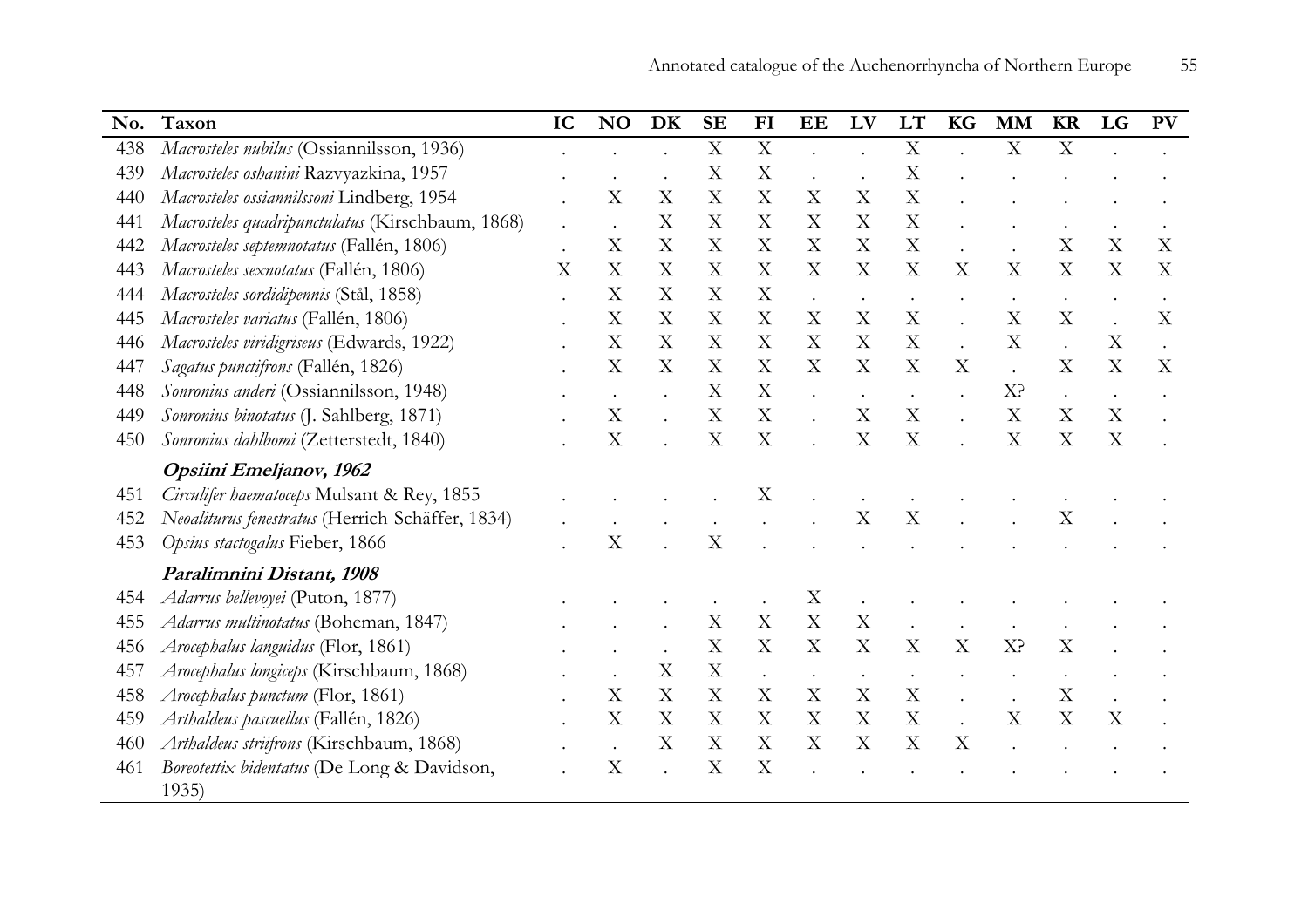| No. | Taxon                                             | IC | NO                        | DK                        | <b>SE</b>                 | FI                        | EE                        | LV                        | LT                        | <b>KG</b>                 | <b>MM</b>                 | <b>KR</b>                 | LG                        | <b>PV</b>                 |
|-----|---------------------------------------------------|----|---------------------------|---------------------------|---------------------------|---------------------------|---------------------------|---------------------------|---------------------------|---------------------------|---------------------------|---------------------------|---------------------------|---------------------------|
| 462 | Calamotettix taeniatus (Horváth, 1911)            |    |                           |                           |                           | $\boldsymbol{\mathrm{X}}$ |                           |                           |                           |                           |                           |                           |                           | $\mathbf X$               |
| 463 | Cosmotettix aurantiacus (Forel, 1859)             |    |                           |                           |                           |                           |                           |                           | X                         |                           |                           |                           |                           |                           |
| 464 | Cosmotettix caudatus (Flor, 1861)                 |    | $\boldsymbol{\mathrm{X}}$ | X                         | $\boldsymbol{\mathrm{X}}$ | $\mathbf X$               | X                         | $\mathbf X$               |                           |                           |                           | X                         | X                         | X                         |
| 465 | Cosmotettix costalis (Fallén, 1826)               |    | $\boldsymbol{\mathrm{X}}$ | X                         | X                         | $\boldsymbol{\mathrm{X}}$ | X                         | $\boldsymbol{\mathrm{X}}$ | X                         |                           | Х                         |                           | X                         | X                         |
| 466 | Cosmotettix edwardsi (Lindberg, 1924)             |    |                           | X                         | X                         | $\boldsymbol{\mathrm{X}}$ | X                         |                           |                           |                           |                           |                           |                           |                           |
| 467 | Cosmotettix evanescens Ossiannilsson, 1976        |    |                           |                           | X                         | $\mathbf X$               |                           |                           |                           |                           |                           |                           |                           |                           |
| 468 | Cosmotettix panzeri (Flor, 1861)                  |    | $\boldsymbol{\mathrm{X}}$ | X                         | X                         | $\boldsymbol{\mathrm{X}}$ | X                         | $\boldsymbol{\mathrm{X}}$ | $\boldsymbol{\mathrm{X}}$ |                           | X                         | $\boldsymbol{\mathrm{X}}$ | $\boldsymbol{\mathrm{X}}$ |                           |
| 469 | Diplocolenus bohemani (Zetterstedt, 1840)         |    | $\boldsymbol{\mathrm{X}}$ | X                         | X                         | X                         | X                         | $\boldsymbol{\mathrm{X}}$ | X                         |                           |                           | X                         | $\boldsymbol{\mathrm{X}}$ |                           |
| 470 | Ebarrius cognatus (Fieber, 1869)                  |    | $\mathbf X$               |                           | X                         | $\boldsymbol{\mathrm{X}}$ | $\ddot{\phantom{a}}$      |                           |                           |                           | X                         | $\bullet$                 |                           |                           |
| 471 | Errastunus ocellaris (Fallén, 1806)               |    | $\boldsymbol{\mathrm{X}}$ | X                         | $\boldsymbol{\mathrm{X}}$ | $\boldsymbol{\mathrm{X}}$ | X                         | X                         | X                         | X                         | $\boldsymbol{\mathrm{X}}$ | $\boldsymbol{\mathrm{X}}$ | X                         | X                         |
| 472 | Erzaleus metrius (Flor, 1861)                     |    | $\mathbf X$               | $\boldsymbol{\mathrm{X}}$ | $\boldsymbol{\mathrm{X}}$ | $\boldsymbol{\mathrm{X}}$ | X                         | $\mathbf X$               | $\boldsymbol{\mathrm{X}}$ | $\boldsymbol{\mathrm{X}}$ | $\boldsymbol{\mathrm{X}}$ | $\ddot{\phantom{a}}$      | X                         | X                         |
| 473 | Henschia collina (Boheman, 1850)                  |    |                           | X                         | X                         | X                         | X                         | X                         | X                         |                           |                           | $\boldsymbol{\mathrm{X}}$ |                           |                           |
| 474 | Jassargus allobrogicus (Ribaut, 1936)             |    |                           | X                         | X                         | $\boldsymbol{\mathrm{X}}$ |                           | $\boldsymbol{\mathrm{X}}$ |                           |                           |                           |                           |                           | X                         |
| 475 | Jassargus alpinus (Then, 1896)                    |    | $\boldsymbol{\mathrm{X}}$ |                           | X                         | X                         | X                         | X                         | X                         |                           | X                         |                           |                           |                           |
| 476 | Jassargus flori (Fieber, 1869)                    |    | $\boldsymbol{\mathrm{X}}$ | $\boldsymbol{\mathrm{X}}$ | X                         | $\boldsymbol{\mathrm{X}}$ | X                         | $\boldsymbol{\mathrm{X}}$ | $\boldsymbol{\mathrm{X}}$ | X                         | $\boldsymbol{\mathrm{X}}$ | $\boldsymbol{\mathrm{X}}$ |                           | $\boldsymbol{\mathrm{X}}$ |
| 477 | Jassargus pseudocellaris (Flor, 1861)             | X  | X                         | X                         | X                         |                           | X                         | X                         | X                         |                           |                           |                           |                           |                           |
| 478 | Jassargus sursumflexus (Then, 1902)               |    | $\boldsymbol{\mathrm{X}}$ | $\boldsymbol{\mathrm{X}}$ | X                         | $\mathbf X$               | $\boldsymbol{\mathrm{X}}$ | $\boldsymbol{\mathrm{X}}$ |                           |                           | X                         |                           |                           |                           |
| 479 | Lebradea flavovirens (Gillette & Baker, 1895)     |    |                           |                           | X                         | $\boldsymbol{\mathrm{X}}$ |                           |                           |                           |                           | X                         |                           | $\boldsymbol{\mathrm{X}}$ |                           |
| 480 | Mendrausus pauxillus (Fieber, 1869)               |    |                           |                           | $\boldsymbol{\mathrm{X}}$ | $\ddot{\phantom{0}}$      |                           |                           |                           |                           |                           |                           |                           |                           |
| 481 | Metalimnus formosus (Boheman, 1845)               |    |                           |                           | X                         | $\boldsymbol{\mathrm{X}}$ | X                         | $\mathbf X$               | X                         |                           |                           | X                         | $\boldsymbol{\mathrm{X}}$ |                           |
| 482 | Metalimnus marmoratus (Flor, 1861)                |    |                           |                           |                           | $\boldsymbol{\mathrm{X}}$ | X                         | $\boldsymbol{\mathrm{X}}$ | $\boldsymbol{\mathrm{X}}$ |                           |                           | $\boldsymbol{\mathrm{X}}$ | $\boldsymbol{\mathrm{X}}$ |                           |
| 483 | Metalimnus obtusus Emeljanov, 1966                |    |                           |                           | X                         | $\boldsymbol{\mathrm{X}}$ |                           |                           | X                         |                           |                           |                           |                           |                           |
| 484 | Metalimnus steini (Fieber, 1869) sensu Anufriev & |    |                           |                           |                           | $\boldsymbol{\mathrm{X}}$ |                           |                           | $\boldsymbol{\mathrm{X}}$ |                           |                           |                           |                           | X                         |
|     | Emeljanov, 1988                                   |    |                           |                           |                           |                           |                           |                           |                           |                           |                           |                           |                           |                           |
| 485 | Mongolojassus bicuspidatus (J. Sahlberg, 1871)    |    |                           |                           |                           |                           | X                         |                           |                           |                           |                           | X                         | X                         |                           |
| 486 | Mongolojassus sibiricus (Horvath, 1901)           |    |                           |                           |                           | $\mathbf X$               | $\mathbf X$               |                           |                           |                           |                           |                           |                           |                           |
| 487 | Paralimnus phragmitis (Boheman, 1847)             |    | $\boldsymbol{\mathrm{X}}$ | $\mathbf X$               | $\boldsymbol{\mathrm{X}}$ | $\mathbf X$               | $\boldsymbol{\mathrm{X}}$ | X                         |                           |                           |                           | X                         |                           |                           |
| 488 | Paralimnus rotundiceps (Lethierry, 1885)          |    | $\rm X$                   |                           | X                         | $\boldsymbol{\mathrm{X}}$ |                           |                           |                           |                           |                           |                           |                           |                           |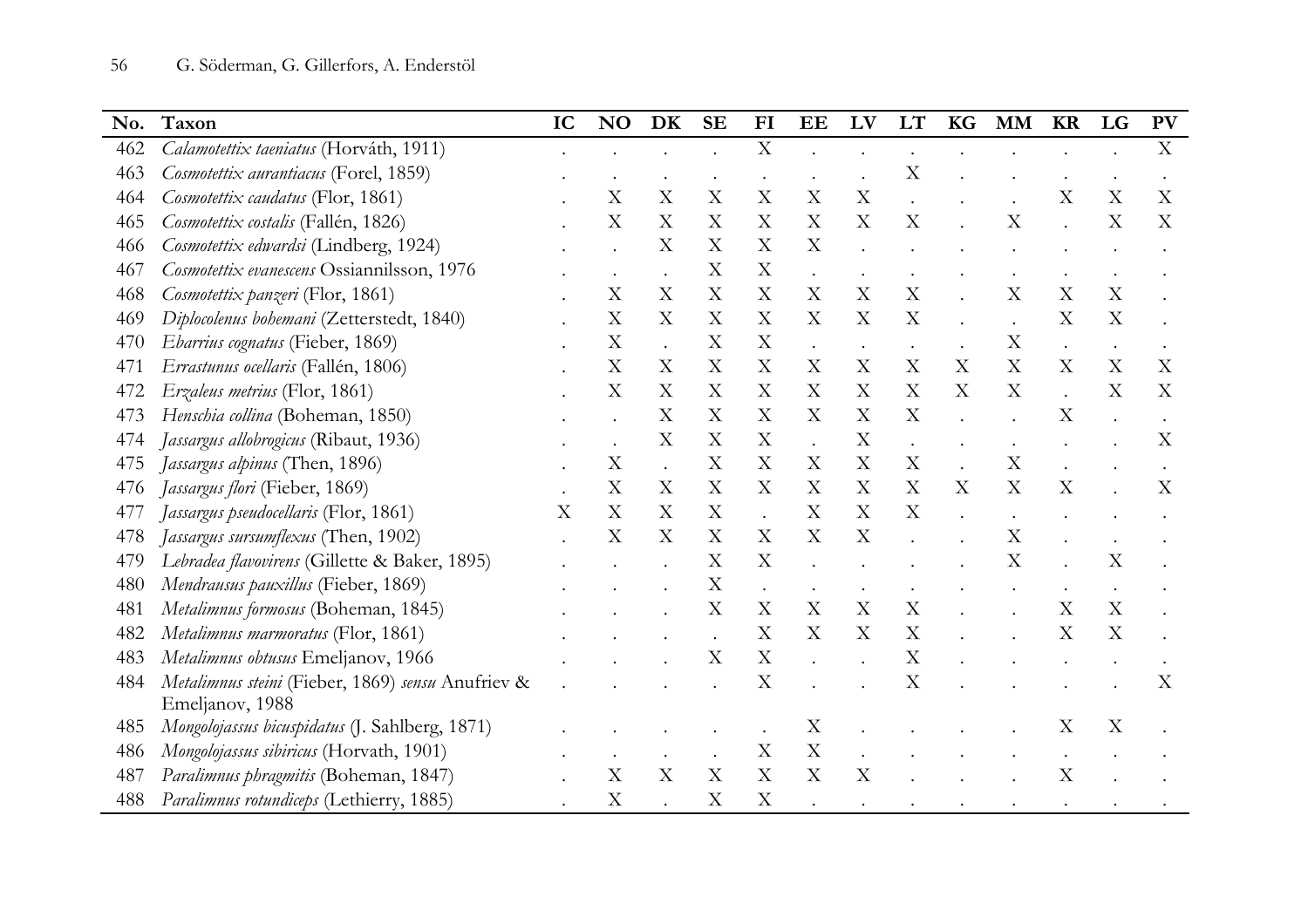| No. | Taxon                                            | IC | <b>NO</b>                 | DK                        | <b>SE</b>                 | FI                        | EE                        | LV                        | <b>LT</b>                 | KG | <b>MM</b>                 | <b>KR</b>                 | LG          | <b>PV</b> |
|-----|--------------------------------------------------|----|---------------------------|---------------------------|---------------------------|---------------------------|---------------------------|---------------------------|---------------------------|----|---------------------------|---------------------------|-------------|-----------|
| 489 | Paralimnus zachvatkini Emeljanov, 1964           |    |                           |                           |                           | X                         |                           |                           | $\mathbf X$               |    |                           |                           |             |           |
| 490 | Paramesus obtusifrons (Stål, 1853)               |    | Х                         | X                         | $\boldsymbol{\mathrm{X}}$ | $\mathbf X$               | X                         | $\boldsymbol{\mathrm{X}}$ |                           |    |                           |                           |             |           |
| 491 | Parapotes reticulatus (Horváth, 1897)            |    |                           |                           | X                         | X                         |                           |                           |                           |    |                           |                           |             |           |
| 492 | Pinumius areatus (Stål, 1858)                    |    |                           |                           |                           | X                         | $\boldsymbol{\mathrm{X}}$ | X                         | $\boldsymbol{\mathrm{X}}$ |    |                           |                           | X           |           |
| 493 | Psammotettix albomarginatus Wagner, 1941         |    | X?                        | X                         | X                         | $\boldsymbol{\mathrm{X}}$ |                           |                           |                           |    |                           |                           |             |           |
| 494 | Psammotettix alienus (Dahlbom, 1850)             |    | $\rm\overline{X}$         | X                         | X                         | X                         | X                         | X                         | X                         | X  |                           | X                         |             |           |
| 495 | Psammotettix cephalotes (Herrich-Schäffer, 1834) |    | $\rm X$                   | $\boldsymbol{\mathrm{X}}$ | X                         | X                         | X                         | X                         | X                         |    |                           | X                         |             |           |
| 496 | Psammotettix confinis (Dahlbom, 1850)            |    | X                         | X                         | X                         | X                         | X                         | X                         | X                         | X  | X                         |                           | X           | X         |
| 497 | Psammotettix dubius Ossiannilsson, 1974          |    | $\boldsymbol{\mathrm{X}}$ |                           | X                         | X                         | X                         |                           | $\boldsymbol{\mathrm{X}}$ |    |                           |                           |             |           |
| 498 | Psammotettix excisus Matsumura, 1906             |    |                           | $\boldsymbol{\mathrm{X}}$ | $\boldsymbol{\mathrm{X}}$ | $\boldsymbol{\mathrm{X}}$ | $\boldsymbol{\mathrm{X}}$ |                           | X?                        |    |                           |                           |             |           |
| 499 | Psammotettix frigidus (Boheman, 1845)            |    | Х                         |                           | $\mathbf X$               | X                         |                           |                           |                           |    | $\boldsymbol{\mathrm{X}}$ |                           |             |           |
| 500 | Psammotettix koeleriae Zachvatkin, 1948          |    |                           |                           |                           |                           |                           | X                         | X                         |    | X                         |                           |             |           |
| 501 | Psammotettix lapponicus (Ossiannilsson, 1938)    |    | X                         |                           | X                         | $\mathbf X$               |                           |                           |                           |    |                           |                           |             |           |
| 502 | Psammotettix nodosus (Ribaut, 1925)              |    | X                         | X                         | $\mathbf X$               | $\mathbf X$               |                           | X                         | $\mathbf X$               |    | X                         |                           |             |           |
| 503 | Psammotettix pallidinervis (Dahlbom, 1851)       |    | X                         |                           | X                         | X                         | X                         | X                         | $\boldsymbol{\mathrm{X}}$ | X  | X                         | $\boldsymbol{\mathrm{X}}$ |             |           |
| 504 | Psammotettix poecilus (Flor, 1861)               |    |                           |                           | X                         | $\boldsymbol{\mathrm{X}}$ | $\boldsymbol{\mathrm{X}}$ | $\boldsymbol{\mathrm{X}}$ | $\boldsymbol{\mathrm{X}}$ |    |                           | $\boldsymbol{\mathrm{X}}$ | X           |           |
| 505 | Psammotettix putoni (Then, 1898)                 |    | $\rm X$                   | X                         | X                         |                           |                           |                           |                           |    |                           |                           |             |           |
| 506 | Psammotettix sabulicola (Curtis, 1837)           |    | X                         | $\boldsymbol{\mathrm{X}}$ | X                         | X                         |                           | X                         | $\boldsymbol{\mathrm{X}}$ | X  | X                         |                           | X           |           |
| 507 | Psammotettix slovacus Dlabola, 1948              |    |                           |                           |                           | X                         | X                         | X                         |                           |    |                           |                           |             |           |
| 508 | Rosenus laciniatus (Then, 1896)                  |    | Х                         |                           | X                         | X                         |                           |                           |                           |    |                           |                           |             |           |
| 509 | Sorhoanus assimilis (Fallén, 1806)               |    |                           | X                         | $\boldsymbol{\mathrm{X}}$ | X                         | X                         | X                         | $\mathbf X$               |    |                           |                           | X           |           |
| 510 | Sorhoanus xanthoneurus (Fieber, 1869)            |    | X                         | X                         | $\boldsymbol{\mathrm{X}}$ | X                         | X                         | X                         | $\boldsymbol{\mathrm{X}}$ | X  | $\boldsymbol{\mathrm{X}}$ | $\overline{X}$            |             |           |
| 511 | Turrutus socialis (Flor, 1861)                   |    |                           | X                         | X                         | X                         | X                         | X                         | $\boldsymbol{\mathrm{X}}$ |    |                           |                           |             |           |
| 512 | Verdanus abdominalis (Fabricius, 1803)           |    | $\rm X$                   | $\boldsymbol{\mathrm{X}}$ | $\boldsymbol{\mathrm{X}}$ | $\boldsymbol{\mathrm{X}}$ | X                         | $\boldsymbol{\mathrm{X}}$ | $\boldsymbol{\mathrm{X}}$ | X  | X                         | X                         | $\mathbf X$ |           |
| 513 | Verdanus limbatellus (Zetterstedt, 1828)         |    | X                         |                           | X                         | X                         |                           |                           |                           |    | X                         |                           |             |           |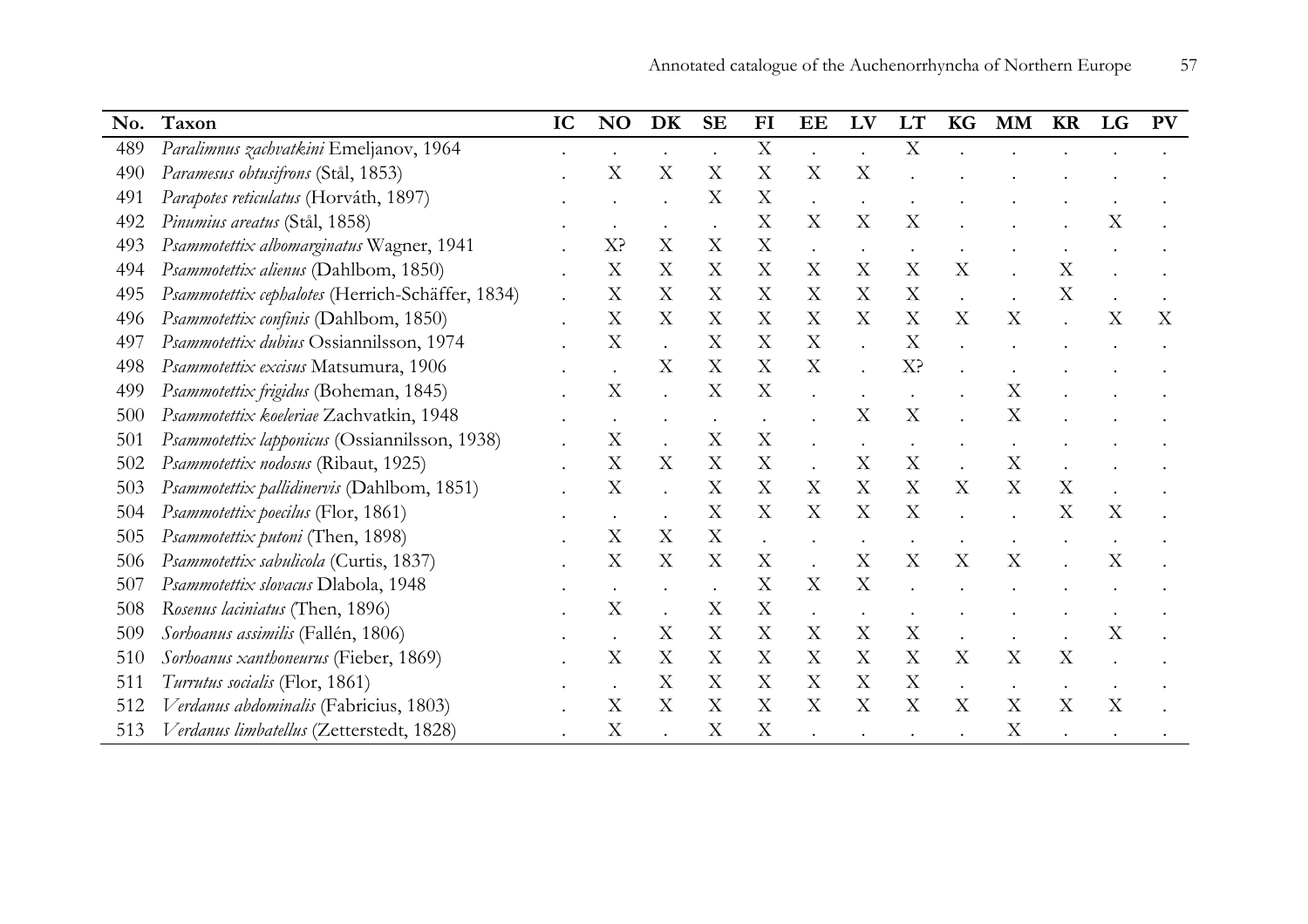### 4.2 Short comments on some species

- 6. Cixius stigmaticus is reported from Latvia by Spungis & Kalnins (2002). The Latvian record is by Vilbaste (1974) believed to be a misidentification of Gimmerthal (1846). However, this species is not uncommon east of Latvia in western Russia (Söderman, in prep.) and we therefore regard it as possible that Gimmerthal's record is acceptable.
- 9. Asiraca clavicornis is reported from Latvia. Nast (1987) considers the record unreliable, because Vilbaste (1974) regards it as being a misidentification made by Gimmerthal (1846). As this planthopper hardly can be misinterpreted for any other species, we consider it possible that Gimmerthals identification was correct. The species is quite widespread in areas close to Latvia, i.a. Byelorussia (see Borodin 2004) and the Belgorod oblast (Söderman, in prep.).
- 15. Vilbaste (1974) described Kelisia nervosa from Lithuania. This taxon has later (Holzinger et al. 2003) been regarded as a junior synonym of Kelisia confusa. The species has recently been found in Finland (Söderman 2007) and Sweden (Gillerfors 2008) and may be expanding its range.
- 23. Stenocranus major is recorded new for Norway by Endrestöl in 2007 (unpublished data).
- 24. Stenocranus minutus is recorded new to Lithuania by Söderman & Rintala in 2008 (unpublished data).
- 26. Acanthodelphax spinosa is recorded new to Estonia by Koponen in 1990 (unpublished data).
- 27. Achorotile albosignata is reported from Denmark by Nast (1987), but is not acknowledged in Ossiannilsson (1978).
- 33. Chloriona smaragdula is recorded new for Norway by Ödegaard in 2005 (unpublished data).
- 51. Eurysa lineata is recorded new to Norway by Ödegaard (unpublished data).
- 53. Ditropsis flavipes is recorded new to Finland by Söderman in 2007 (unpublished data).
- 54. Florodelphax leptosoma is recorded new to Finland by Albrecht in 2007 (unpublished data).
- 58. Toya propinqua is a widespread species in the Ethiopian and Oriental regions and the southern parts of the Holarctic. The specimen from Iceland (Remane 2005) is probably due to long-range migration with jet-streams.
- 91. Ribautodelphax vinealis has recently been described and found to be quite common in Finland (Söderman 2007). It was recently also recorded from Norway by Endrestöl (unpublished data).
- 97. Unkanodes excisa is recorded new to Norway by Ödegaard in 2007 (unpublished data).
- 101. Cixidia confinis is recorded new to Lithuania by Söderman & Dapkus in 2007 (unpublished data).
- 103. Vilbaste (1974) and Nast (1987) report the taxon Tettigometra atrata Fieber, 1872 from all Baltic countries. The taxon appears to be unclear and is regarded as a possible variety of either T. atra or T. impressifrons by Holzinger et al. (2003). As Vilbaste also reports T. atra from Estonia, it is likely that the specimens identified as atrata belong to this species.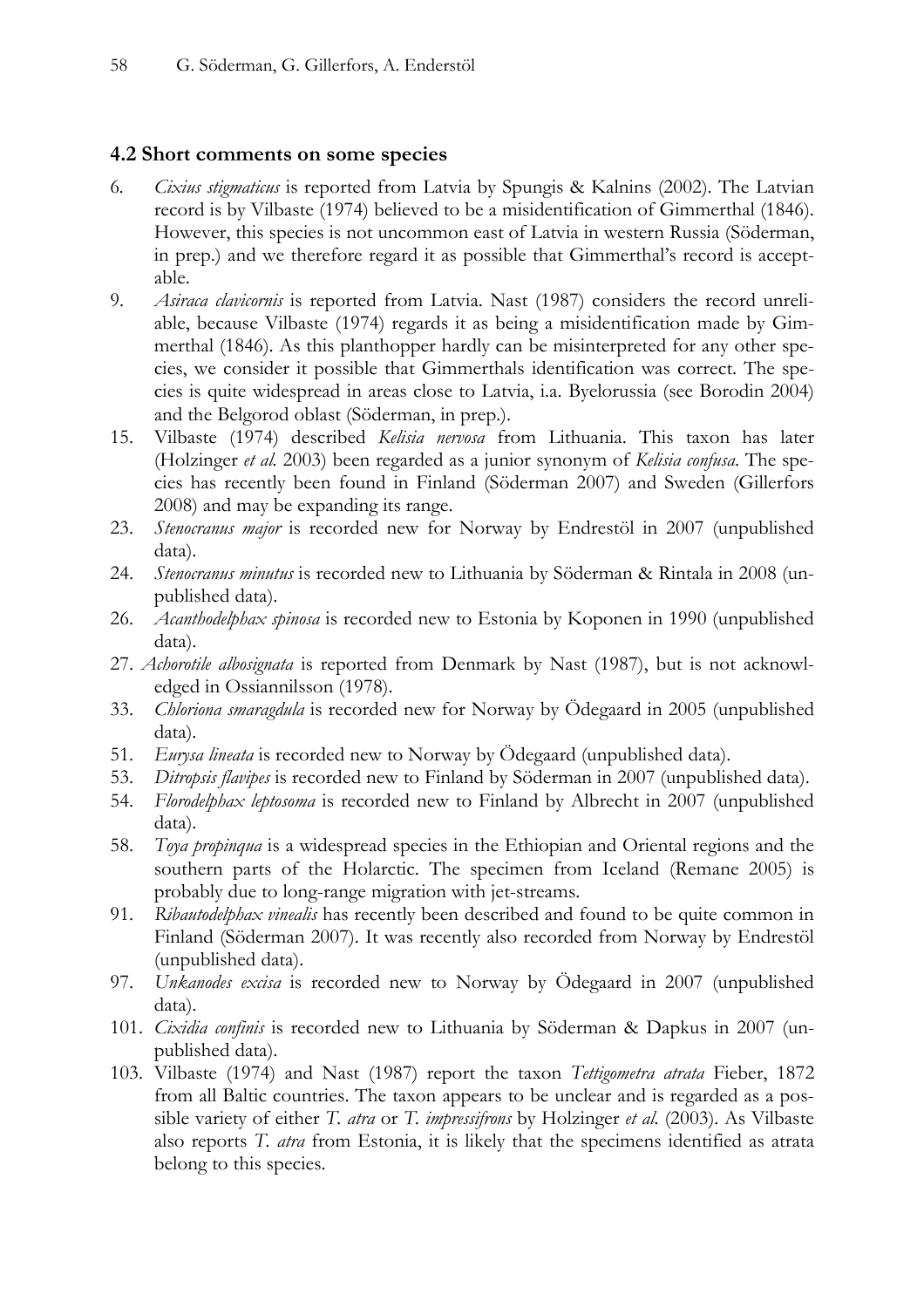- 105. The specimens of Ommatidiotus inconspicuus from southern Finland are according to Söderman (2007) regarded as long-range migrants.
- 107. Old European records of *Cicadetta montana* may according to recent investigations belong to three different species. On the basis of song hearings the Nordic populations should belong to C. montana s. str. (see Söderman 2007).
- 110. Aphrophora major is recorded new to Lithuania by Söderman & Dapkus in 2007 (unpublished data).
- 112. Aphrophora salicina is recorded new to Finland by Albrecht in 2006 (unpublished data).
- 125. Anaceratagallia estonica is recorded new to Latvia by Söderman & Spungis (2008).
- 126. *Anaceratagallia lithuanica* is recorded new to Latvia by Söderman & Spungis (2008).
- 133. Anoscopus limicola is recorded new to Norway by Endrestöl in 2008 (unpublished data).
- 136. The distinction between *Aphrodes diminuta* and *A. bicincta* has not been made in all old collections. The record for Latvia is therefore uncertain.
- 140. Planaphrodes nigrita is recorded new to Norway by Endrestöl in 2008 (unpublished data).
- 146. Graphocephala fennahi is recorded new to Sweden by Gillerfors (2008).
- 149. Batracomorphus allionii is recorded new to Estonia by Tarlap in 2007 (unpublished data).
- 150. Batracomorphus irroratus has been reported from Denmark by Nast (1972), but it is not included for this country by Ossiannilsson (1981) or Nast (1987) in their later works. Recorded new to Latvia in 2006 by Söderman & Spungis (2008).
- 152. Acericerus heydenii has been reported from Denmark by Nast (1972), but later he states the record to be dubious. It is not included by Ossiannilsson (1981) in his books on the Auchenorrhyncha of Denmark and Fennoscandia. Gillerfors (2002) reports A. vittifrons (Kirschbaum, 1868) from Sweden, but this record has proved to be a misidentification of A. heydenii (see Gillerfors 2008). Recorded new to Norway by Endrestöl in 2007 (unpublished data) and found to be common in Denmark (U.H. Nielsen, pers. comm.)
- 153. Acericerus ribauti is recorded new to Lithuania by Söderman & Rintala in 2008 (unpublished data).
- 154. Balcanocerus larvatus (Herrich-Schäffer, 1835) has been reported as Idiocerus notatus (Fabricius, 1803) from Norway by Strand (1905). This is an obvious misidentification as already stated by Holgersen (1944b). The species is still listed from Norway by Nast (1972), but it is not included by Ossiannilsson (1981) in his books on the Auchenorrhyncha of Denmark and Fennoscandia. Later, Nast (1987) reported it from Denmark, but this has not been confirmed. However, Gillerfors recorded it new to Sweden in 2008 from a Malaise-trap (unpublished data).
- 157. Idiocerus similis is recorded new to Sweden by Gillerfors (2008).
- 159. Metidiocerus crassipes is recorded new to Finland by Söderman in 2006 (unpublished data).
- 161. Populicerus albicans is recorded new to Lithuania by Söderman & Rintala in 2008 (unpublished data).
- 163. Populicerus laminatus is recorded new to Estonia by Tarlap in 2007 (unpublished data).
- 164. Populicerus nitidissimus is recorded new to Lithuania by Söderman & Rintala in 2008 (unpublished data).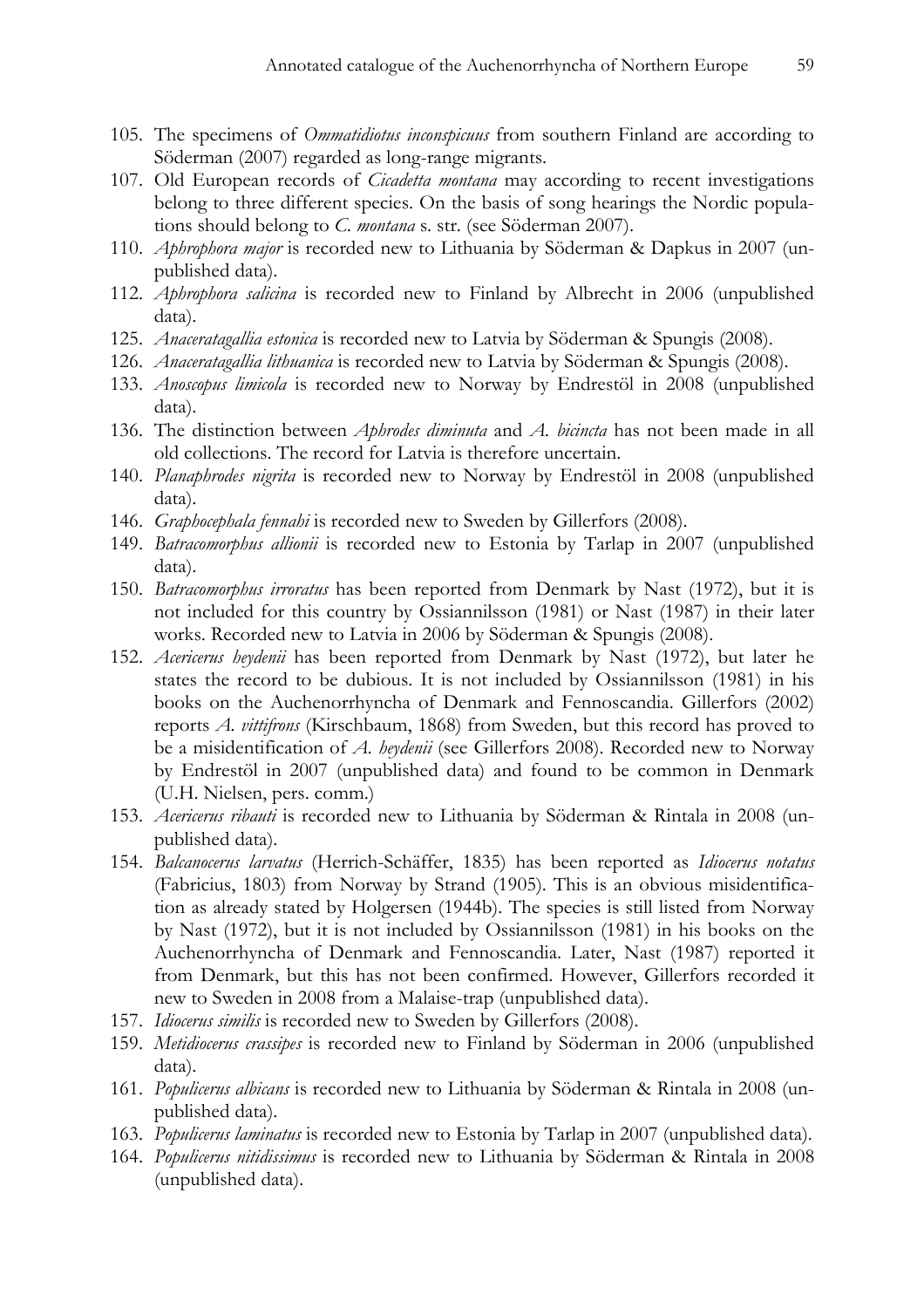- 166. Rhytidodus decimusquartus is recorded new to Kaliningrad by Söderman in 1998 (unpublished data) and Norway in 2007(Endrestöl 2008).
- 168. Stenidiocerus poecilus is recorded new to Lithuania by Söderman & Dapkus in 2007 (unpublished data).
- 169. Tremulicerus distinguendus is recorded new to Lithuania by Söderman & Rintala in 2008 (unpublished data).
- 170. Nast (1987) considers the record of Tremulicerus fulgidus from Latvia as dubious, but is still occurs in Spungis & Kalnins list (2002) based on Danka & Velce (1970). Vilbaste (1974) believes it to be a misidentification of Gimmerthal (1846). Recorded new to Norway by Endrestöl (2008).
- 172. Tremulicerus vitreus (Fabricius, 1803) sensu Ribaut 1952 has been reported from Latvia by Nast (1972), but it is not included by Vilbaste (1974) in his catalogue of Latvian Auchenorrhyncha. Vilbaste regards it to be a misidentification made by Gimmerthal (1846). Recorded new to Sweden by Gillerfors (2008).
- 173. Viridicerus ustulatus is recorded new to Sweden by Gillerfors (2008) and new to Lithuania by Söderman & Rintala in 2008 (unpublished data).
- 175. Hephathus nanus is in all older works (Linnavuori 1969, Nast 1972, 1987, Vilbaste 1974, Ossiannilsson 1981) reported from Northern Europe. Söderman (2007) states that at least the Finnish specimens belong to H. achilleae, which is an eastern species and not to H. nanus occurring in Central Europe.
- 177. Macropsis albae is reported by Nast (1987) under the name M. ocellata. Recorded new to Finland by Albrecht in 2007 (unpublished data).
- 179. Macropsis flavida is recorded new to Finland and Europe by Söderman in 2007 (unpublished data).
- 182. Macropsis glandacea is reported from Lithuania by Vilbaste (1974) under the name M. mendax, which is regarded as a junior synonym of M. glandacea. The record from Norway (Nast 1987) appears to be very dubious (Schulz 1976).
- 184. Macropsis gravesteini is recorded new to Finland by Söderman in 2008 (unpublished data).
- 186. Macropsis infuscata is recorded new to Norway by Ödegaard in 2003 (unpublished data).
- 191. Macropsis vicina is recorded new to Lithuania by Söderman & Rintala in 2008 (unpublished data).
- 194. Oncopsis appendiculata is recorded new to Norway by Endrestöl in 2007 (unpublished data).
- 195. Oncopsis avellanae might have a larger distribution, since it has only recently been acknowledged to occur in Northern Europe (Söderman 2007).
- 204. Alebra neglecta is recorded new to Sweden by Gillerfors in 2008 (unpublished data).
- 207. Dikraneura variata is recorded new to Sweden by Gillerfors in 2008 (unpublished data).
- 208. Liguropia juniperi is recorded new to Sweden by Gillerfors in 2008 (unpublished data).
- 213. Forcipata palustris has by checking Holgersens series proved to be a good species. It is so far endemic to Norway.
- 214. Igutettix oculatus is recorded new to Estonia by Mannerkoski in 2006 (unpublished data).
- 220. Austroasca vittata is reported by Vilbaste (1974) from Lithuania, but from Latvia by Nast (1987).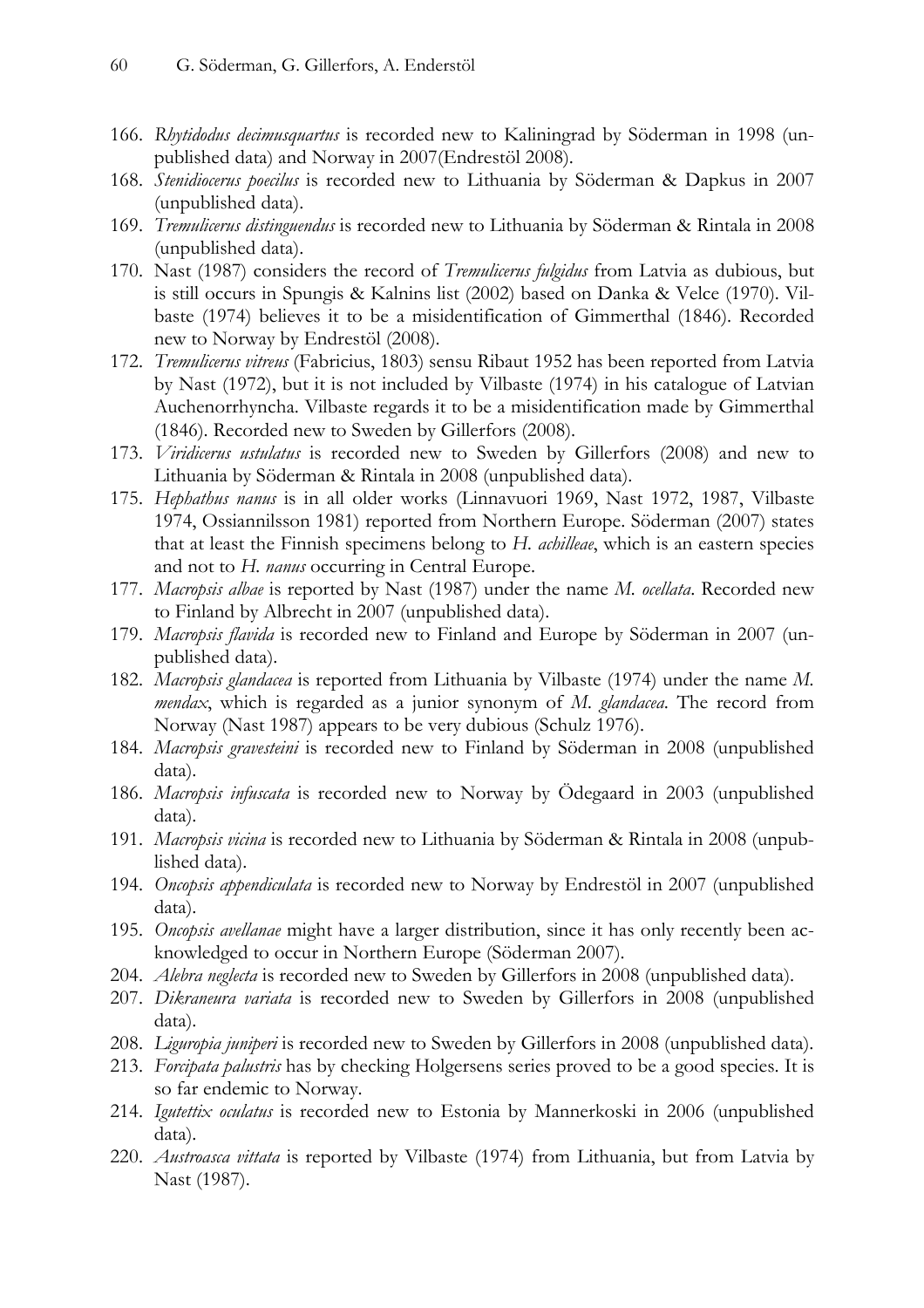- 224. Empoasca affinis is recorded new to Lithuania by Söderman & Dapkus in 2007 (unpublished data).
- 228. Empoasca ossiannilssoni is recorded new to Norway by Endrestöl in 2007 (Endrestöl 2008).
- 232. Vilbaste (1974) reports Kybos oshanini Zachvatkin, 1953 from Latvia and Lithuania. The species is difficult to discern from Kybos abstrusus and the specimens seen by Vilbaste are possibly misidentifications. K. abstrusus is recorded as a new species to Norway by Endrestöl (2008) and to Lithuania by Söderman & Rintala (unpublished data).
- 234. Kybos limpidus is recorded new to Sweden by Gillerfors in 2008 (unpublished data).
- 236. Vilbaste (1974) reports Kybos verbae Zachvatkin, 1953 from Latvia. The taxon is a junior synonym of K. *mucronatus*. Recorded new to Kaliningrad by Söderman & Shapoval in 2007 (unpublished data).
- 237. Kybos populi is recorded new to Lithuania by Söderman & Rintala in 2008 (unpublished data).
- 238. Kybos rufescens is recorded new to Finland by Albrecht in 2008 (unpublished data).
- 250. Zygina angusta is recorded new to Lithuania by Söderman & Rintala in 2008 (unpublished data).
- 253. Zygina nigritarsis has been confused with Z. flammigera in the Nordic countries. It is probably much more widespread.
- 259. Zygina schneideri is recorded new to Finland by Söderman in 2007 (unpublished data).
- 260. Zygina suavis is here regarded as the taxon living on Rhamnus frangula (ie. sensu Ossiannilsson).
- 268. Edwardsiana ampliata is recorded new to Lithuania by Söderman & Rintala in 2008 (unpublished data)
- 270. Edwardsiana bergmani is recorded new to Lithuania by Söderman & Dapkus in 2007 (unpublished data).
- 275. Edwardsiana frustrator is recorded new to Lithuania by Söderman & Rintala in 2008 (unpublished data).
- 279. The specific identity of *Edwardsiana kemneri* can be questioned. Specimens reported belonging to this taxon may be parasitized specimens of E. tersa (see Nickel 2003).
- 281. Edwardsiana lethierryi is recorded new to Lithuania by Söderman & Rintala in 2008 (unpublished data).
- 285. Edwardsiana plurispinosa is recorded new to Norway (Endrestöl, unpublished data) and Lithuania by Söderman & Rintala (unpublished data)
- 286. Vilbaste (1974) reports Edwardsiana barbata from Latvia, which is regarded a form of E. prunicola.
- 292. Edwardsiana staminata has by some authors been synonymised with E. avellanae on the same basis as kemneri/avellanae.
- 295. Since the synonymisation of Edwardsiana hippocastani with E. lethierryi (see Wilson & Claridge 1999) previous records of E. hippocastani have become unclear as there are two species E. ulmiphagus and E. plurispinosa that has been mixed before. Revisions of material from Norway, Denmark and Sweden reveal that both species occur in these countries. The Lithuanian record remains unclear as Vilbaste (1974) reports it to have been captured from *Salix*, not being the host plant of either of the species in question.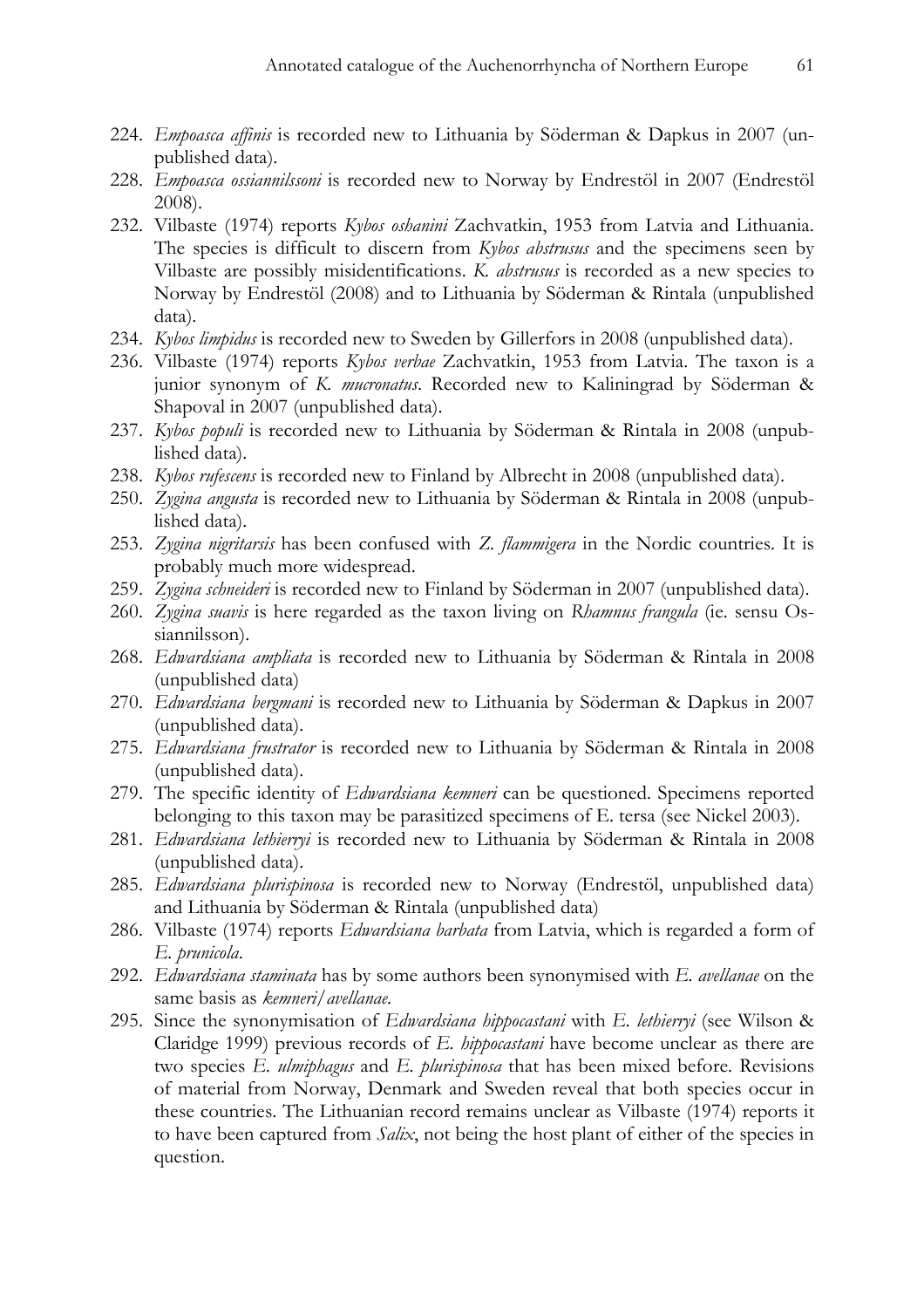- 297. Eupteryx adspersa is reported from Denmark by Nast (1987) but not by Ossiannilsson (1983).
- 300. Eupteryx aurata is recorded new to Finland by Söderman in 2008 (unpublished data).
- 304. Eupteryx decemnotata is recorded new to Denmark by U.H. Nielsen on the web in 2007 and new to Finland in 2008 by Söderman (unpublished data) and Sweden in 2008 by Gillerfors (unpublished data).
- 305. Eupteryx florida is recorded new to Denmark by U.H. Nielsen on the web in 2007. The species was recorded new to Kaliningrad in 2007 by Söderman & Shapoval (unpublished data).
- 306. Nast (1972) reported the taxon Eupteryx ornata (Lethierry, 1874) from Denmark and Latvia. This is a junior synonym of *Eupteryx heydenii*. In his catalogue of 1987 he has omitted the species from N-Europe because Vilbaste (1974) regards the Latvian find to be much too far north.
- 309. Eupteryx signatipennis is recorded new to Lithuania by Söderman & Rintala in 2008 (unpublished data).
- 317. Eurhadina loewii has been reported from Estonia (Vilbaste 1974) and Denmark and Sweden (Ossiannilsson 1982) under the name E. untica Dlabola, 1969.
- 324. Linnavuoriana intercedens is regarded a separate species (Lauterer & Novotný 1991, Söderman 2007) from L. decempunctata.
- 328. Ribautiana tenerrima is recorded new to Lithuania by Söderman & Rintala in 2008 (unpublished data).
- 333. Zyginella pulchra is recorded new to Denmark by U.H. Nielsen on the web in 2007. Recorded new to Sweden by Gillerfors in 2008 (unpublished data)
- 335. Utecha trivia (Germar, 1821) is reported (as a member of the genus Ulopa) by Nast (1972, 1987) from Denmark, but the species is not mentioned by Ossiannilsson from this country again (1981). The species was recorded new to Lithuania in 2008 by Söderman & Rintala (unpublished data).
- 337. Allygus communis is recorded new to Lithuania by Söderman & Dapkus in 2007 (unpublished data).
- 338. Allygus maculatus is reported by Nast (1987) from Finland. This is an obvious misprint.
- 340. Allygus modestus is recorded new to Lithuania by Söderman & Dapkus in 2007 (unpublished data).
- 346. Cicadula frontalis is recorded new to Lithuania by Söderman & Dapkus in 2007 (unpublished data).
- 350. Cicadula ornata is recorded new to Norway by Endrestöl in 2006 (unpublished data).
- 365. Euscelis plebejus (Fallén, 1806) is reported from Latvia by Nast (1972). According to Vilbaste (1973) Flor misidentified the Latvian specimen and it should according to him be E. distinguendus.
- 370. The record of H. signifer from Northern Europe is somewhat questionable since the revelation of its biology (see Nickel 2003). We have not been able to check the specimen in question.
- 371. Nast (1987) regards the record of Hardya tenuis from Latvia as dubious, as Vilbaste (1974) regards it a misidentification made by Gimmerthal (1846).
- 386. Ophiola identica is probably identical with Limotettix plutonius recorded from Latvia and Lithuania by Vilbaste (1974) (see Söderman 2007)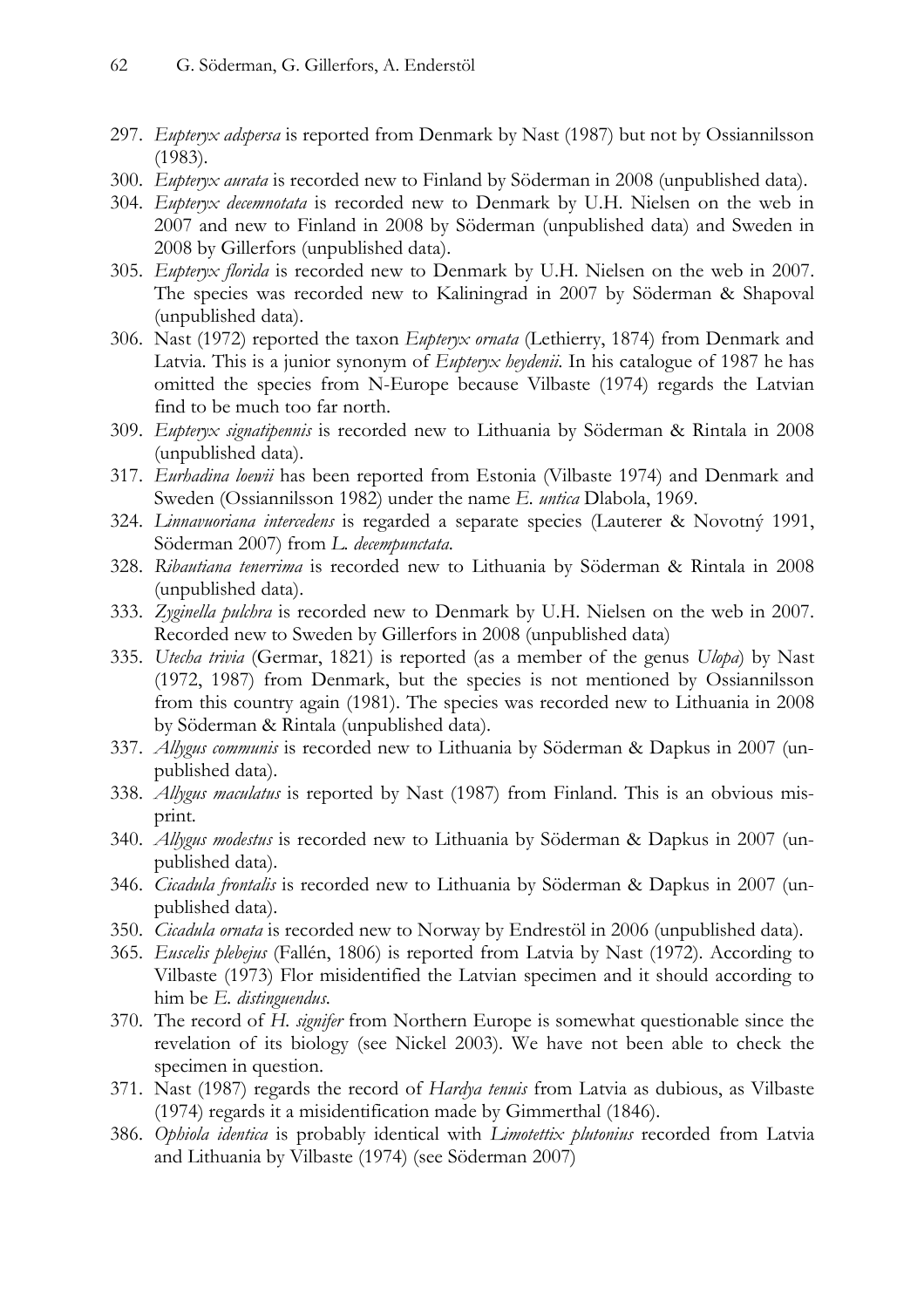- 387. Ophiola orichalcea is by Söderman (2007) regarded distinct from O. cornicula. The taxa have not been separated in the Baltic countries yet.
- 393. Perotettix orientalis is reported from Norway by Nast (1987) based on the record of Holgersen (1985).
- 395. Platymetopius guttatus is recorded new to Lithuania by Söderman & Rintala in 2008 (unpublished data).
- 400. Rhopalopyx vitripennis is reported as a dubious record from Norway by Nast (1987). It is not reported by Ossiannilsson (1983) from this country.
- 414. Vilbaste (1974) reported the first Endria nebulosa records from Estonia under the name Amphicephalus nebulosa.
- 417. Doratura exilis is recorded new to Finland by Söderman in 2007 (unpublished data).
- 418. Doratura littoralis is recorded new to Latvia in 2006 by Söderman & Spungis (2008). The specific status of this taxon may be questioned as there are very few reliable characters for identification.
- 421. Fieberiella macchiae is reported from Latvia by Nast (1972). This species was originally described from Israel by Linnavuori (1962). Later Nast (1987) omits it from the European list because Vilbaste (1974) doubts findings of Fieberiella this far north. G. Söderman has collected specimens of Fieberiella from Carnikava in Latvia which correspond to F. septentrionalis and it is obvious that earlier records from the same region belong to this species. Recorded new to Sweden by Gillerfors in 2007 (2008) and to Lithuania in 2008 by Söderman & Rintala (unpublished data).
- 423. Balclutha arhenana is recorded new to Lithuania by Söderman & Dapkus in 2007 (unpublished data).
- 438. Macrosteles nubilus is recorded new to Lithuania by Söderman & Dapkus in 2007 (unpublished data).
- 443. Macrosteles pygmaeus was described from Lithuania by Vilbaste (1974). Based on the description its taxonomic status is critical and the specimen is question may be a parasitized form of M. sexnotatus. It seems to the authors that an endemic species from Lithuania is not very probable. M. sexnotatus is reported from Iceland by Nast (1987), but is not known to occur there according to Erling Olafsson from the Icelandic Museum of Natural History.
- 448. Anufriev (2000a, 2000b) reports Sonronius anderi from the Kola Peninsula. The findings appear to be far apart from other known sites (locus typicus in southern Sweden and two sites in southern Finland) of the species. We have not been able to confirm Anufriev's identification.
- 451. Söderman (2007) regards the specimens of *Circulifer haematoceps* from Finland to be long-range migrants.
- 452. Neoaliturus guttulatus is regarded to be a form of N. fenestratus (see Nickel 2003).
- 456. Arocephalus languidus is reported from the Petsamo area in Murmansk (Lindberg 1932). This record, far from any other in Europe, must be considered dubious.
- 461. Boreotettix bidentatus is recorded new to Norway by Endrestöl in 2007 (unpublished data).
- 472. Erzaleus metrius is recorded new to Lithuania by Söderman & Dapkus in 2007 (unpublished data).
- 475. *Jassargus alpinus* has been a much confusing taxon in the Baltic countries. The nominal form lives in the Alps and its subspecies *neglectus* in the Northern Boreal Region of Fennoscandia. J. neglectus has been reported from all Baltic countries by Vilbaste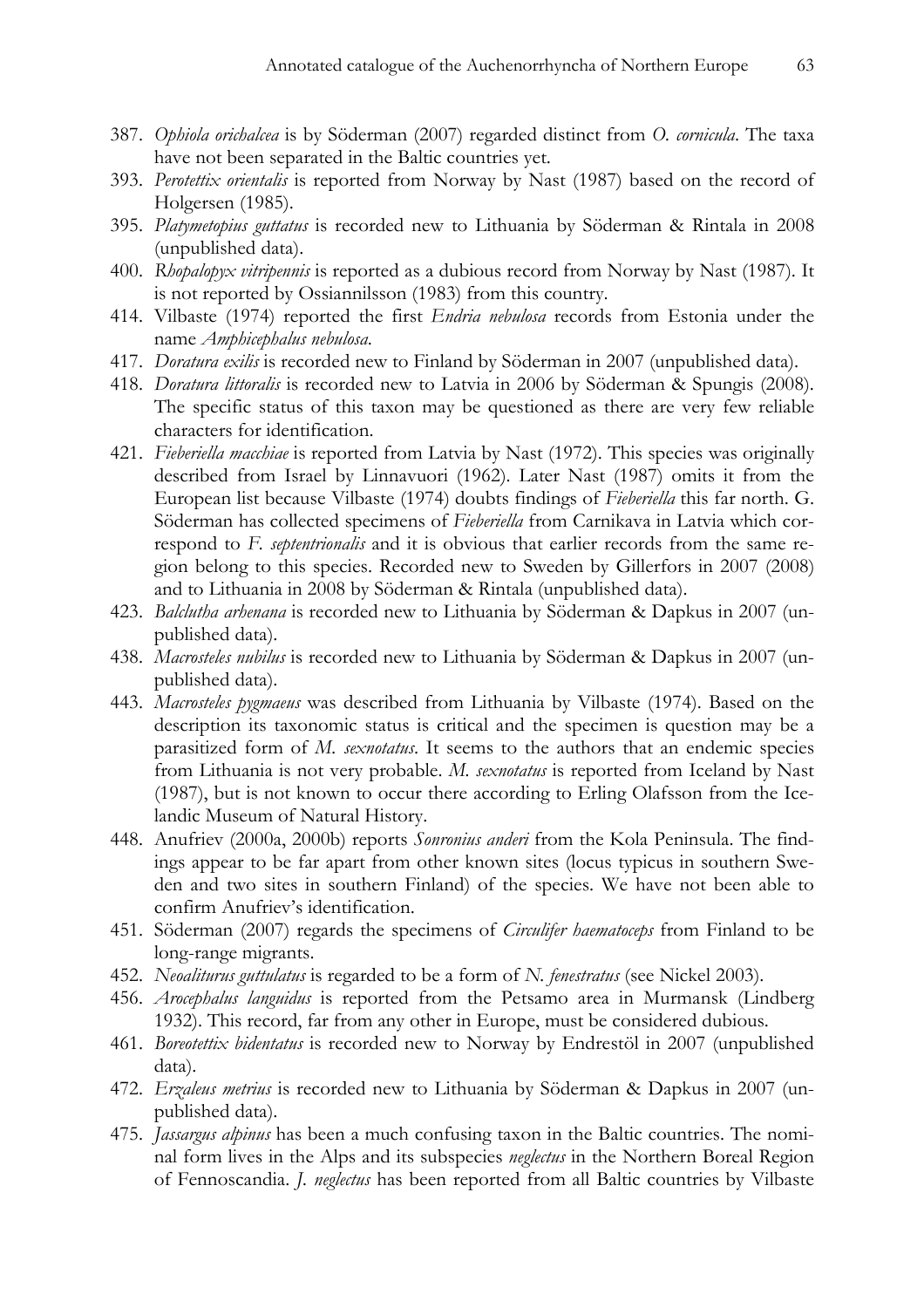(1974), all these records are accepted by Ossiannilsson (1983) but neglected by Nast (1987). As the species is known to have several subspecies, the isolated area in the Baltic countries may belong to a separate susbspecies "*baltica*".

- 477. Jassargus distinguendus is reported from many areas by Vilbaste (1974), Ossiannilsson (1983) and Nast (1987). In all these cases J. distinguendus corresponds to J. pseudocellaris.
- 483. Metalimnus obtusus has recently been identified from Finland and western Russia (Söderman 2007). Recorded from Sweden by Gillerfors already in 2004 but only recently identified (unpublished). Also recorded in light-trap material from Lithuania in 2007 (Söderman & Dapkus, unpublished). It is close to M. formosus and the material of the latter has not been revised elsewhere in the eastern parts of Northern Europe.
- 484. Metalimnus steini is recorded new to Lithuania by Söderman & Dapkus in 2007 (unpublished data).
- 486. Mongolojassus sibiricus is reported from Estonia by Nast (1972) and Vilbaste (1974). Later Nast (1987) reports both M. sibiricus and M. bicuspidatus from Estonia. The Finnish records concerning M. bicuspidatus (see Albrecht et al. 2003) have in a recent revision turned out to belong to this species.
- 489. Paralimnus zachvatkini has recently been recorded from Finland (Albrecht et al. 2006). It is close to P. *phragmitis* and the material of the latter has not been studied intensively elsewhere in Northern Europe. Recorded new to Lithuania in 2007 (Söderman & Dapkus, unpublished data).
- 490. Paramesus in North Europe may consist of two species. P. major may occur in the eastern part of the region. So far only specimens from the Baltic coast have been checked and they all belong to P. obtusifrons, but extensive inland material from Russia has not been checked yet.
- 493. Psammotettix albomarginatus is reported from Norway as an "unreliable record" by Nast (1987) based on Schulz (1976).
- 497. Psammotettix dubius is in earlier works mentioned as P. exilis. However, Söderman (2007) showed that the name *exilis* has caused much confusion and therefore all records referring to P. exilis are in need of revision.
- 498. Psammotettix excisus is reported from Latvia by Nast (1987). Due to the confusion with P. dubius, the Latvian record is dubious.
- 499. Psammotettix frigidus is reported from Latvia by Spungis & Kalnins (2002) based on the list of Velce & Danka (1970). Vilbaste (1974) regards it as a misidentification of P. pallidinervis.
- 507. Psammotettix slovacus is identified from Estonia and Latvia (Vilbaste 1974, Nast 1987, Spungis & Kalnins 2002) as P. makarovi Moravskaja, 1952. According to Söderman (2007) this is a junior synonym of P. slovacus.

## 4.3 Dubious species records omitted from the catalogue

- 1. Cixius simplex (Herrich-Schäffer, 1835) has been reported from Denmark by Nast (1972), but it is not included in Ossiannilsson (1981) or Nast (1987).
- 2. Tettigometra virescens (Panzer, 1799) is reported to occur in Latvia by Nast (1972), but is not included in his later list (1987). Vilbaste (1974) believes it to be a misidentification by Gimmerthal (1846). The identification of this species is not easy and the specimen in question might be a misidentified T. atra.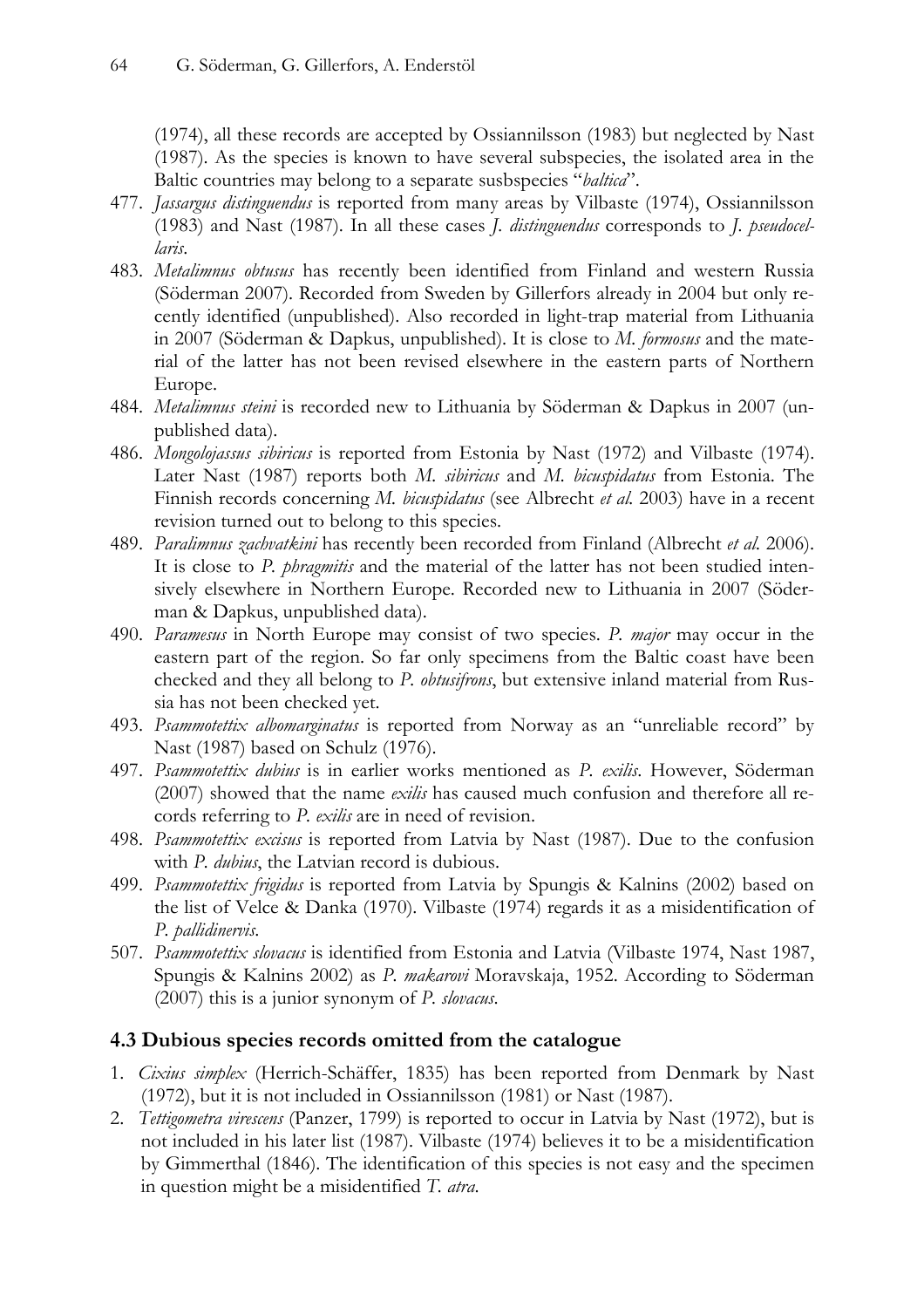- 3. Cercopis vulnerata Rossi, 1807 has been reported from Norway by Nast (1972), but it is not included in later works (Ossiannilsson 1981, Nast 1987).
- 4. Idiocerus aaliensis Strand, 1913 has been reported from Norway by Nast (1972), but it is not included by Ossiannilsson (1981) in his books on the Auchenorrhyncha of Denmark and Fennoscandia. It is regarded a taxonomically unclear species. The type specimen may be lost because it has not been found in Oslo, Riga nor Berlin, where Strand's collection is supposed to be. Based on the given description the type is a female, which Ossiannilsson regarded as a possible form of Metidiocerus elegans. Holgersen (1944b) concurs with this and considers I. *aaliensis* a *nomen confusum*.
- 5. Idiocerus varius (Fabricius, 1794) is reported from Latvia by Velce & Danka (1970). It is regarded as distinct from I. stigmaticalis by Emeljanov (1964), but Vilbaste (1974) regards it to be a junior synonym. Ribaut (1952) mentions I. varius as a synonym to I. similis.
- 6. Metidiocerus impressifrons (Kirschbaum, 1868) has been reported from Denmark by Nast (1972), but it is not included in later works by Ossiannilsson (1981) or Nast (1987).
- 7. Penthimia nigra (Goeze, 1778) has been reported from Latvia by Nast (1972), but it is not included by Vilbaste (1974) in his catalogue of Latvian and Lithuanian Auchenorrhyncha. Vilbaste regards it to be a misidentification made by Gimmerthal (1846).
- 8. Kybos austriacus W. Wagner, 1949 is reported from Latvia by Spungis & Kalnins (2002), but is evidently a misidentification.
- 9. Allygidius atomarius (Fabricius, 1794) is reported from Denmark by Nast (1972), but is not reported in his later work (1987). The record from Latvia by Flor (1861) is an incorrect naming of A. commutatus according to Vilbaste (1973).
- 10. Platymetopius henribauti is a critical taxon (see Nickel 2003, Söderman 2007). The aedagus depicted by Ossiannilsson (1983) corresponds to this species, but it is uncertain if the specimen drawn by him has been collected in Sweden.
- 11. Cicadula aurantipes (Edwards, 1894) is reported from Denmark by Nast (1972). After Ossiannilsson's work (1983) he regards the Danish record unreliable. The taxon itself is quite critical (see Söderman 2007).
- 12. Jassargus obtusivalvis (Kirschbaum, 1868) is reported from Denmark by Nast (1972), but he later (1987), after Ossiannilssons work (1983) omits the species from this country.
- 13. Jassargus repletus (Fieber, 1869) is reported from Latvia and the Kaliningrad region by Nast (1972, 1987) and Vilbaste (1974). The species is mostly confined to alpine regions in Europe. The records from the eastern parts of the Baltics are proably due to misidentifications.
- 14. Psammotettix helvolus (Kirschbaum, 1868) is reported from Denmark by Nast (1972), but he later (1987), after Ossiannilssons work (1983) omits the species from this country.
- 15. Psammotettix ornaticeps (Horvath, 1897) is reported from Latvia by Spungis & Kalnins (2002) based on the list of Velce & Danka (1970). Vilbaste (1974) states this is a misidentification of P. poecilus.
- 16. Deltocephalus ignoscus Fieber, 1869 is described from Latvia. The status of this taxon is very unclear.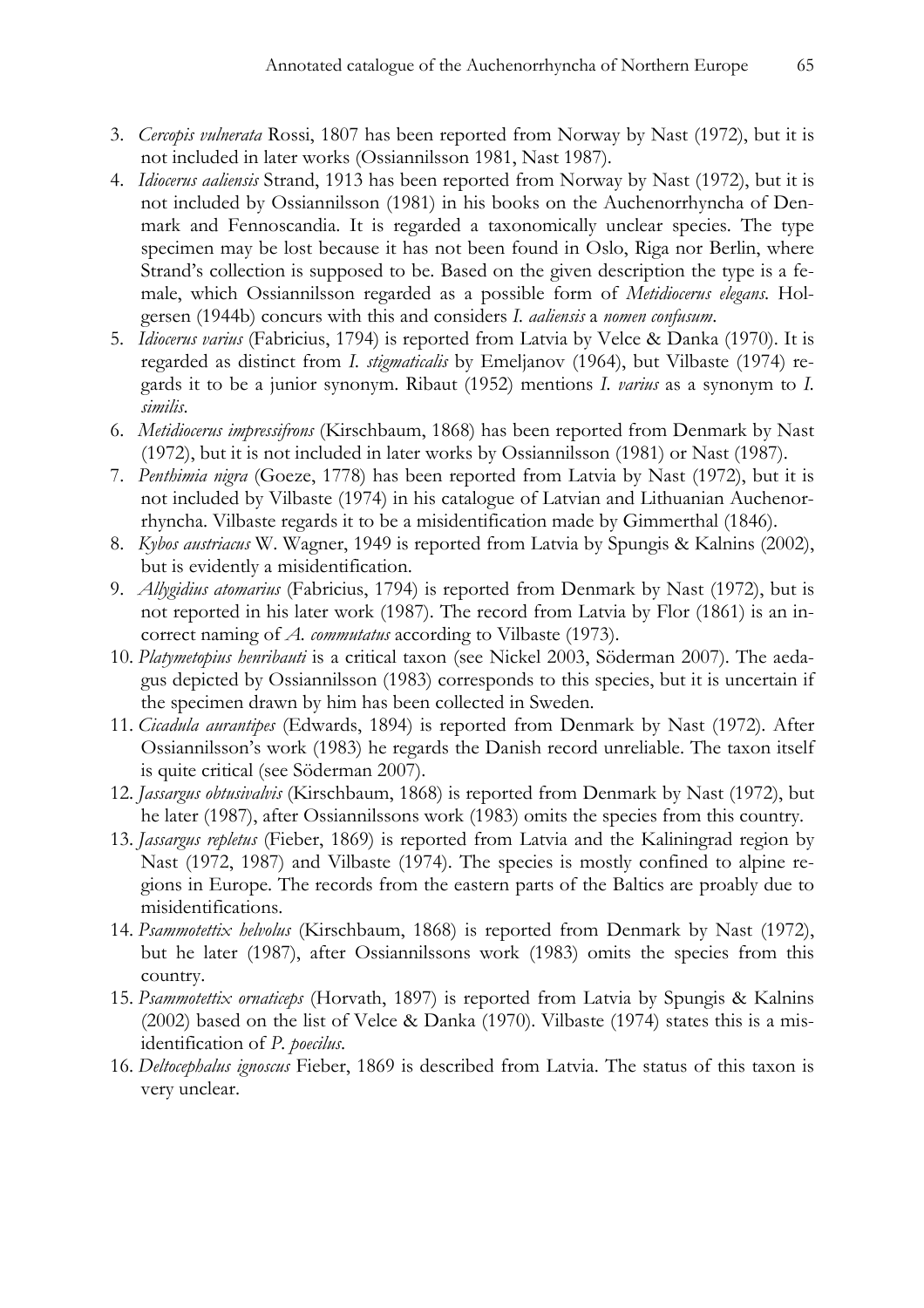#### 5. Discussion

The total number of recorded species in Northern Europe is now 513, which is low if compared to e.g. Germany, holding more than 600 species alone (Nickel & Remane 2002). The number of species decreases with latitude and isolation from cores of Pleistocene glacial refugia (e.g. Iceland). The number of species in Northern Europe is, however, increasing at a fast pace. Thirty-one new species for the region has been recorded in the 21st century and for some countries the proportion of new species increases 10-20 percent of the fauna.

There are at least 3 major expansion routes for leafhoppers to Northern Europe. One goes from Northwestern Germany over the Danish islands to the eastern coast of Kattegatt (e.g. Graphocephala fennahi, Acericerus heydenii, A. ribauti, Tremulicerus fulgidus, Eupteryx decemnotata, E. florida, Zyginella pulchra, Acanthodelphax spinosa, Eurybregma nigrolineata), another from western Russia over Pskov and the Leningrad region to southeastern Finland (e.g. Xanthodelphax xantha, Calamotettix taeniatus, Psammotettix slovacus, Mongolojassus sibiricus, Balclutha arhenana, Igutettix oculatus). A third one goes over the Baltic countries reaching the Baltic isles (Gotland, Alandia) and the southwestern Finnish coast (e.g. Kelisia confusa, Acanthodelphax spinosa, Acericerus heydenii, Fieberiella septentrionalis, Idiocerus similis, Tremulicerus distinguendus, Viridicerus ustulatus). This route might consist of two different routes, one over Lithuania and Latvia reaching Gotland, and one over Estonia reaching Finland, but the present knowledge of the fauna of the Baltic countries does not allow us to draw any concise conclusion of this, yet.

About one third of the expanding species lives on ornamental bushes and trees not indigenous to Northern Europe. Nevertheless, none of these species can be considered imported to the region. They have adapted to live in anthropogenous habitats and some are showing trends of host plant change to wild species, e.g. Igutettix oculatus from Syringa to Fraxinus and Tremulicerus distinguendus from Populus alba to P. tremula.

#### Acknowledgements

We wish to thank the following persons for giving us the opportunity to analyse freshly collected leafhopper material: Nils Ryrholm (Gävle Highschool), Peeter Tarlap (Tallinn), Voldemars Spungis (University of Riga), Dalius Dapkus (Vilnius Pedagogic University) Anatolyi P. Shapoval (St. Petersburg University), Natalia Goltsova (St. Petersburg University), Natalia Kutenkova (Kiwach Nature Reserve in Petroskoi) and Teemu Rintala (Jyväskylä).

The following colleagues kindly provided us with new records and help to study museal specimens: U.H. Nielsen (Copenhagen), Frode Ödegaard (Norwegian Institute for Nature in Trondheim), Lars Ove Hansen (Natural History Museum in Oslo), Anders Albrecht (Central Museum of Natural History in Helsinki), Vladimir Gnedzilov (St. Petersburg University) and Dimitry A. Dimitriev (Zoological Institute in St. Petersburg).

#### 6. References

Anufriev, G.A. 2000a. Some results of the entomofauna research in the proposed national park "Khibini" area – Biodiversity and dynamics of ecosystems in North Eurasia. Proceedings of symposium V 3, part 1. Novosibirsk, Russia, August 21-26. 2000, pp. 16-18.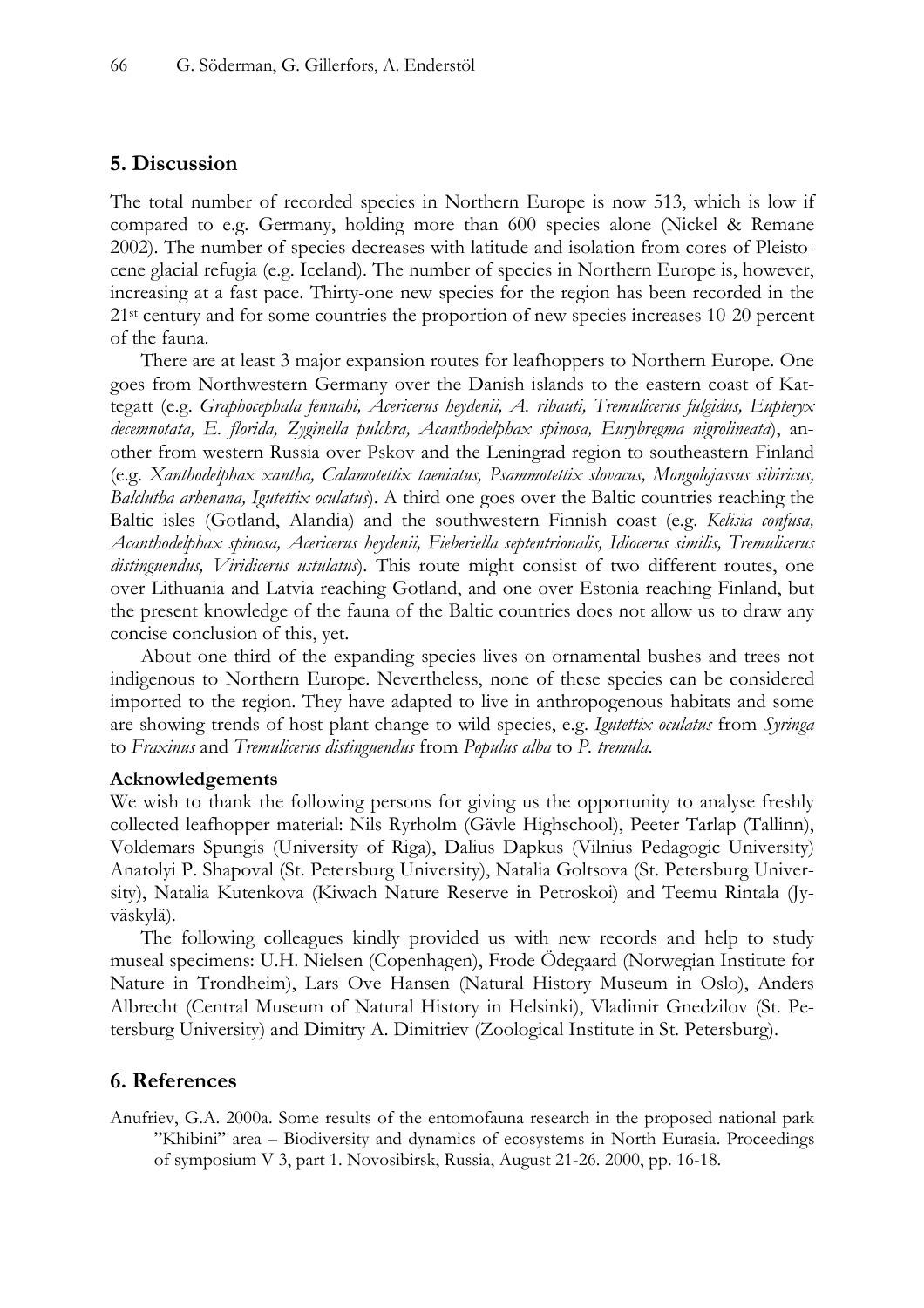- Anufriev, G.A. 2000b. On the fauna of Cicadinea (Homoptera) of the proposed national park "Khibini". – Chteniya pamyati V.V. Stanshiskogo, part 3: 24-26. Smolensk (in Russian).
- Borodin, O. 2004. A checklist of the Auchenorrhyncha of Belarus (Hemiptera, Fulgoromorpha et Cicadomorpha) – Beiträge zur Zikadenkunde 7: 29-47.
- Dimitriev, D.A. 2002. Cicadina (Hemiptera:Auchenorrhyncha) of the Kola Peninsula basing mainly on the material collected in the Lapland Biosphere Nature Reserve – Denisia (N.F) 4: 339-348.
- Emeljanov, A.F. 1964. Suborder Cicadinea (Auchenorrhyncha) Keys to the Insects of the European U.S.S.R. 1: 337-437.
- Emeljanov, A.F. 1966. New Palaearctic and certain Nearctic cicads (Homoptera, Auchenorrhyncha) – Entomologicheskoe Obozrenie 4: 95-133 (in Russian).
- Endrestöl, A. 2008. Hoppers on Black Poplars The Auchenorrhyncha fauna on Populus nigra in Norway – Norwegian Journal of Entomology 55: 137-148.
- Flor, G. 1861. Die Rhynchoten Livlands in systematischer Ordnung beschrieben. Zweiter Theil. – Archiv für Naturkunde Liv-, Est- u. Kurlands 4: 1-567.
- Gillerfors, G. 2002. Nya landskapsfynd av stritar i Sverige Entomologisk Tidsskrift 123(3): 109- 116.
- Gillerfors, G. 2003. Andra bidraget till stritarnas förekomst i Sverige. Två nya arter för landet samt nya landskapsfynd – Entomologisk Tidsskrift 124(4): 219-224.
- Gillerfors, G. 2005. Tredje bidraget till stritarnas förekomst i Sverige: Fem nya arter för landet samt nya landskapsfynd – Entomologisk Tidskrift 126(3): 149-158.
- Gillerfors, G. 2008. Fjärde bidraget till stritarnas förekomst i Sverige: Sex nya arter för landet, nya landskapsfynd samt fynd av mera ovanliga arter – Entomologisk Tidskrift 129: 69-74.
- Gimmerthal, B.A. 1846. Zur Fauna der Ostseeprovinsen. Die Zikaden oder Zirpen Bl. Naturf. Ver. Riga 2: 26-27.
- Gnedzilov, V.M. 2000. On the Palaearctic species of the genus Forcipata DeLong & Caldwell (Homoptera: Cicadellidae, Typhlocybinae) – Zoosystematica Rossica 8(2): 283-286.
- Hansen, L.O. 2000. Euides speciosa (Boheman, 1845)(Homoptera, Delphacidae) in Norway. Norwegian Journal of Entomology 47: 148.
- Hansen, S.O. & Borgersen, B. 1991. Calitys scabra (Thunberg, 1784) (Col.,Trogositidae) gjenfundet i Norge, ny art for Vestfold. Fauna Ser. B: 38-40.
- Holgersen, H. 1944a. Norske sikader I Nytt Mag. Naturvid. 84: 205-218.
- Holgersen, H. 1944b. Norske sikader (Homoptera cicadina) II Bergens Mus. Årb. 9: 1-37.
- Holgersen, H. 1945. Norske sikader (Homoptera cicadina) III. De norske arter av slekten Thamnotettix Zett.1839 – Norsk ent. tidsskr. 7: 107-114.
- Holgersen, H. 1946. Om en del norske fulgorider (Norske sikader, Homoptera Cicadina, IV) Norsk ent. tidsskr. 7: 149-155.
- Holgersen, H. 1954. Norwegian leafhoppers of the genera Macrosteles, Erotettix and Balclutha (Hom. Cicadina) – Norsk ent. tidsskr. 9: 18-25.
- Holgersen, H. 1985. Records of Norwegian Homoptera Auchenorrhyncha Sterna 17: 187-194.
- Holgersen, H. 1992. Et sikadefund i Sirdal Stavanger Museums årbok 1992: 79-84.
- Holzinger,W.E., Kammerlander, I. & Nickel, H. 2003. The Auchenorrhyncha of Central Europe 1. Fulgoromorpha, Cicadomorpha excl. Cicadellidae. – Brill, Leiden. 673 pp.
- Huldén, L. 1982. Records of Heteroptera and Auchenorrhyncha (Hemiptera) from northern Norway – Notulae Entomologicae 62: 66-68.
- Huldén, L. & Heikinheimo, O. 1984. Checklist of Finnish insects Hemipteroidea Notulae Entomologicae 64: 97-124.
- Kristensen, N.P. 1965a. Cikaden Eupteroidea stellulata (Burmeister, 1841) i Danmark (Hemiptera Cicadellidae) – Flora og Fauna 71: 81-82.
- Kristensen, N.P. 1965b. Cikader (Homoptera Aauchenorrhyncha) fra Hansted-reservatet Entomologiske Meddelelser 30: 269-287.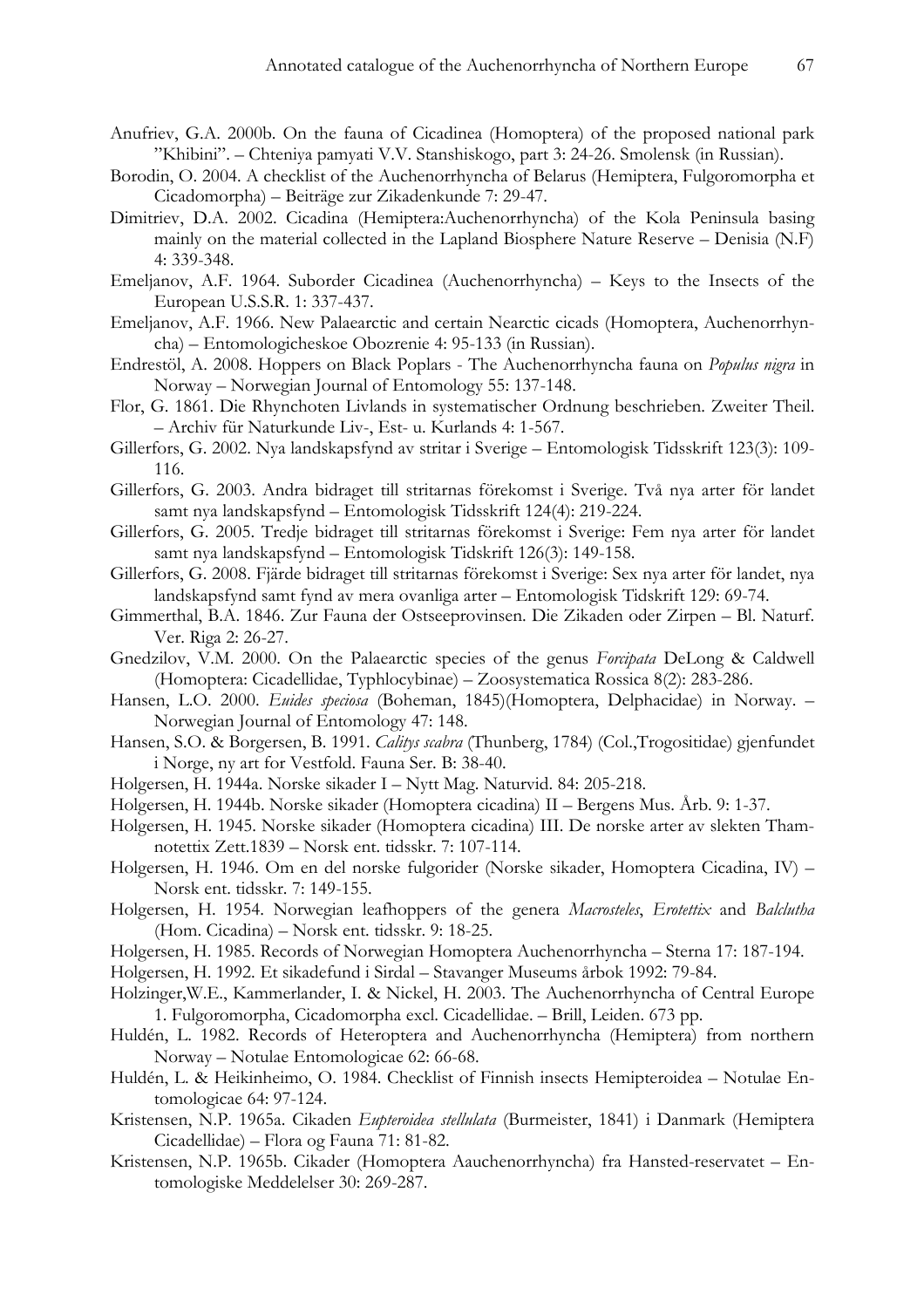- Lauterer, P. & Novotný, V. 1991. New findings on leafhoppers (Homoptera, Auchenorrhyncha) in Czechoslovakia – Acta Mus. Morav. 76: 265-268.
- Lindberg, H. 1932. Die Hemipterenfauna Petsamos Meddr. Soc. Fauna et Flora fennicae 7: 193-235.
- Lindberg, H. 1935. Enumeratio Insectorum Fenniae III. Hemiptera 1-13.
- Lindberg, H. 1947. Verzeichnis der ostfennoskandischen Homoptera Cicadina Fauna Fennica 1: 1-81.
- Linnavuori, R. 1969a. Nivelkärsäiset III (Hemiptera, Kaskaat 1) Animalia Fennica 12: 1-244. Suomen Biologian Seura Vanamo.
- Linnavuori, R. 1969b. Nivelkärsäiset IV (Hemiptera, Kaskaat 2) Animalia Fennica 13: 1-312. Suomen Biologian Seura Vanamo.
- Nast, J. 1972. Palaearctic Auchenorrhyncha (Homoptera). An annotated check list. Polish Scientific Publications, Warszawa. 550 pp.
- Nast, J. 1987. The Auchenorrhyncha (Homoptera) of Europe Annales Zoologici Polska Akademia Nauk 40: 535-661.
- Nickel, H. 2003. The Leafhoppers and Planthoppers of Germany (Hemiptera, Auchenorrhyncha): Patterns and strategies in a highly diverse group of phytophagous insects. – Pensoft Publishers, Sofia-Moscow & Goecke & Evers, Keltern. 460 pp.
- Nickel, H. & Remane, R. 2002. Artenliste der Zikaden Deutschlands, mit Angabe von Nährpflanzen, Nahrungsbreite, Lebenszyklus, Areal und Gefährdung (Hemiptera, Fulgoromorpha et Cicadomorpha) – Beiträge zur Zikadenkunde 5: 27-64.
- Olsen, J. 1999. New records of Psylloidea and Auchenorrhyncha (Homoptera) from Norway Norwegian Journal of Entomology 46: 110.
- Ossiannilsson, F. 1943. The Hemiptera (Heteroptera, Cicadina, Psyllina) of the Tromso Museum. A contribution to the knowledge of the Hemiptera of Norway – Tromsö Mus. Årsh. 65: 1- 38.
- Ossiannilsson, F. 1947a. Halvvingar. Hemiptera. Stritar Homoptera auchenorrhyncha Svensk insektfauna 7: 151-270. Stockholm.
- Ossiannilsson, F. 1947b. Om C.H. Lindroths isländska stritar (Hemiptera Homoptera) Ent. tidssk. 68: 127-128.
- Ossiannilsson, F. 1962. Hemipterfynd I Norge 1960. Norsk ent. tidsskr. 12: 56-62.
- Ossiannilsson, F. 1974. Hemiptera (Heteroptera, Auchenorrhyncha and Psylloidea) Fauna of the Hardangervidda 5: 13-35.
- Ossiannilsson, F. 1977. Mire invertebrate fauna at Eidskog, Norway. V. Auchenorrhyncha, Psylloidea and Coccoidea (Hem.) – Norwegian Journal of Entomology 24: 11-14.
- Ossiannilsson, F. 1978. The Auchenorrhyncha (Homoptera) of Fennoscandia and Denmark Fauna Entomologica Scandinavica 7: 1, 1-222.
- Ossiannilsson, F. 1981. The Auchenorrhyncha (Homoptera) of Fennoscandia and Denmark Fauna Entomologica Scandinavica 7: 2, 223-593.
- Ossiannilsson, F. 1983. The Auchenorrhyncha (Homoptera) of Fennoscandia and Denmark Fauna Entomologica Scandinavica 7: 3, 594-979.
- Raatikainen, M. & Ylönen, H. 1988. Zikadenfauna verschiedener Biotope Nordfinnlands und Nordnorwegens – Annales Zoologici Fennici 54: 73-88.
- Remane, R. 2005. Zur Zikadenfauna Islands, einer nur geologisch "alten" Vulkaninsel: Analyse eines 2001 von Dr. M. v. Tschirnhaus gesammelten Materials (Insecta Rhyncota Auchenorrhyncha) – Marburger entomologische Publikationen 3(3): 111-123.
- Sahlberg, J. 1871. Öfversigt af Finlands och den Skandinaviska halföns Cicadariae Notiser Societas pro Fauna et Flora Fennica (N.S.) 9(12): 1-506.
- Schulz, C.A. 1976. Homoptera Auchenorrhyncha from Norway. Norwegian Journal Entomology 23: 159-160.